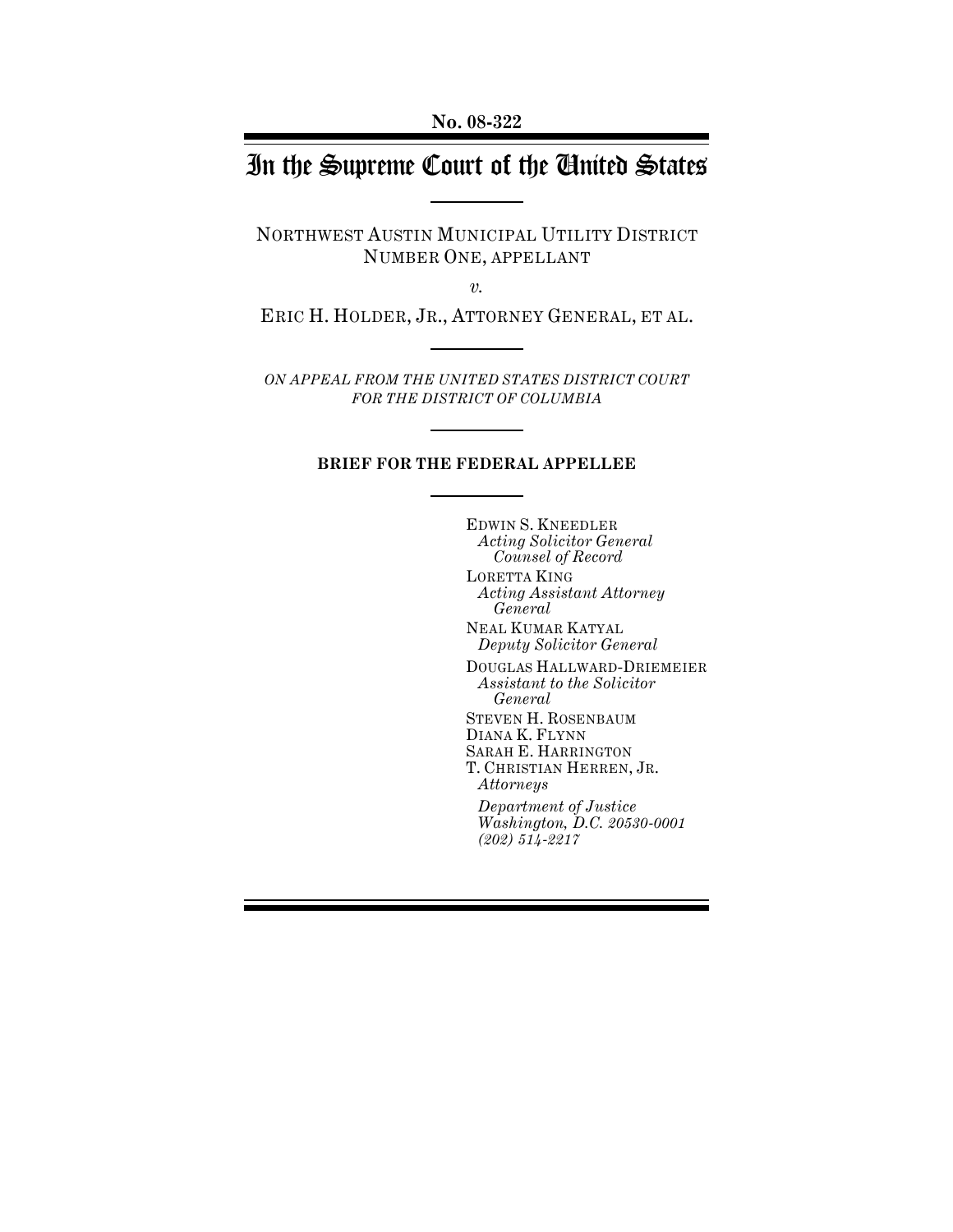#### **QUESTIONS PRESENTED**

1. Whether appellant, a municipal utility district, is statutorily eligible under 42 U.S.C. 1973b(a) to terminate its coverage under Section 5 of the Voting Rights Act of 1965 (VRA), 42 U.S.C. 1973c.

2. Whether Congress acted within its authority to enforce the constitutional prohibition against discrimination in voting when it reauthorized Section 5 of the VRA in 2006, on the basis of an extensive record demonstrating that, despite considerable progress under Section 5's remedial framework, discrimination against minority voters continues to be a problem in covered jurisdictions and that Section 5 remains a valuable tool in preventing, remedying, and deterring such discrimination.

(I)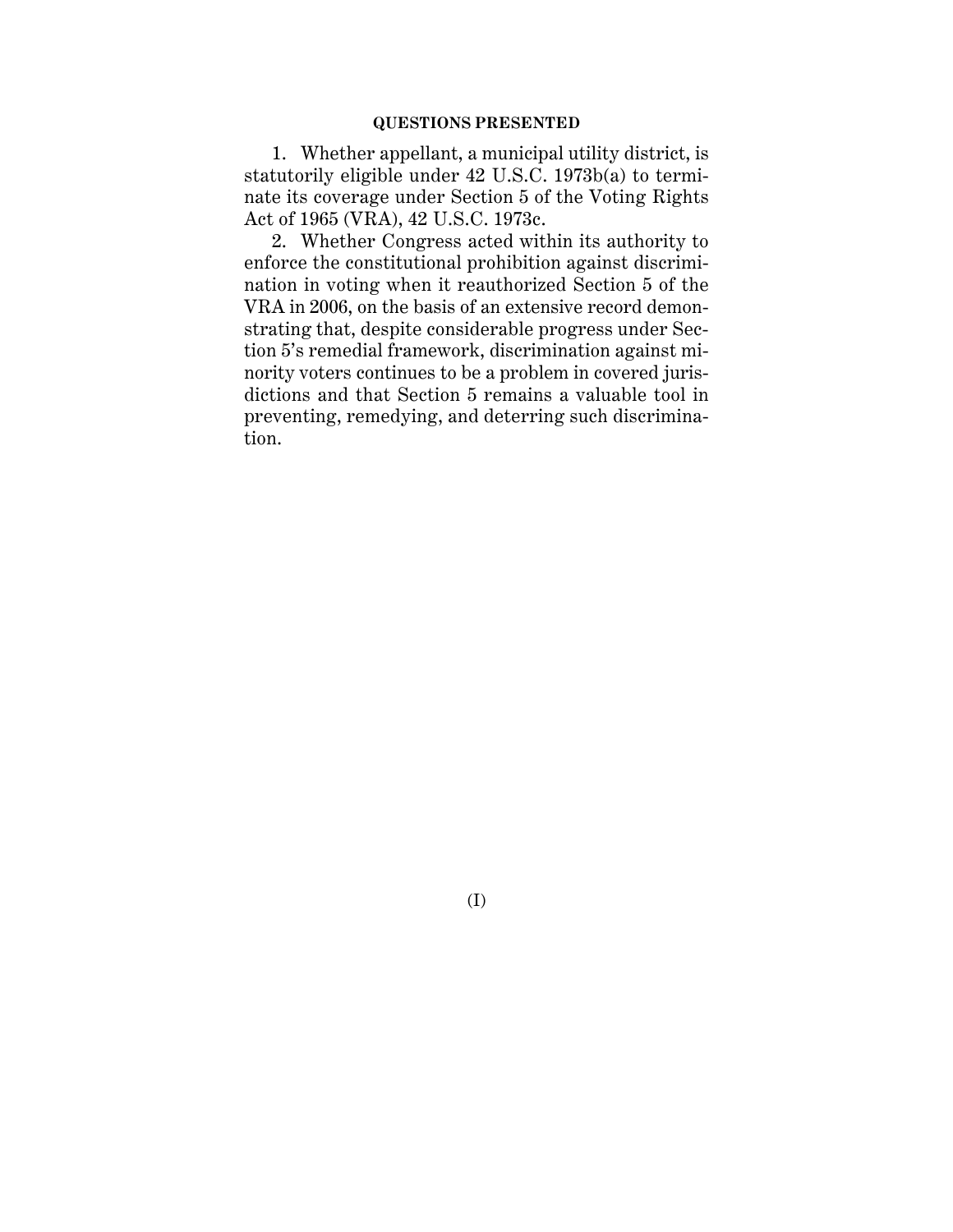## **TABLE OF CONTENTS**

|     |                 |    |                                                                          | Page |
|-----|-----------------|----|--------------------------------------------------------------------------|------|
|     |                 |    |                                                                          |      |
|     |                 |    |                                                                          |      |
|     |                 |    |                                                                          |      |
|     |                 |    |                                                                          |      |
|     | Argument:       |    |                                                                          |      |
| Ι.  |                 |    | Only the State of Texas or Travis County may apply                       |      |
|     |                 |    | to terminate appellant's coverage under Section $5$ 9                    |      |
|     | A.              |    | The text of Section 4(a) forecloses appellant's                          |      |
|     |                 |    | argument that it is entitled to seek bailout $\dots \dots$               |      |
|     | $\rm R_{\odot}$ |    | This Court's decisions confirm that appellant's                          |      |
|     |                 |    | Section 5 coverage status depends on that of                             |      |
|     |                 |    | the state or county in which it is located  12                           |      |
| II. |                 |    | As this Court has repeatedly held, Section 5 of                          |      |
|     |                 |    | the VRA is "appropriate legislation" to enforce                          |      |
|     |                 |    | the Constitution's express prohibition against                           |      |
|     |                 |    | racial discrimination in voting $\dots\dots\dots\dots\dots\dots\dots$ 15 |      |
|     | А.              |    | The Court applies a deferential standard of                              |      |
|     |                 |    | review when Congress is enforcing, not                                   |      |
|     |                 |    | reinterpreting, constitutional guarantees at                             |      |
|     |                 |    | the heart of the Reconstruction Amendments  16                           |      |
|     |                 |    | 1. Congress's authority to enforce the                                   |      |
|     |                 |    | Reconstruction Amendments' voting                                        |      |
|     |                 |    | guarantees is as broad as that under                                     |      |
|     |                 |    | the Necessary and Proper Clause  16                                      |      |
|     |                 | 2. | Boerne recognizes that substantial                                       |      |
|     |                 |    | deference is owed to legislation that                                    |      |
|     |                 |    | enforces, and does not reinterpret,                                      |      |
|     |                 |    | core constitutional guarantees  20                                       |      |
|     |                 | 3. | Section 5 of the VRA does not redefine                                   |      |
|     |                 |    | substantive constitutional standards, but                                |      |
|     |                 |    | rather remedies and deters violations of                                 |      |
|     |                 |    |                                                                          |      |
|     |                 |    |                                                                          |      |

(III)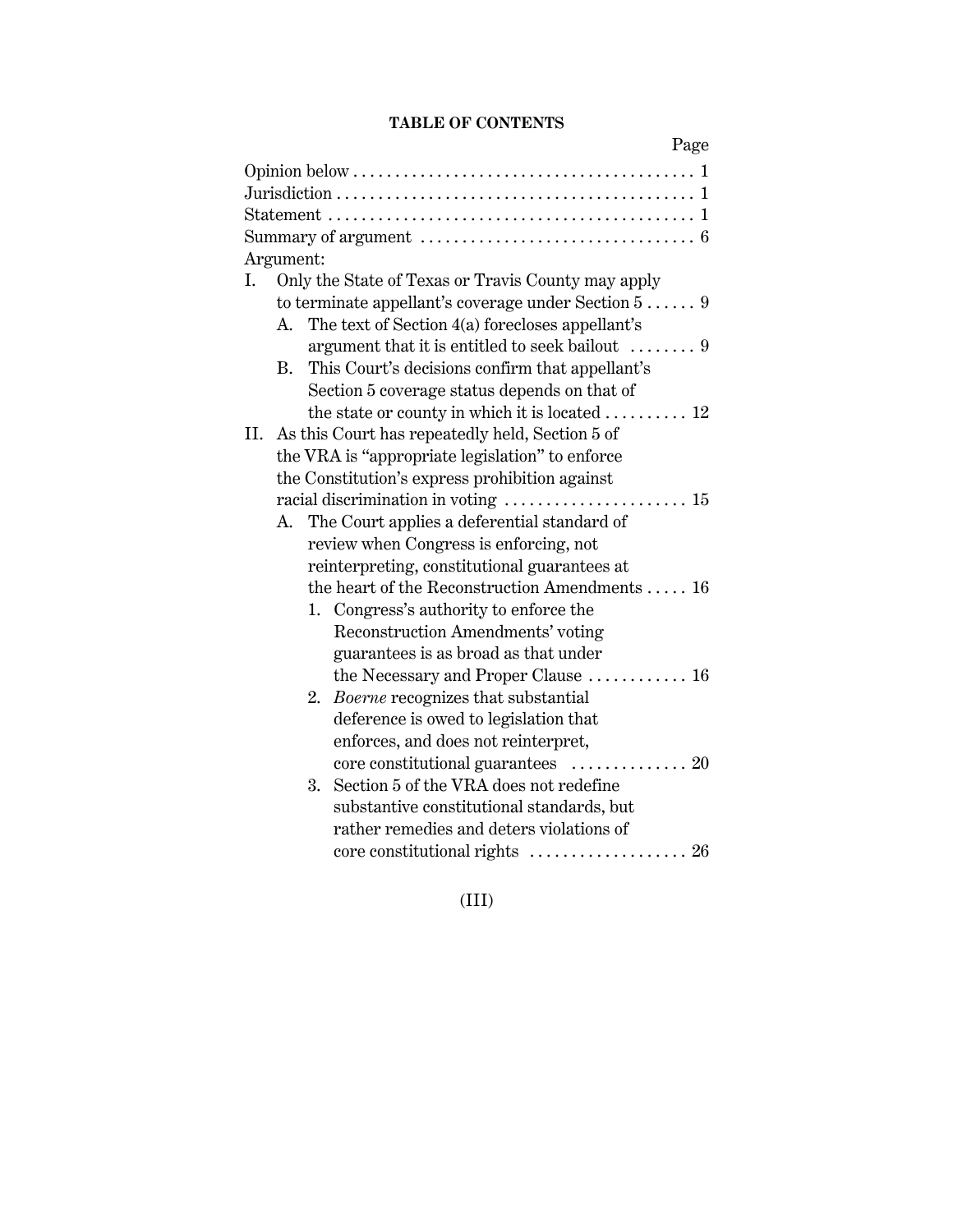|    |    | Table of Contents-Continued:                                                     | Page |
|----|----|----------------------------------------------------------------------------------|------|
| B. |    | Section 5's preclearance requirement is<br>an appropriate means of enforcing the |      |
|    |    | constitutional prohibition against racial                                        |      |
|    |    |                                                                                  |      |
|    |    | 1. Section 5's remedial nature is demon-                                         |      |
|    |    | strated by its uniquely limited scope  32                                        |      |
|    |    | a. Section 5 is geographically limited to                                        |      |
|    |    | those areas with the worst histories of                                          |      |
|    |    | unconstitutional voter discrimination $\ldots$ 32                                |      |
|    |    | b. Section 5 is temporally limited, and the                                      |      |
|    |    | bailout provision allows jurisdictions                                           |      |
|    |    | demonstrating compliance to terminate                                            |      |
|    |    |                                                                                  |      |
|    |    | 2. Congress amassed an extensive record                                          |      |
|    |    | demonstrating ongoing discrimination                                             |      |
|    |    | against minority voters in covered                                               |      |
|    |    |                                                                                  |      |
|    |    |                                                                                  |      |
|    |    | b. Additional evidence of voter discrim-                                         |      |
|    |    |                                                                                  |      |
|    | 3. | Appellant's efforts to minimize the                                              |      |
|    |    | legislative record are unavailing $\ldots \ldots \ldots \ldots 52$               |      |
| C. |    | Amici's challenges to the 2006 substantive                                       |      |
|    |    | amendments to Section 5 are not properly                                         |      |
|    |    |                                                                                  |      |
|    |    |                                                                                  |      |
|    |    |                                                                                  |      |

# IV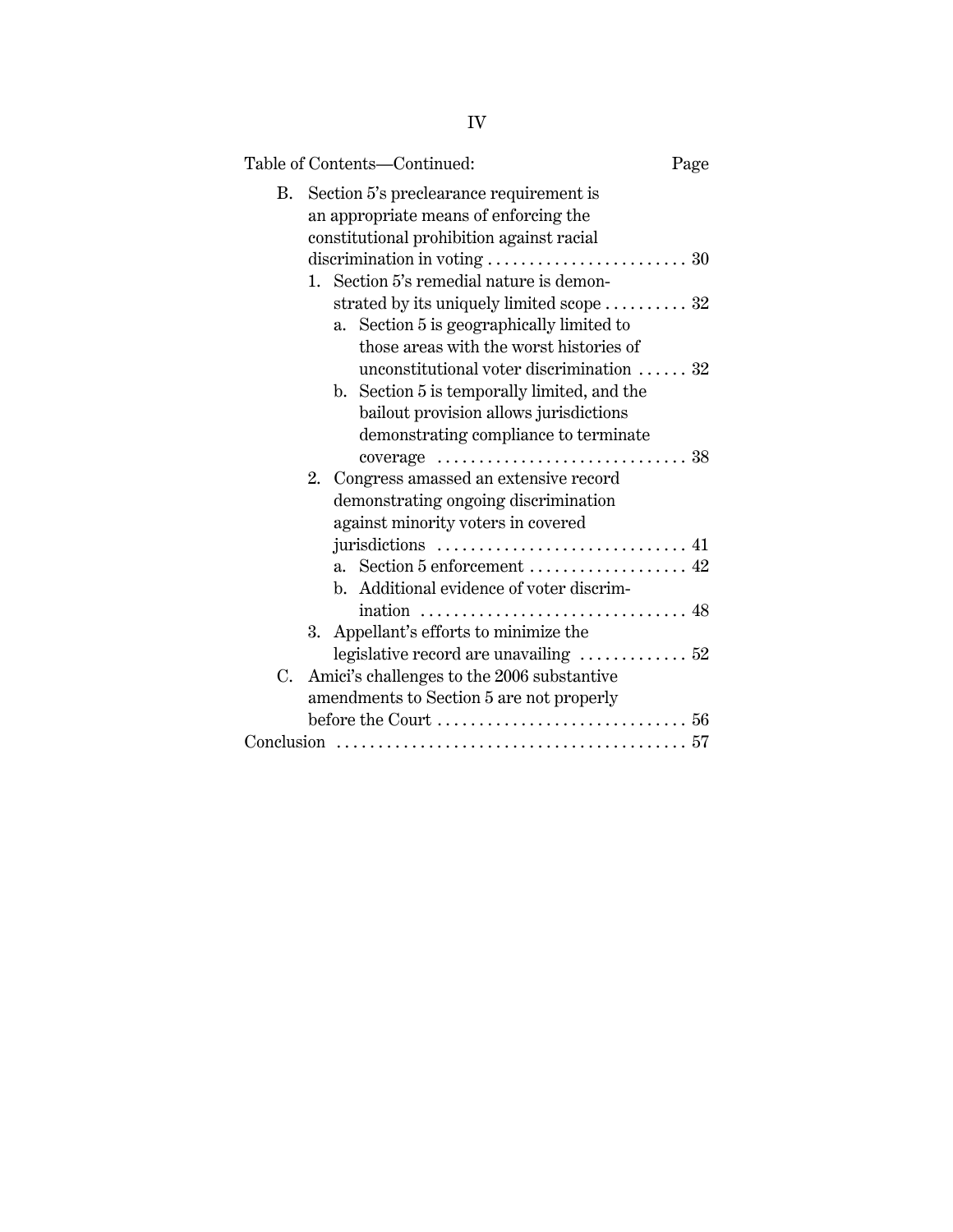# **TABLE OF AUTHORITIES**

| Cases:<br>Page                                                                                      |
|-----------------------------------------------------------------------------------------------------|
| Bartlett v. Strickland, No. 07-689 (Mar. 9, 2009)  28, 32                                           |
| Board of Trs. of the Univ. of Ala. v. Garrett,                                                      |
|                                                                                                     |
| Briscoe v. Bell, 432 U.S. 404 (1977)  34, 39                                                        |
|                                                                                                     |
| <i>Burgess v. United States, 128 S. Ct. 1572 (2008)</i> $\ldots \ldots \ldots$ 10                   |
|                                                                                                     |
| City of Boerne v. Flores, 521 U.S. 507 (1997)  passim                                               |
| City of Cleburne v. Cleburne Living Ctr., Inc.,                                                     |
| $473 \text{ U.S. } 432 \,(1985) \,\, \ldots \ldots \ldots \ldots \ldots \ldots \ldots \ldots \, 24$ |
| City of Mobile v. Bolden, 446 U.S. 55 (1980)  29                                                    |
| City of Rome v. United States, 446 U.S. 156                                                         |
| Civil Rights Cases, 109 U.S. 3 (1883)  19                                                           |
| Dougherty County Bd. of Educ. v. White,                                                             |
|                                                                                                     |
| <i>Employment Div. of Human Res. v. Smith,</i>                                                      |
|                                                                                                     |
| Florida Prepaid Postsecondary Ed. Expense Bd.                                                       |
| v. College Sav. Bank, 527 U.S. 627 (1977)  24                                                       |
|                                                                                                     |
| Georgia v. United States, 411 U.S. 526 (1973)  6, 23                                                |
| Harper v. Virginia State Bd. of Elections,                                                          |
| Jones v. Alfred H. Mayer Co., 392 U.S. 409 (1968)  18, 23                                           |
| Katzenbach v. Morgan, 384 U.S. 641                                                                  |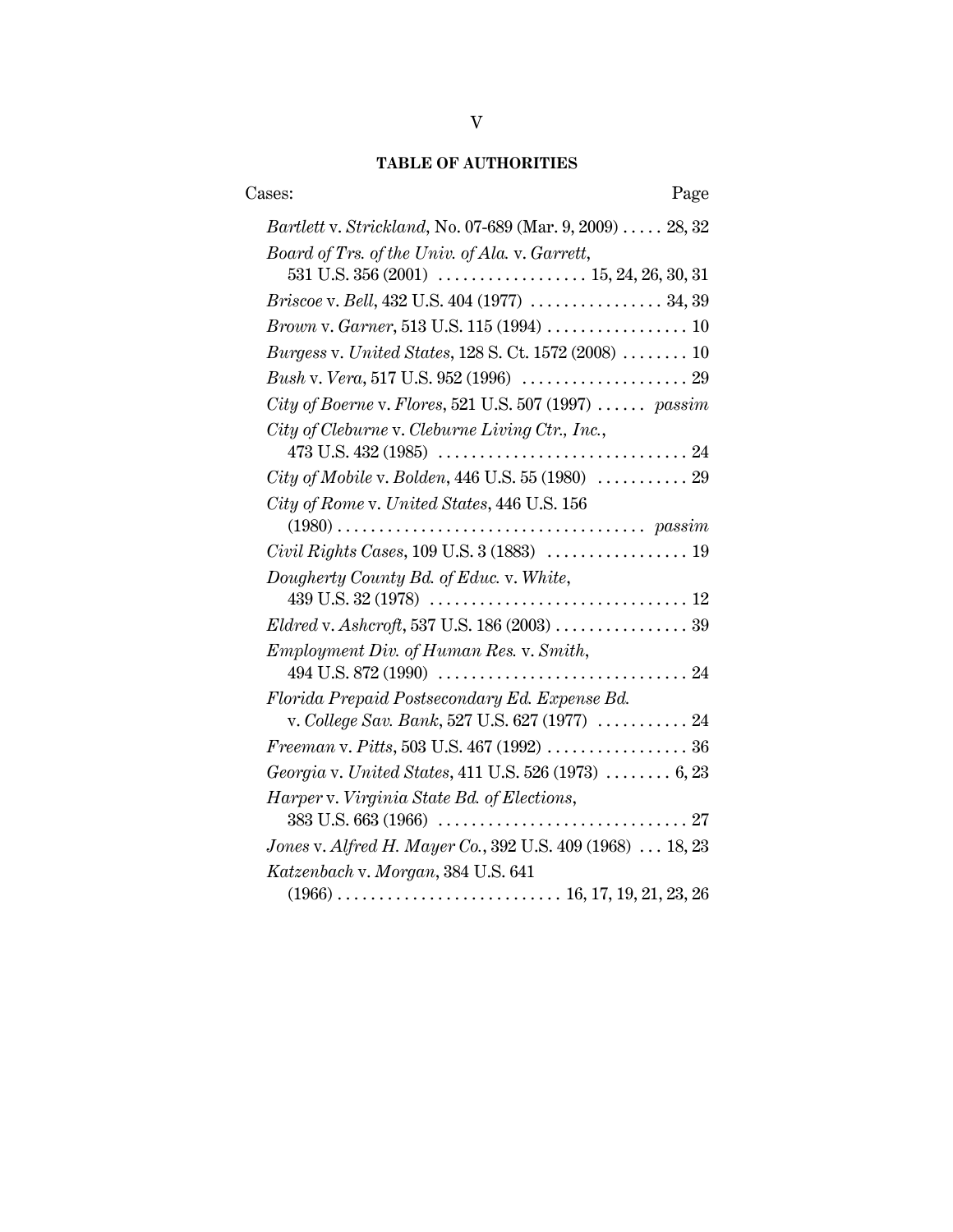| Cases-Continued:<br>Page                                                    |  |
|-----------------------------------------------------------------------------|--|
| Kimel v. Fla. Bd. of Regents, 528 U.S. 62                                   |  |
| League of United Latin Am. Citizens v. Perry,                               |  |
| Lopez v. Monterey County, 525 U.S. 266 (1999)  passim                       |  |
|                                                                             |  |
| <i>Marbury</i> v. <i>Madison</i> , 5 U.S. (1 Cranch) 137 (1803) $\ldots$ 21 |  |
| McColloch v. Maryland, 17 U.S. (4 Wheat.) 316                               |  |
|                                                                             |  |
| Nev. Dep't of Human Res. v. Hibbs,                                          |  |
|                                                                             |  |
| Oregon v. Mitchell, 400 U.S. 112 (1970)  23, 27                             |  |
| Parents Involved in Cmty. Schs. v. Seattle Sch. Dist.                       |  |
| Reno v. Bossier Parish Sch. Bd., 528 U.S. 320                               |  |
| South Carolina v. Katzenbach, 383 U.S. 301                                  |  |
|                                                                             |  |
| Tennessee v. Lane, 541 U.S. 509 (2004)  passim                              |  |
| Turner Broad. Sys., Inc. v. FCC, 520 U.S. 180 (1997)  41                    |  |
| United States v. Bd. of Comm'rs, 435 U.S. 110                               |  |
| United States v. Georgia, 546 U.S. 151 (2006)  26                           |  |
| United States v. Oakland Cannabis Buyers' Coop.,                            |  |
| United States v. Texas, 445 F. Supp. 1245 (S.D. Tex.                        |  |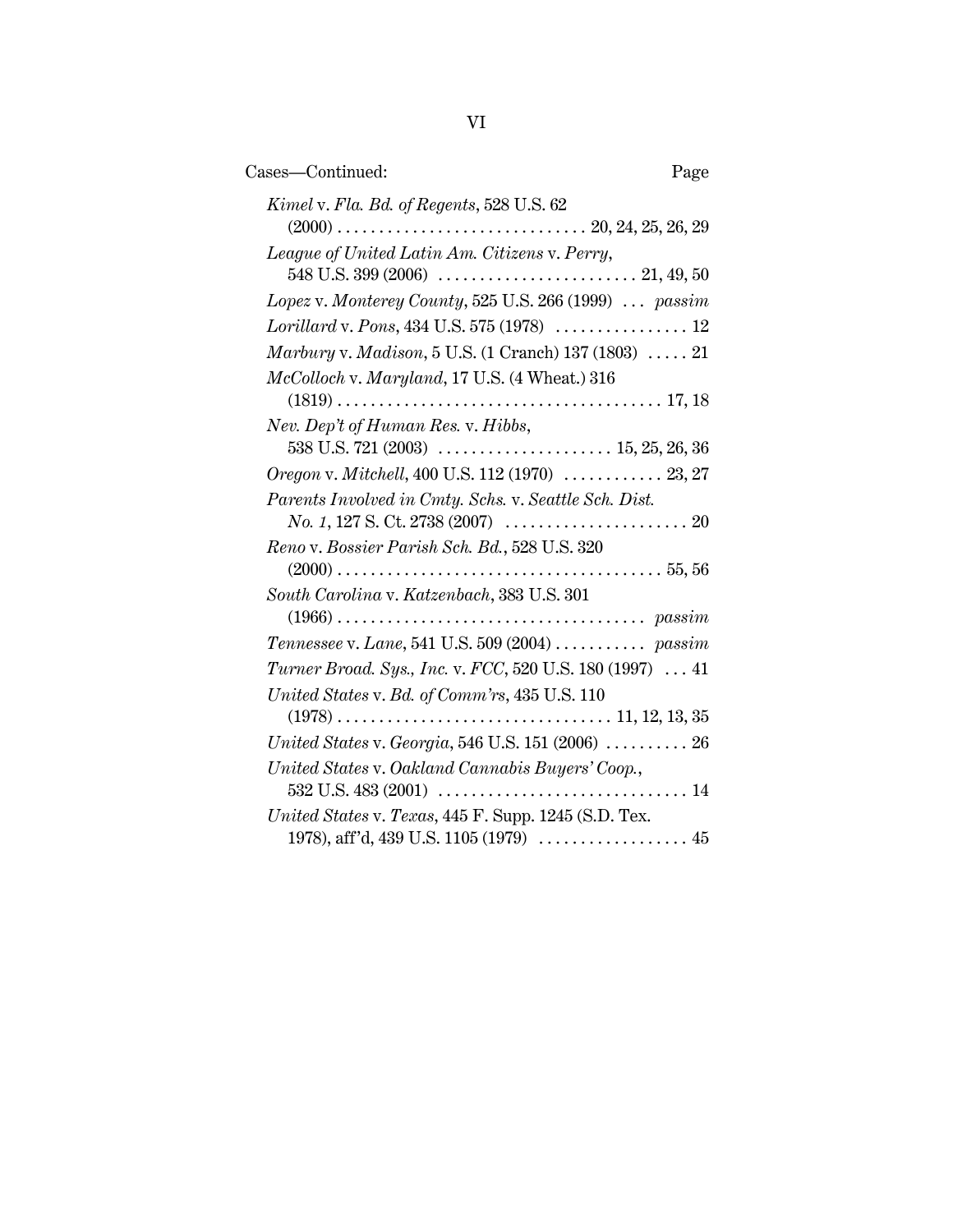| Cases—Continued: | Page |
|------------------|------|
|                  |      |
|                  |      |

Constitution, statutes and regulations:

| U.S. Const.:                                                                   |
|--------------------------------------------------------------------------------|
| Art. I, Cl. 18 (Necessary and Proper Clause)  17                               |
|                                                                                |
|                                                                                |
|                                                                                |
|                                                                                |
|                                                                                |
|                                                                                |
|                                                                                |
|                                                                                |
|                                                                                |
| Act of Aug. 6, 1975, Pub. L. No. 94-73, 89 Stat. 400:                          |
| Tit. I, 89 Stat. 400:                                                          |
|                                                                                |
|                                                                                |
| Americans with Disabilities Act of 1990, 42 U.S.C.                             |
| 12101 <i>et seq.</i> :                                                         |
| Tit. I, 42 U.S.C. 12111 <i>et seq.</i> $\ldots \ldots \ldots \ldots \ldots 24$ |
| Tit. II, 42 U.S.C. 12131 et seq. $\ldots \ldots \ldots \ldots 25, 26, 36$      |
| Civil Rights Act of 1866, c. 31, § 1, 14 Stat. 27                              |
| Family and Medical Leave Act of 1993,                                          |
|                                                                                |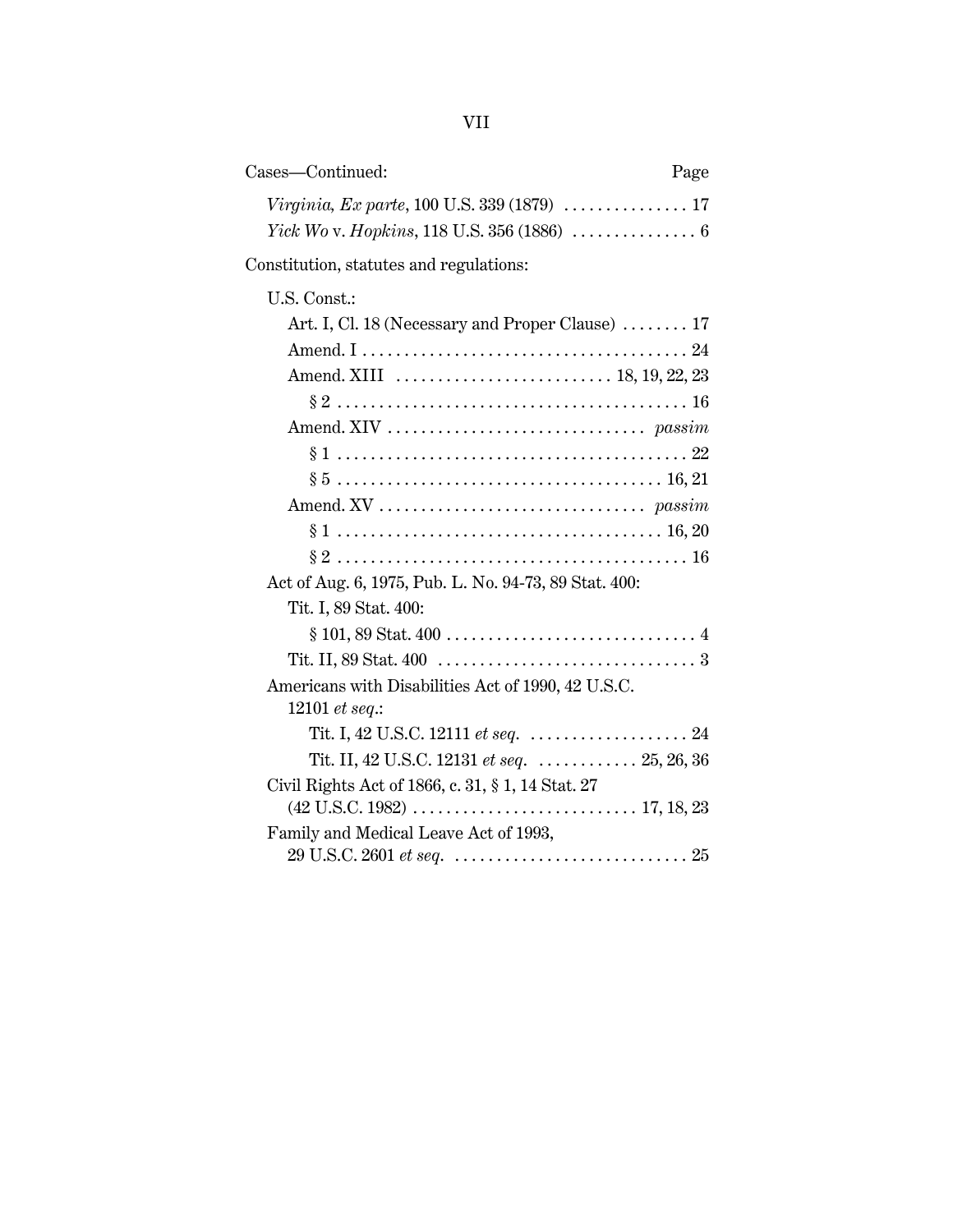| Statutes and regulations—Continued:<br>Page                                                                                                                      |  |
|------------------------------------------------------------------------------------------------------------------------------------------------------------------|--|
| Fannie Lou Hammer, Rosa Parks, and Coretta Scott<br>King Voting Rights Act Reauthorization and<br>Amendments Act of 2006, Pub. L. No. 109-246,<br>120 Stat. 577: |  |
| $\S\,2, 120\,\mathrm{Stat.}\,577\,\ldots\ldots\ldots\ldots\ldots\ldots\ldots\ldots\ldots\ldots\,37$                                                              |  |
|                                                                                                                                                                  |  |
|                                                                                                                                                                  |  |
|                                                                                                                                                                  |  |
|                                                                                                                                                                  |  |
|                                                                                                                                                                  |  |
|                                                                                                                                                                  |  |
| National Voter Registration Act of 1993, 42 U.S.C.                                                                                                               |  |
|                                                                                                                                                                  |  |
| Religious Freedom Restoration Act, 42 U.S.C. 2000bb                                                                                                              |  |
|                                                                                                                                                                  |  |
| Voting Rights Act Amendments of 1970, Pub. L. No.                                                                                                                |  |
| Voting Rights Act Amendments of 1982, Pub. L. No.<br>97-205, 96 Stat. 131:                                                                                       |  |
|                                                                                                                                                                  |  |
| $\S 2(b)(2)$ , 96 Stat. 131 (42 U.S.C. 1973b(a)(1)) 10, 39                                                                                                       |  |
| Voting Rights Act of 1965, Pub. L. No. 89-110,<br>79 Stat. 437:                                                                                                  |  |
| § 4(a), 79 Stat. 438 (42 U.S.C. 1973b(a)                                                                                                                         |  |
| § 4(b), 79 Stat. 438 (42 U.S.C. 1973b(b)                                                                                                                         |  |
| Voting Rights Act of 1965, 42 U.S.C. 1973 et seq.  1                                                                                                             |  |
|                                                                                                                                                                  |  |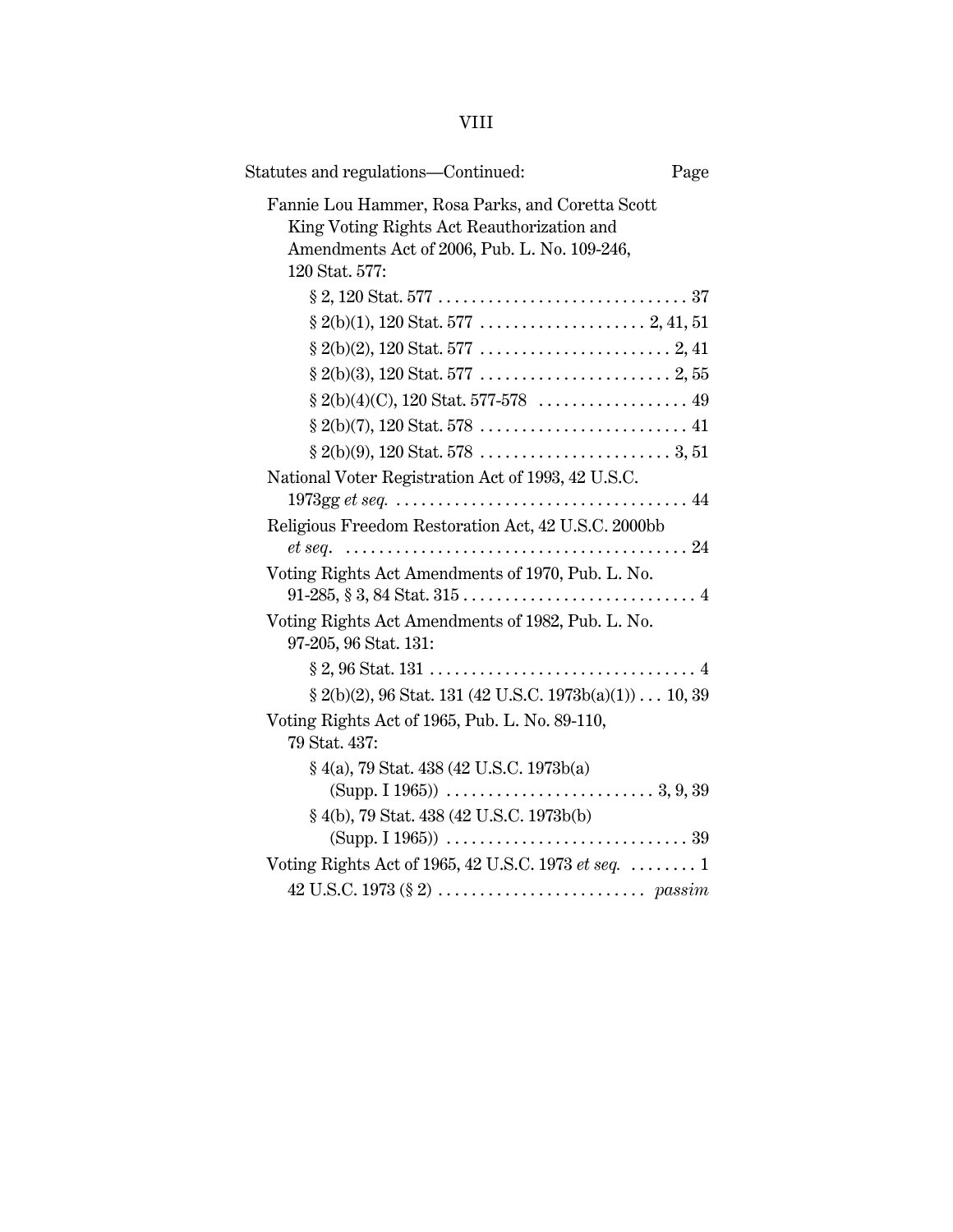| Statutes and regulations-Continued:                                                                                        | Page |
|----------------------------------------------------------------------------------------------------------------------------|------|
|                                                                                                                            |      |
|                                                                                                                            |      |
|                                                                                                                            |      |
| $42$ U.S.C. 1973b(a) (§ 4(a))  9, 10, 13, 14, 27, 34                                                                       |      |
|                                                                                                                            |      |
|                                                                                                                            |      |
|                                                                                                                            |      |
|                                                                                                                            |      |
|                                                                                                                            |      |
| $42 \text{ U.S.C. } 1973b(a)(5) \dots \dots \dots \dots \dots \dots \dots \dots \dots \dots \dots \dots \dots \dots \dots$ |      |
|                                                                                                                            |      |
|                                                                                                                            |      |
|                                                                                                                            |      |
| $42 \text{ U.S.C. } 1973c \text{ } (\S 5) \text{ } \dots \dots \dots \dots \dots \dots \dots \dots \text{ } passim$        |      |
|                                                                                                                            |      |
|                                                                                                                            |      |
|                                                                                                                            |      |
|                                                                                                                            |      |
| 42 U.S.C. 1973 $l(c)(2)$ (§ 14(c)(2))  9, 10, 11, 12, 13                                                                   |      |
| $42 \text{ U.S.C. } 1973l(c)(3) \ldots \ldots \ldots \ldots \ldots \ldots \ldots \ldots \ldots \ldots 20$                  |      |
| 28 C.F.R. Pt. 51:                                                                                                          |      |
|                                                                                                                            |      |
|                                                                                                                            |      |
| Section 51.6 $\dots \dots \dots \dots \dots \dots \dots \dots \dots \dots \dots \dots$                                     |      |
|                                                                                                                            |      |
|                                                                                                                            |      |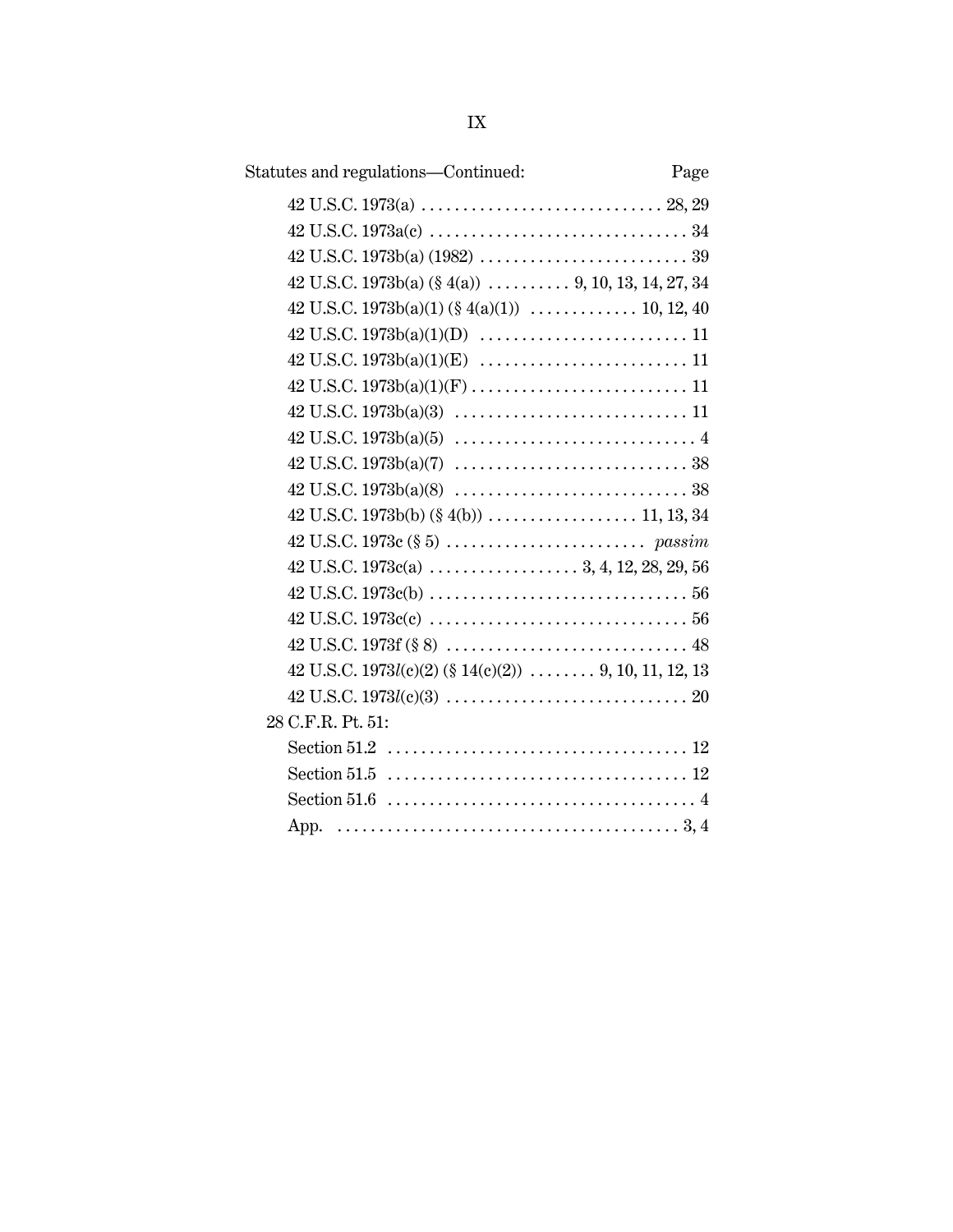| Miscellaneous:                                                                                                                                                                              | Page |
|---------------------------------------------------------------------------------------------------------------------------------------------------------------------------------------------|------|
| Civil Rights Div., U.S. Dep't of Justice, About Section<br>5 of the Voting Rights Act (last modified Jan. 2,<br>2008) <http: <="" crt="" td="" voting="" www.usdoj.gov=""><td></td></http:> |      |
| Cong. Globe, 39th Cong., 1st Sess. (1866):                                                                                                                                                  |      |
| $p. 322 23$                                                                                                                                                                                 |      |
|                                                                                                                                                                                             |      |
|                                                                                                                                                                                             |      |
| 152 Cong. Rec. S7976 (daily ed. July 20, 2006)  51                                                                                                                                          |      |
| Continuing Need for Section 203's Provisions for                                                                                                                                            |      |
| Limited English Proficient Voters: Hearing<br>Before the Senate Comm. on the Judiciary, 109th                                                                                               |      |
| Steven A. Engel, The McCulloch Theory of the<br>Fourteenth Amendment: City of Boerne v. Flores<br>and the Original Understanding of Section 5, 109                                          |      |
|                                                                                                                                                                                             |      |
|                                                                                                                                                                                             |      |
|                                                                                                                                                                                             |      |
| Guidance Concerning Redistricting and                                                                                                                                                       |      |
| Retrogression Under Section 5 of the Voting                                                                                                                                                 |      |
| <i>Rights Act</i> , 66 Fed. Reg. 5413 (2001) $\ldots \ldots \ldots \ldots 57$                                                                                                               |      |
| H.R. Rep. No. 196, 94th Cong., 1st Sess. (1975) 42, 48, 50                                                                                                                                  |      |
| H.R. Rep. No. 227, 97th Cong., 1st Sess. (1981)  11, 48                                                                                                                                     |      |
| H.R. Rep. No. 478, 109th Cong., 2d Sess. (2006)  passim                                                                                                                                     |      |
| Joint View of 10 Members of the Judiciary<br>Committee Relating to Extension of the Voting                                                                                                  |      |
| <i>Rights Act of 1965</i> , 115 Cong. Rec. 5521 (1970)  35                                                                                                                                  |      |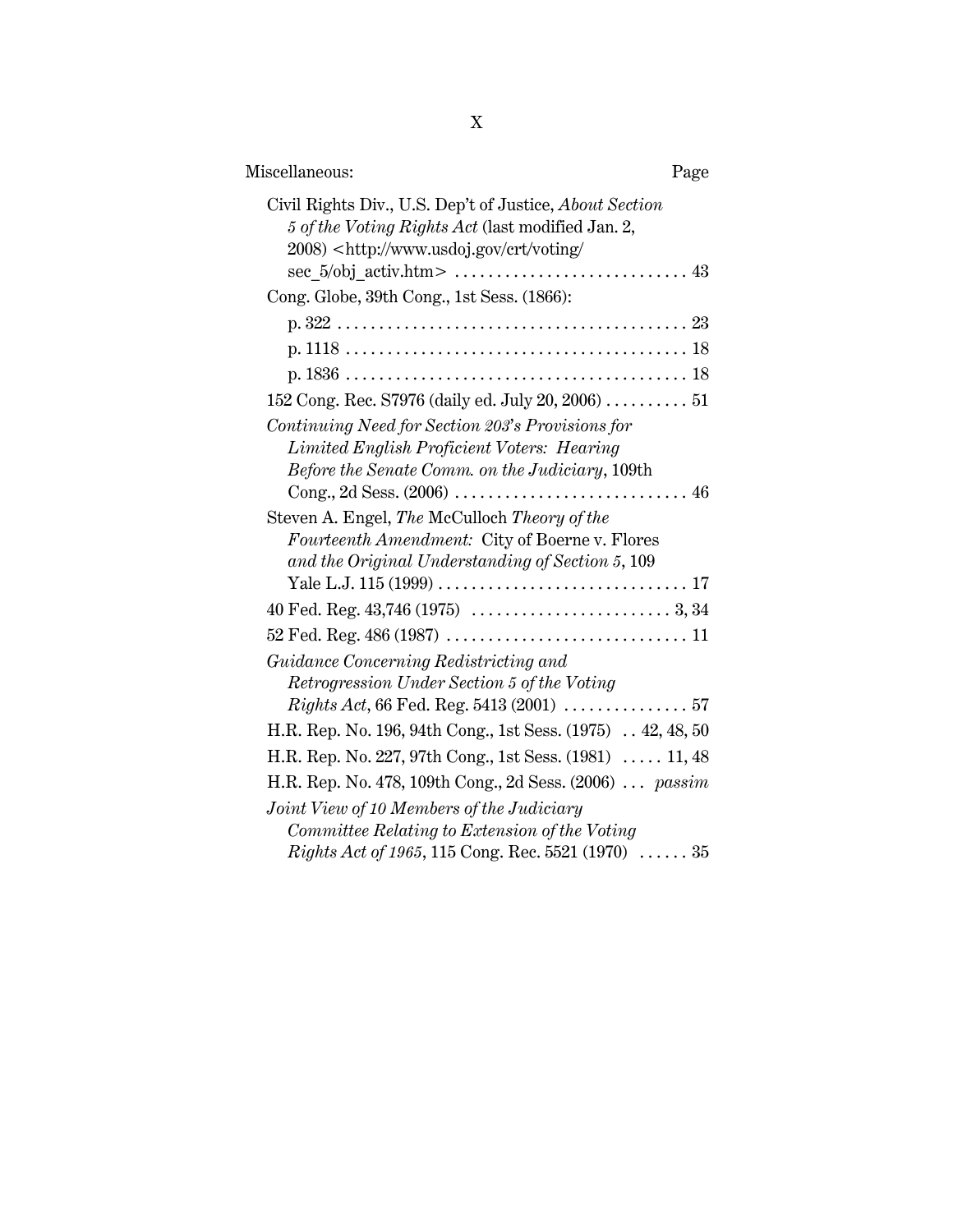| Miscellaneous-Continued:<br>Page                                                                                                                                                                                   |
|--------------------------------------------------------------------------------------------------------------------------------------------------------------------------------------------------------------------|
| Modern Enforcement of the Voting Rights Act:<br>Hearing Before the Senate Comm. on the                                                                                                                             |
| Peyton McCrary et al., The End of Preclearance As<br>We Know It: How the Supreme Court<br>Transformed Section 5 of the Voting Rights Act,                                                                          |
| S. Rep. No. 162, 89th Cong., 1st Sess. (1965)  33, 48                                                                                                                                                              |
| S. Rep. No. 295, 94th Cong., 1st Sess.                                                                                                                                                                             |
| S. Rep. No. 417, 97th Cong., 2d Sess. $(1982)$ 11, 40                                                                                                                                                              |
| S. Rep. No. 295, 109th Cong., 2d Sess. (2006)  41                                                                                                                                                                  |
| The Continuing Need for Section 5 Pre-clearance:<br>Hearing Before the Senate Comm. on the<br>Judiciary, 109th Cong., 2d Sess. $(2006)$ 38                                                                         |
| To Examine the Impact and Effectiveness of the<br>Voting Rights Act: Hearing Before the Subcomm.<br>on the Constitution of the House Comm. on the<br><i>Judiciary</i> , 109th Cong., 1st Sess. $(2005)$ 47, 48, 53 |
| Understanding the Benefits and Costs of Section 5<br>Pre-clearance: Hearing Before the Senate Comm.<br>on the Judiciary, 109th Cong., 2d Sess. $(2006)$ 54                                                         |
| Voting Rights Act: Evidence of Continued Need:<br>Hearing Before the Subcomm. on the Constitution<br>of the House Comm. on the Judiciary, 109th                                                                    |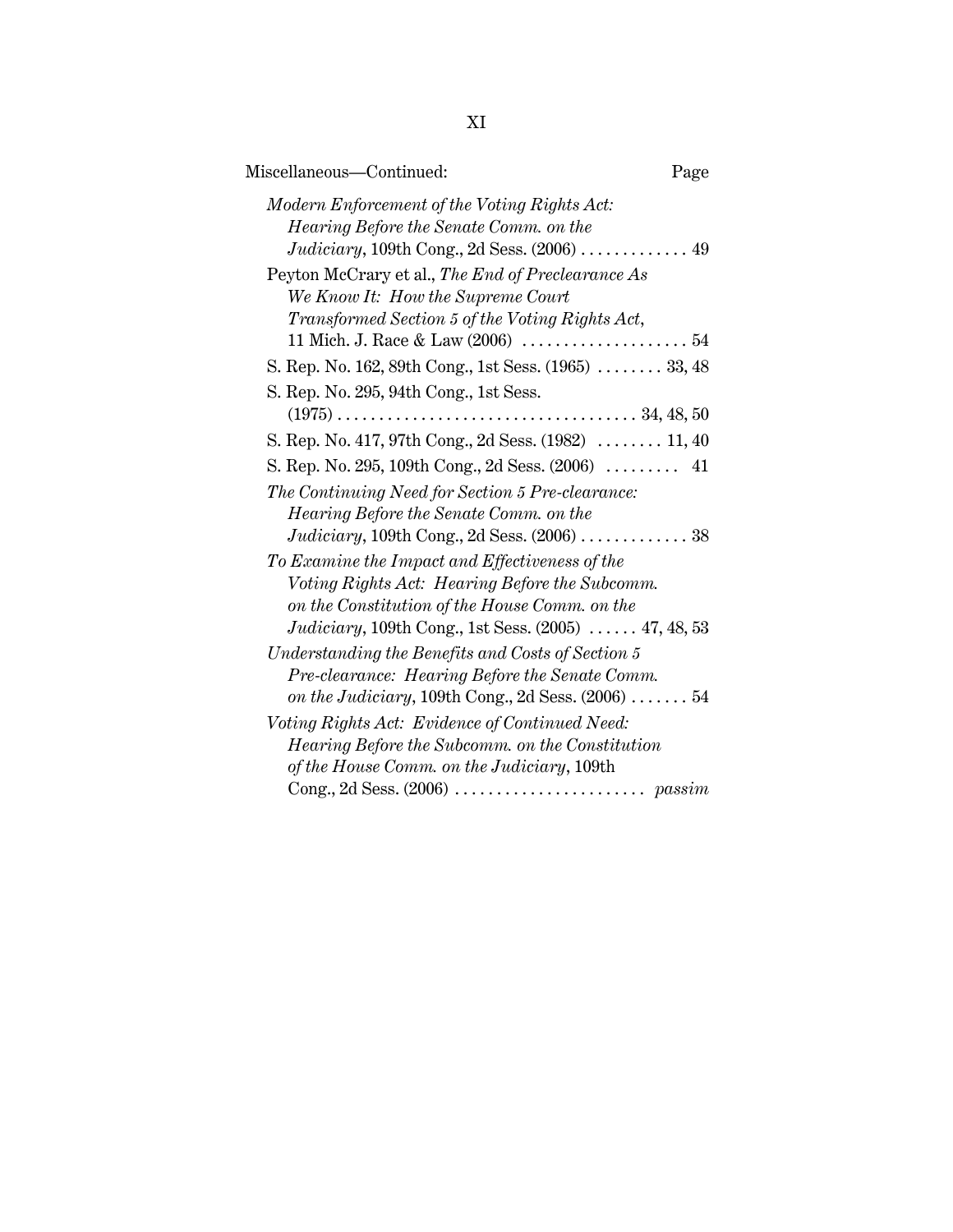Miscellaneous—Continued: Page

*Voting Rights Act: Section 5 of the Act—History, Scope, and Purpose: Hearing Before the Subcomm. on the Constitution of the House Comm. on the Judiciary*, 109th Cong., 1st Sess. (2005) ..................................... *passim*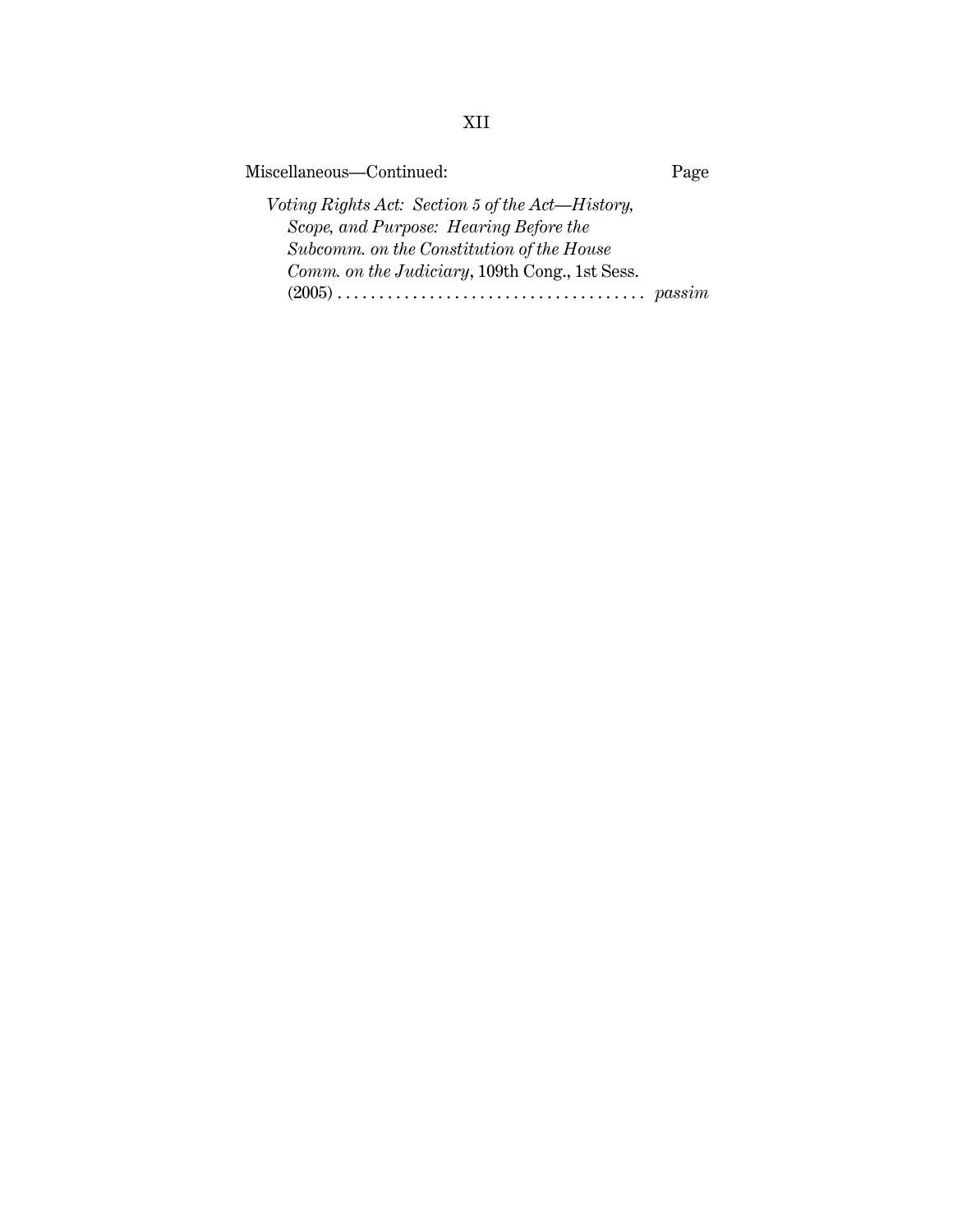# In the Supreme Court of the United States

No. 08-322

NORTHWEST AUSTIN MUNICIPAL UTILITY DISTRICT NUMBER ONE, APPELLANT

*v.*

ERIC H. HOLDER, JR., ATTORNEY GENERAL, ET AL.

*ON APPEAL FROM THE UNITED STATES DISTRICT COURT FOR THE DISTRICT OF COLUMBIA*

### **BRIEF FOR THE FEDERAL APPELLEE**

### **OPINION BELOW**

The opinion of the three-judge district court (J.S. App. 1-183) is reported at 573 F. Supp. 2d 221.

## **JURISDICTION**

The judgment of the district court was entered on May 30, 2008 (J.S. App. 184-185). A notice of appeal was filed on July 8, 2008 (J.S. App. 186-192), and the jurisdictional statement was filed on September 8, 2008. This Court noted probable jurisdiction on January 9, 2009. The jurisdiction of this Court rests on 42 U.S.C. 1973b(a)(5) and 28 U.S.C. 1253.

#### **STATEMENT**

1. The Voting Rights Act of 1965 (VRA), 42 U.S.C. 1973 *et seq*., has stood as part of our law for over 40 years. Its "direct result" has been "[s]ignificant prog-

(1)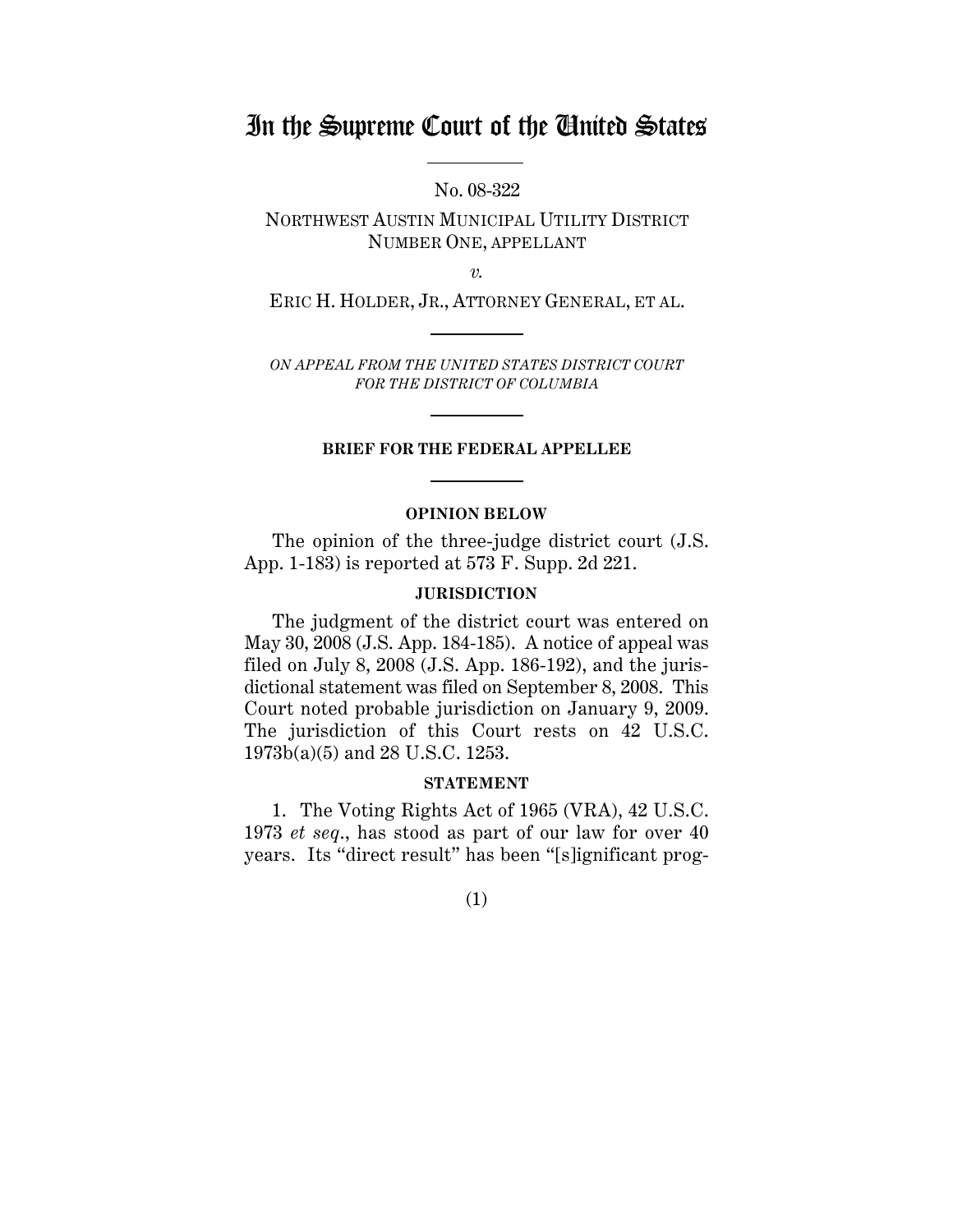ress \* \* \* in eliminating first generation barriers experienced by minority voters, including increased numbers of registered minority voters, minority voter turnout, and minority representation in Congress, State legislatures, and local elected offices." Fannie Lou Hamer, Rosa Parks, and Coretta Scott King Voting Rights Act Reauthorization and Amendments Act of 2006 (2006 Reauthorization), Pub. L. No. 109-246, § 2(b)(1), 120 Stat. 577. Yet "vestiges of discrimination in voting continue to exist[,] as demonstrated by second generation barriers constructed to prevent minority voters from fully participating in the electoral process"; the "continued evidence of racially polarized voting in each of the jurisdictions covered \* \* \* demonstrates that racial and language minorities remain politically vulnerable, warranting the continued protection of the" VRA.  $\S$  2(b)(2) and (3), 120 Stat. 577. These findings were made by a unanimous Senate, a nearly unanimous House of Representatives (390-33)*,* and signed into law by President Bush. J.S. App. 18.

The 2006 reauthorization continued this Nation's sacred commitment to eradicating the effects of its darkest days. In 1965, one hundred years after Appomattox, Congress enacted the VRA after thorough assessment of the intervening history. Congress intended "to banish the blight of racial discrimination in voting, which hald infected the electoral process in parts of our country for nearly a century." *South Carolina* v. *Katzenbach*, 383 U.S. 301, 308 (1966). While much progress has been made over the last four decades, Congress in 2006 acknowledged the still painful reality that this blight has not yet been eradicated. Indeed, "[t]he record compiled by Congress demonstrates that, without the continuation of the [VRA's] protections, racial and language mi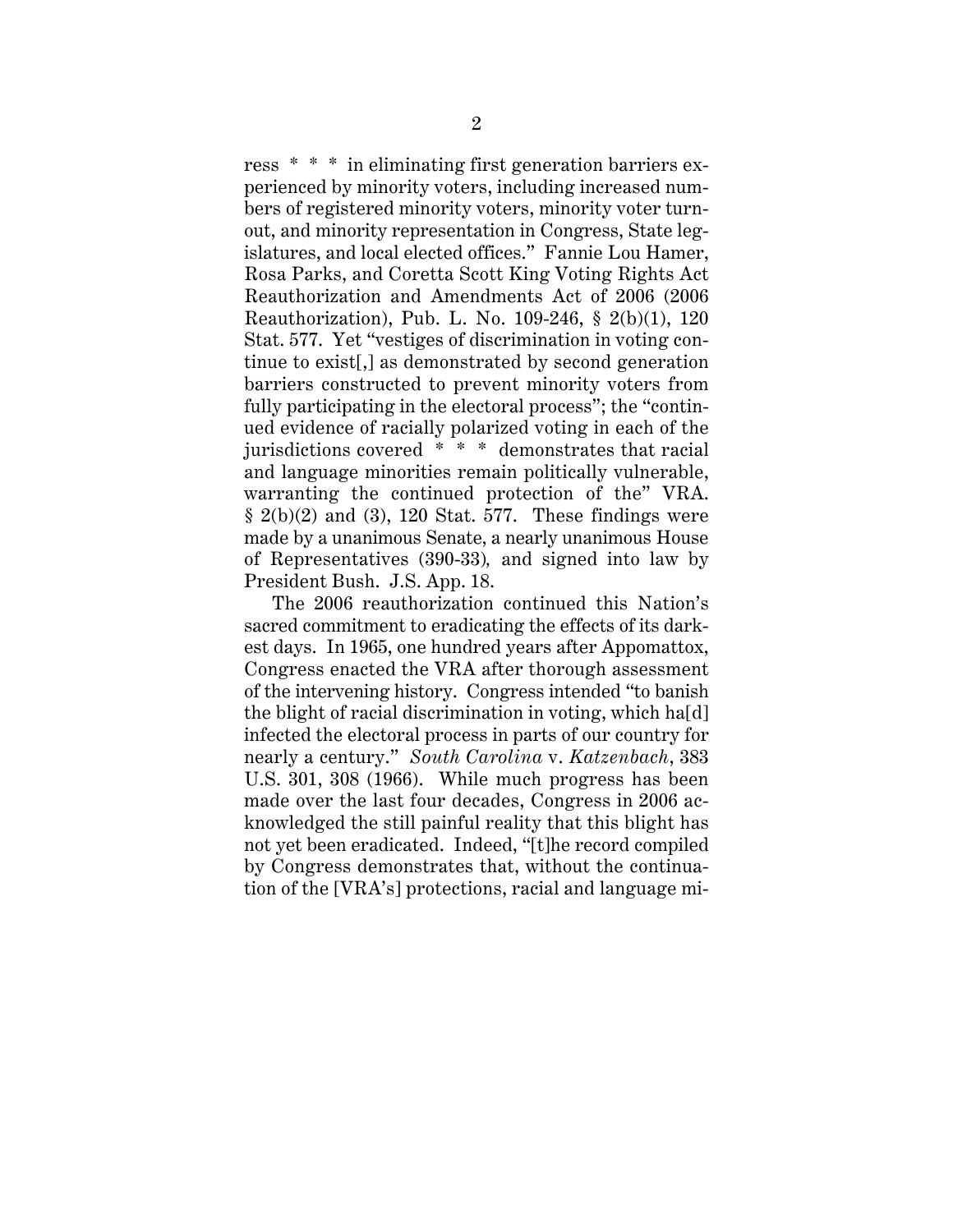nority citizens will be deprived of the opportunity to exercise their right to vote, or will have their votes diluted, undermining the significant gains made by minorities in the last 40 years." 2006 Reauthorization § 2(b)(9), 120 Stat. 578.

This case concerns Section 5 of the VRA, which provides that "[w]henever" a covered jurisdiction "enact[s] or seek[s] to administer any \* \* \* standard, practice, or procedure with respect to voting different from that in force or effect" on its coverage date, it must first obtain preclearance. 42 U.S.C. 1973c(a). A covered jurisdiction may seek preclearance for a voting change from the Attorney General or the United States District Court for the District of Columbia. *Ibid.* Preclearance may be granted only if the jurisdiction demonstrates that the proposed change "neither has the purpose nor will have the effect of denying or abridging the right to vote on account of race or color" or membership in a language minority group. *Ibid.*

Section 5 is limited geographically and temporally. It applies only to "areas where voting discrimination has been most flagrant." *South Carolina*, 383 U.S. at 315. As originally enacted, Section 5 applied to most southern States. 28 C.F.R. Pt. 51 App. When Congress reauthorized Section 5 in 1975, it amended the coverage formula to include jurisdictions with a demonstrated history of discrimination against language minority voters, including the State of Texas. See Act of Aug. 6, 1975 (1975 Amendments), Pub. L. No. 94-73, Title II, 89 Stat. 400; 40 Fed. Reg. 43,746 (1975).

Since its enactment, the VRA's "bailout" mechanism has permitted jurisdictions to bring a declaratory judgment action in the District Court for the District of Columbia to terminate their coverage. VRA § 4(a), 79 Stat.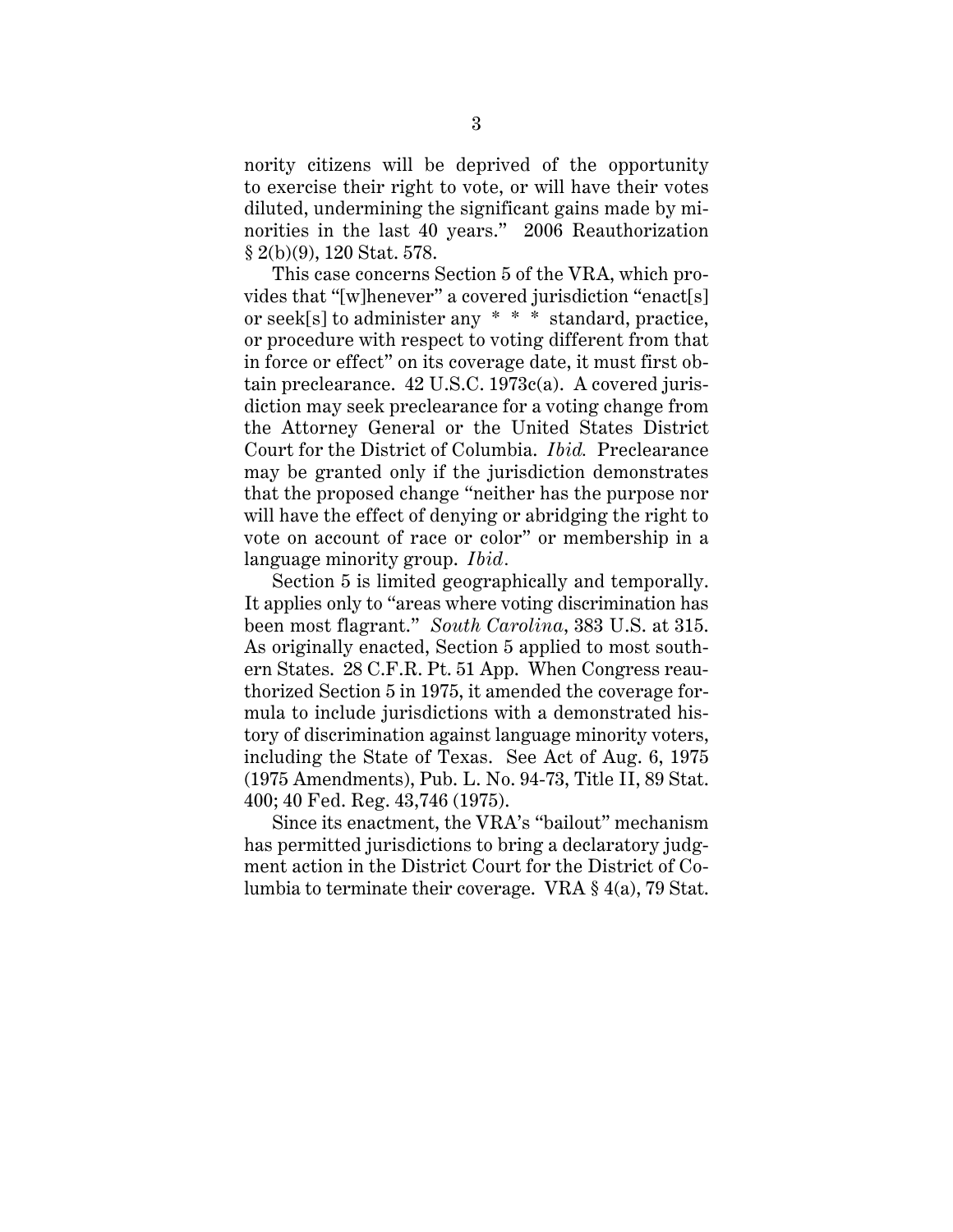438. Prior to 2006, Congress had reviewed and amended the bailout provisions on various occasions. See Voting Rights Act Amendments of 1970, Pub. L. No. 91-285, § 3, 84 Stat. 315; 1975 Amendments § 101, 89 Stat. 400; Voting Rights Act Amendments of 1982 (1982 Amendments), Pub. L. No. 97-205, § 2, 96 Stat. 131.

2. Appellant is a municipal utility district in Travis County, Texas, with an elected board of directors. J.S. App. 18. Because the State of Texas is a covered jurisdiction, appellant is subject to Section 5. See 28 C.F.R. Pt. 51 App.; 28 C.F.R. 51.6. Since 2004, appellant's elections have been conducted jointly with other political entities by Travis County, pursuant to a joint election agreement. J.A. 398-399, 410. Whereas appellant's annual cost of preclearance compliance averaged \$223 before 2004, it approaches zero since the 2004 agreement. J.A. 270, 279.

3. Eight days after Congress reauthorized Section 5 in 2006, appellant brought this action in the District Court for the District of Columbia, seeking a bailout or a declaration that Section 5 is unconstitutional. J.S. App. 19. As required by  $42 \text{ U.S.C. } 1973b(a)(5)$ , a threejudge district court was convened. Several individuals and entities intervened as defendants.

The district court granted summary judgment to appellees. J.S. App. 1-183. The court first rejected appellant's claim that it was statutorily eligible to bail out of Section 5 coverage. *Id.* at 20-30. The court noted that the VRA permits only States and their "political subdivisions" to seek bailout, and that the term "political subdivision" includes only counties or other local governmental entities that conduct voter registration when counties do not. *Id.* at 21; see 42 U.S.C. 1973c(a).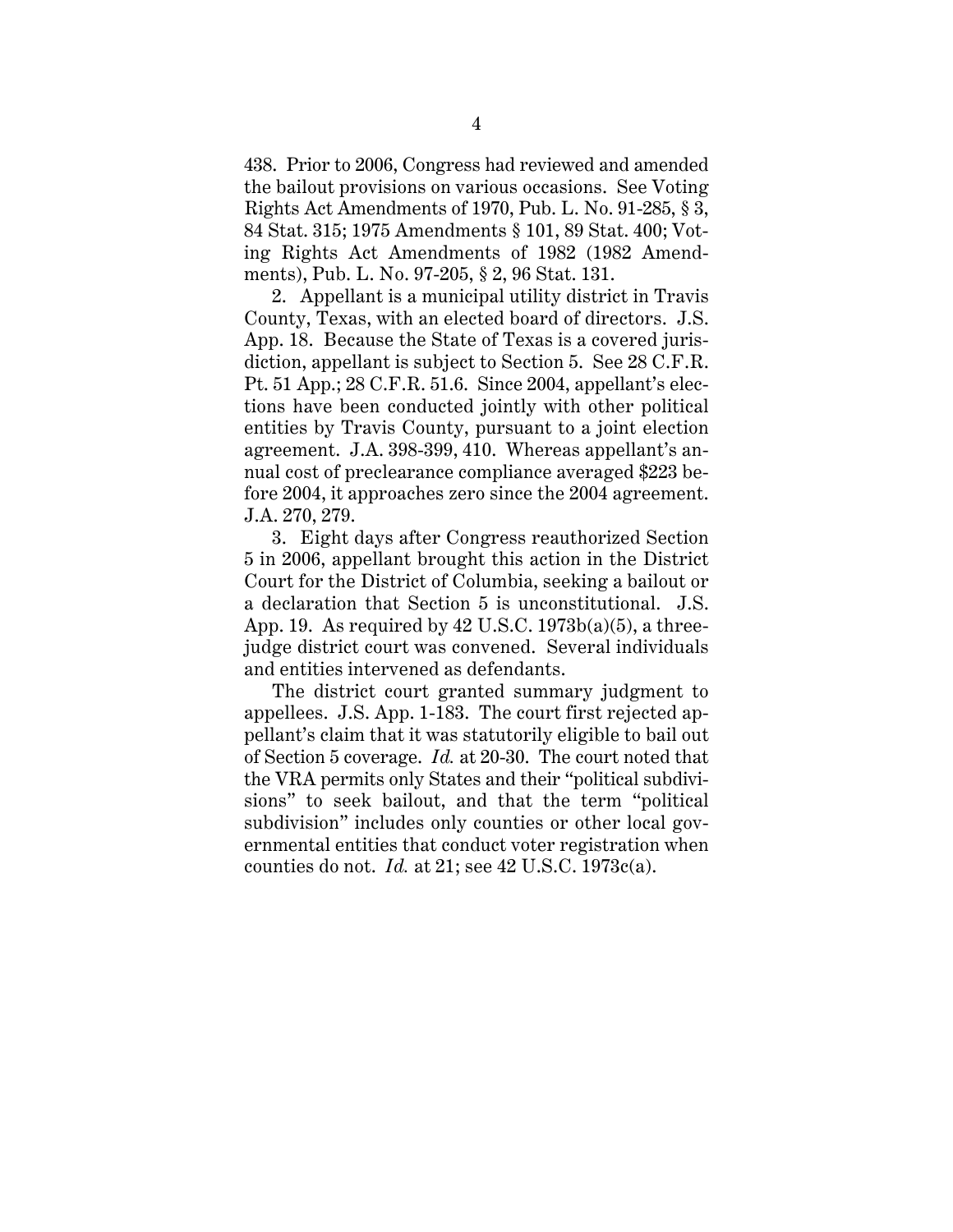The district court then considered appellant's argument that Congress exceeded its constitutional authority when it reauthorized Section 5. J.S. App. 30-153. The court found at the outset that appellant's challenge was essentially facial in nature. *Id.* at 31-32, 144. The court then observed that this Court "has articulated two distinct standards for evaluating the constitutionality of laws enforcing the Civil War Amendments." *Id.* at 32. In *City of Boerne* v. *Flores*, 521 U.S. 507 (1997), the Court held that when Congress exercises its authority to enforce the Fourteenth Amendment, it has no power to "make a substantive change" in the constitutional standard, and that the Court will therefore look for "a congruence and proportionality between the injury to be prevented or remedied and the means adopted to that end." *Id.* at 519-520. But the district court also noted that *South Carolina* applied a more deferential standard for evaluating Congress's exercise of its Fifteenth Amendment authority. J.S. App. 35.

The district court concluded that *South Carolina* provided the appropriate standard for evaluating the continuing validity of VRA Section 5, but applied both standards out of an abundance of caution. J.S. App. 45- 50, 118-119. After engaging in a thorough review of the "massive amount of evidence Congress collected," the court found "no doubt that despite the 'undeniable' political progress made by minorities, 'Congress could rationally have concluded' that it was necessary to extend section 5." *Id.* at 118 (quoting *City of Rome* v. *United States*, 446 U.S. 156, 177, 181 (1980)). The court also held that, under *Boerne*'s congruence-and-proportionality standard, Congress had acted well within its constitutional authority. *Id.* at 118-144.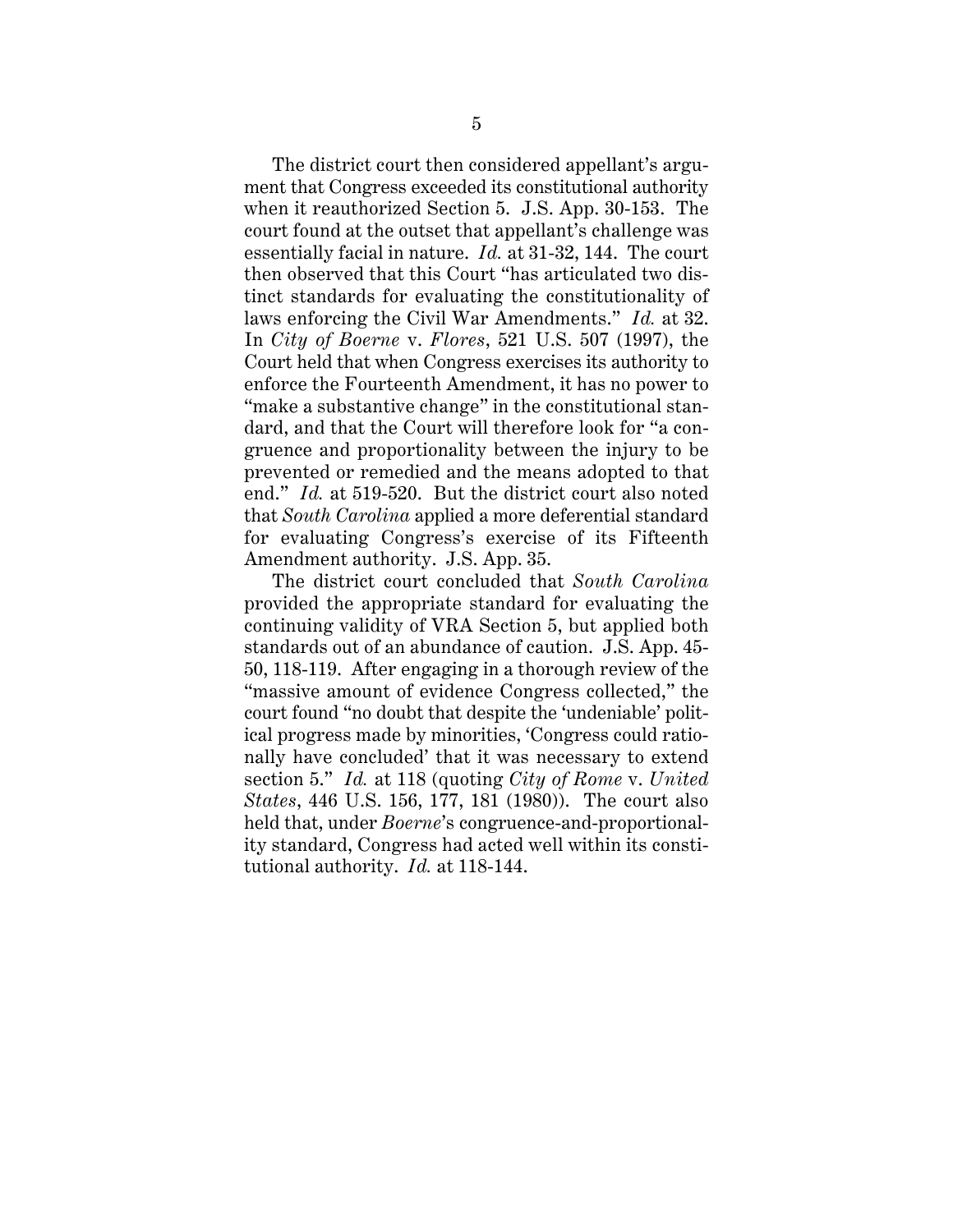#### **SUMMARY OF ARGUMENT**

This case concerns the intersection of two central aspects of the Constitution: the right to vote and the Reconstruction Amendments' prohibitions against racial discrimination. This Court has described voting as the right "preservative" of all others. *Yick Wo* v. *Hopkins*, 118 U.S. 356, 370 (1886). For more than four decades, the VRA has embodied the Nation's solemn commitment to protect this right, which is the cornerstone of our democracy. Accordingly, this Court has upheld the very provision at issue here, Section 5 of the VRA, on four separate occasions. *Lopez* v. *Monterey County*, 525 U.S. 266, 282-285 (1999); *City of Rome* v. *United States*, 446 U.S. 156, 177-178 (1980); *Georgia* v. *United States*, 411 U.S. 526, 534-535 (1973); *South Carolina* v. *Katzenbach*, 383 U.S. 301, 337 (1966).

In upholding Section 5 of the VRA, the Court has observed that "Congress may use any rational means to effectuate the constitutional prohibition of racial discrimination in voting," and has specifically held that "Congress exercised its powers under the Fifteenth Amendment in an appropriate manner with relation to the States" in enacting Section 5. *South Carolina*, 383 U.S. at 324. The Court has repeatedly highlighted the lengthy congressional deliberations and factfinding that preceded the VRA's enactment and has singled out the geographic and temporal limitations of the Act to emphasize its remedial nature. The 2006 reauthorization was likewise the product of extensive legislative consideration, and it retains the limiting features that ensure the statute is targeted where it is most necessary.

I. One of the features of Section 5 of the VRA that this Court has emphasized as embodying the provision's carefully tailored remedial framework is its "bailout"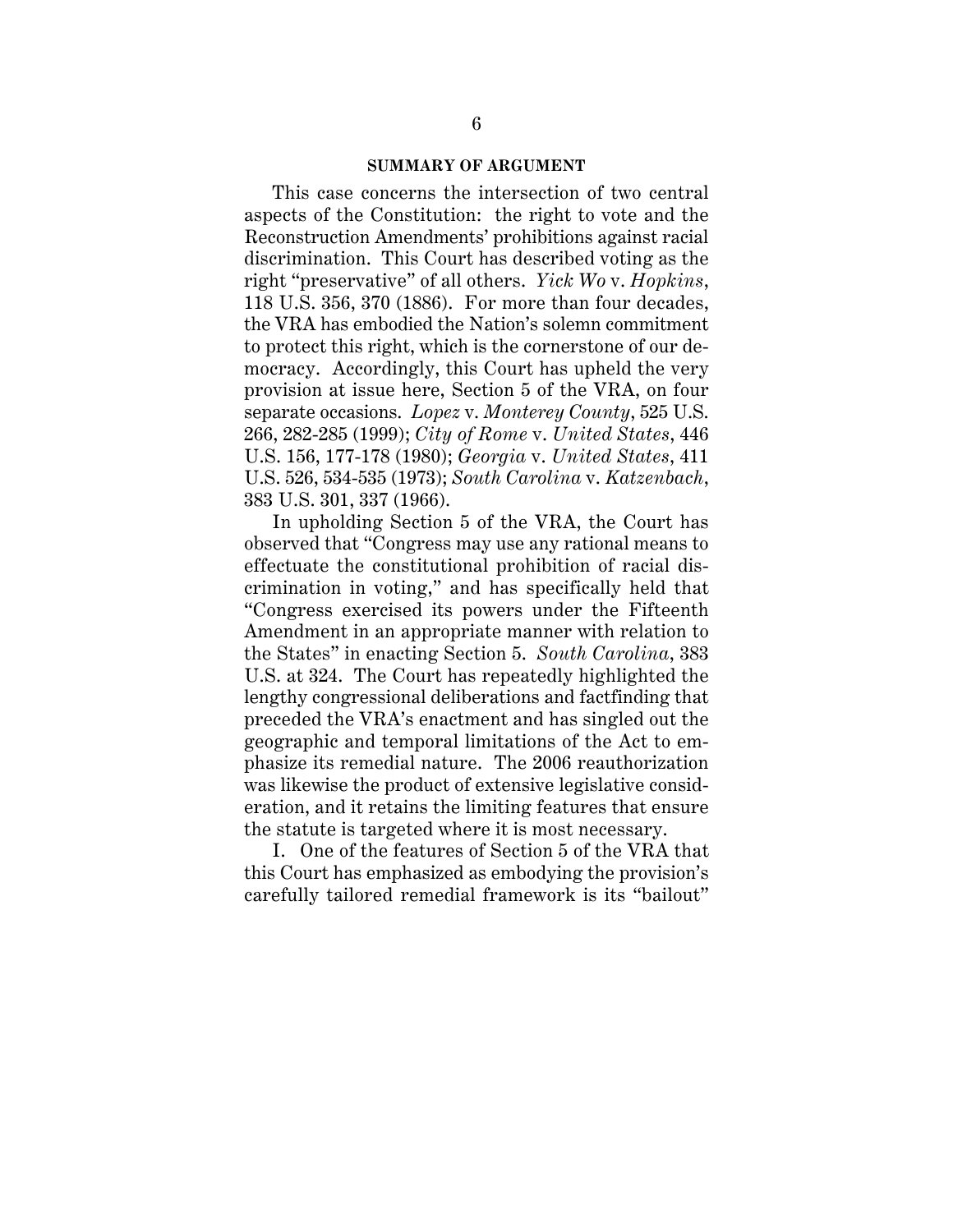mechanism. Notably, Congress has expanded that feature since the VRA's enactment to increase the number of jurisdictions eligible for bailouts. Nevertheless, appellant here seeks a further expansion that the statutory text will not bear. The district court correctly held that only a "political subdivision" as defined in the statute may bail out of coverage. Appellant concedes that it does not satisfy that statutory definition, and its request to bail out was properly denied.

II. a. Appellant's attack on the constitutionality of VRA Section 5's reauthorization also fails. Appellant asserts that there is a conflict between the VRA and this Court's recent pronouncements regarding Congress's Fourteenth Amendment enforcement powers in a line of cases beginning with *City of Boerne* v. *Flores*, 521 U.S. 507 (1997). But nothing in *Boerne* retreats from what this Court repeatedly has said about Section 5 of the VRA. To the contrary, *Boerne specifically reaffirmed* the constitutionality of this provision, singling it out as a paradigmatic example of Congress's appropriate exercise of its enforcement authority. *Id.* at 532-533. As this Court has recognized, the VRA, unlike the statute at issue in *Boerne*, was not an attempt to redefine constitutional rights or to encroach upon the Court's power to say what the law is, but rather represents Congress's response to a century of rampant discrimination that denied the voting rights of racial minorities in direct violation of the explicit mandate of the Fifteenth Amendment.

Appellant, at bottom, attempts to set up a strict dichotomy between the deferential review this Court applied in *South Carolina* and its progeny and the more searching congruence-and-proportionality review in *Boerne*. But that dichotomy is false. In both lines of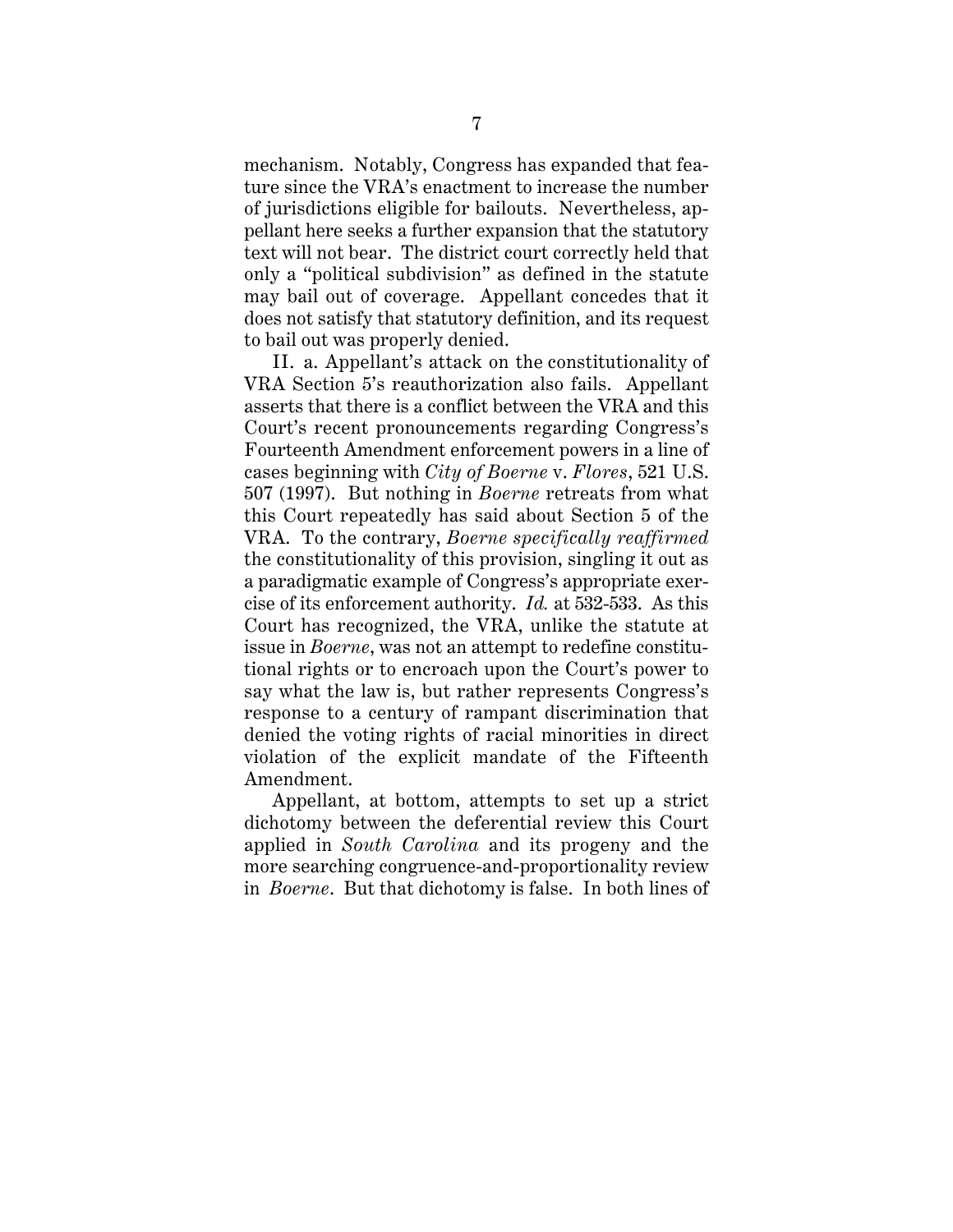cases, the Court is answering the same question: Is Congress enforcing constitutional protections through appropriate means? In *Boerne*, the Court articulated the congruence-and-proportionality analysis to discern whether Congress was enforcing an established right as it is empowered to do under the Constitution—or whether it was attempting to redefine the Fourteenth Amendment's meaning—a power vested in the judicial Branch. 521 U.S. at 529-536. But both lines of cases agree that where, as here, Congress seeks to enforce a right that is at the core of the protection afforded by the Reconstruction Amendments, this Court's review of the appropriateness of Congress's chosen method of protection is highly deferential.

B. The 2006 reauthorization did not transmute VRA Section 5 from a remedy to a redefinition of constitutional rights. Appellant does not even challenge the few substantive changes Congress made. Most importantly, Congress maintained all of the features of Section 5 that this Court has singled out as demonstrating its remedial nature, including its limited application to those jurisdictions with the worst histories of racial discrimination in voting, a sunset date for the provision as a whole, and a mechanism by which States or political subdivisions that have fully complied with Congress's remedy can terminate the provision's coverage.

Of course, the question Congress faced in 2006 was not whether to impose the remedial framework of Section 5 preclearance as an initial matter, but whether to retain the remedy already in place. The immense record amassed by Congress provides ample evidence that Section 5 has played, and continues to play, a critical role in preventing and deterring discriminatory electoral changes. It has, moreover, helped to preserve the hard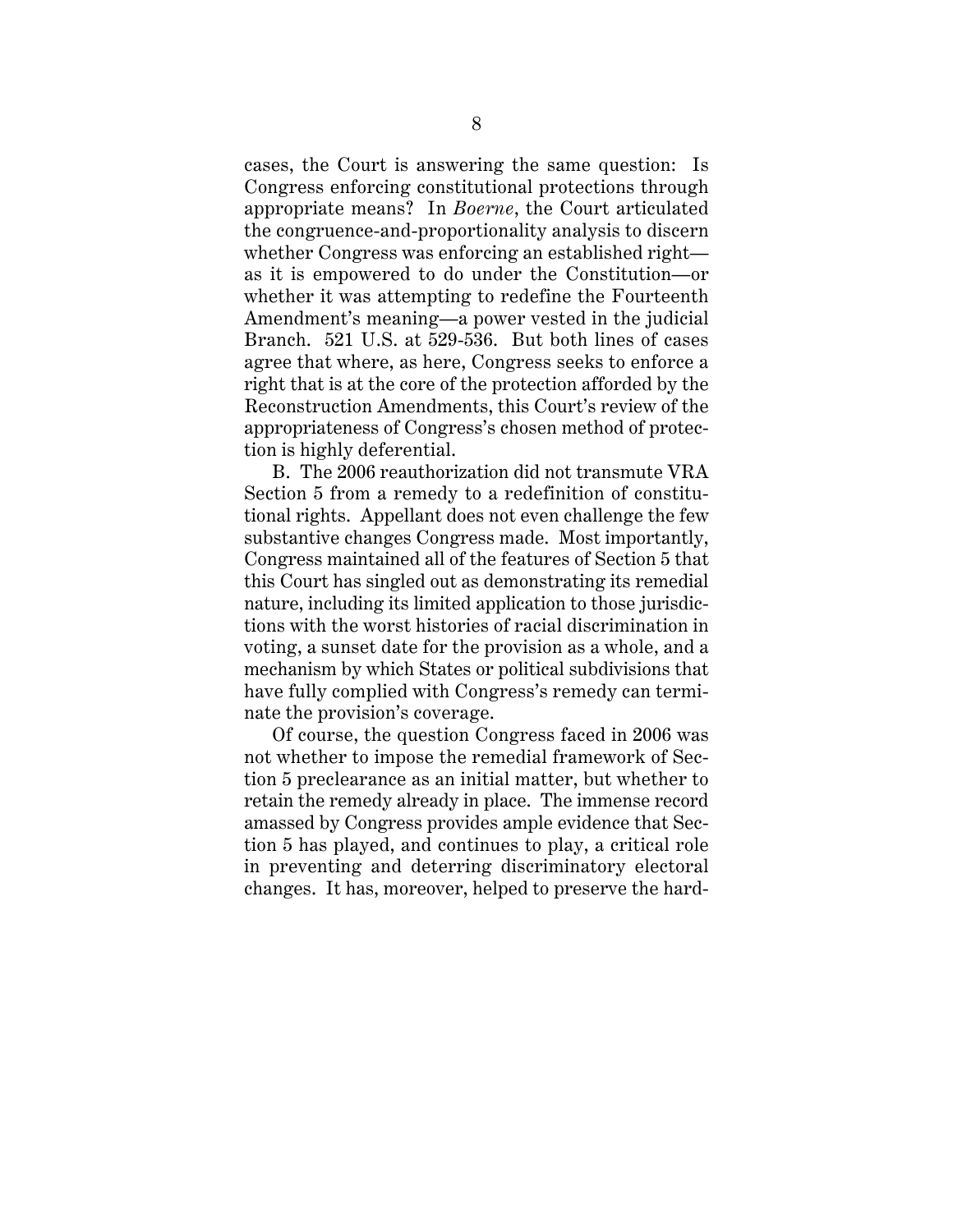won progress minority voters have achieved over recent decades in having their electoral voices heard.

#### **ARGUMENT**

# **I. ONLY THE STATE OF TEXAS OR TRAVIS COUNTY MAY APPLY TO TERMINATE APPELLANT'S COVERAGE UN-DER SECTION 5**

Appellant contends (Br. 2, 14-26) that, because it has not engaged in any voter discrimination, it is entitled to terminate its Section 5 coverage. That argument is foreclosed both by the VRA's text and by decisions of this Court.

# **A. The Text Of Section 4(a) Forecloses Appellant's Argument That It Is Entitled To Seek Termination of Coverage**

As originally enacted in 1965, Section 4(a) permitted only two categories of jurisdictions to seek bailout: (1) designated States, and (2) "political subdivision[s]" separately designated for coverage where the State had not been. VRA § 4(a), 79 Stat. 438 (42 U.S.C.  $1973b(a)(1)$  (Supp. I 1965)). Section 14(c)(2) of the Act has always defined a "political subdivision" to be "any county or parish, except that where registration for voting is not conducted under the supervision of a county or parish, the term shall include any other subdivision of a State which conducts registration for voting." 42 U.S.C. 1973*l*(c)(2). Appellant acknowledges (Br. 21) that it does not qualify under either of the two original bailout categories. See J.A. 419-420, 437.

Instead, appellant (Br. 15-19) looks to the 1982 Amendments for support. In 1982, Congress added a third type of jurisdiction eligible for bailout: "any political subdivision of [a covered] State \* \* \* though such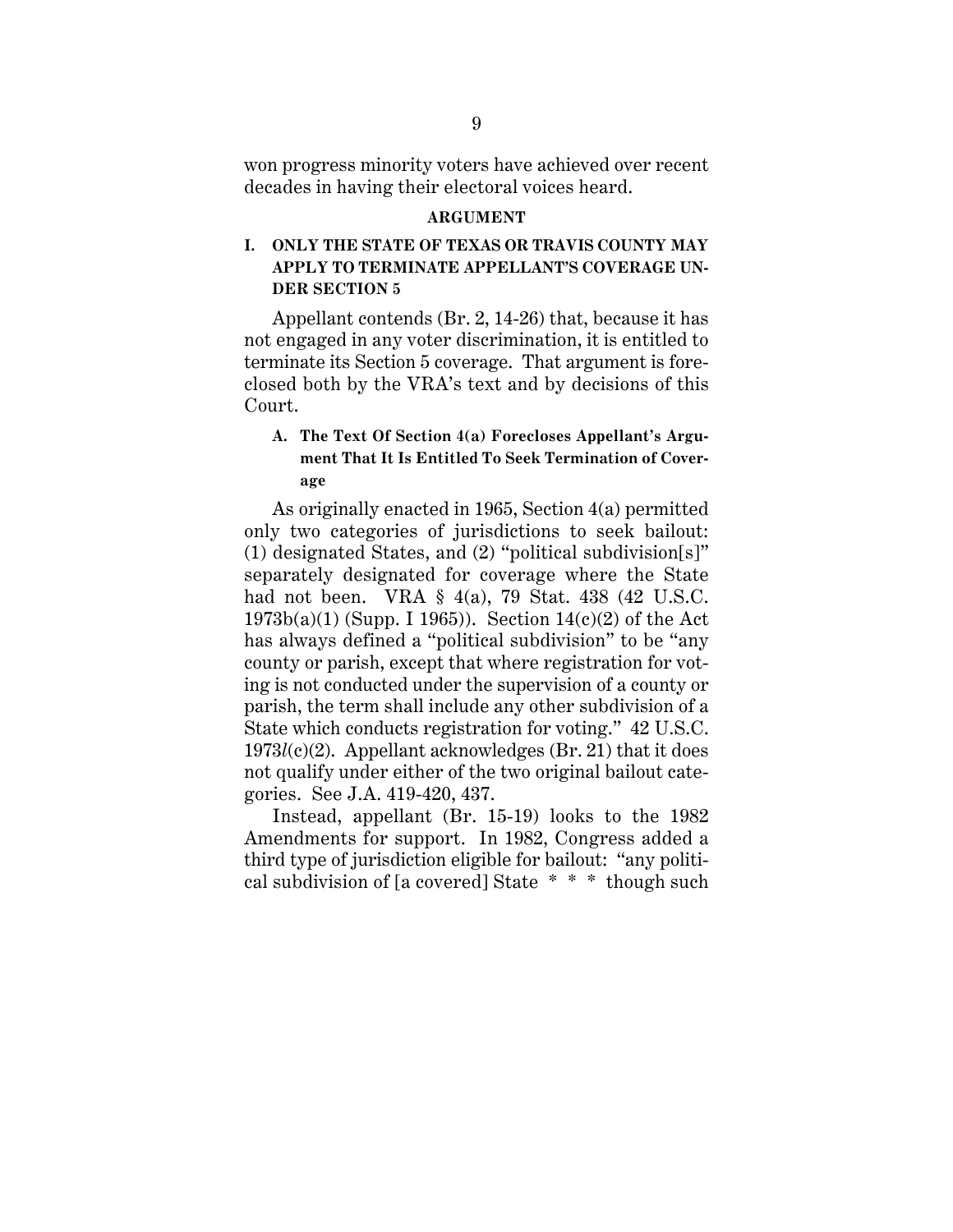[coverage] determinations were not made with respect to such subdivision as a separate unit."  $\S$  2(b)(2), 96 Stat. 131 (42 U.S.C. 1973b(a)(1)). That expansion permitted a "political subdivision" within a designated State to apply for termination. Appellant, however, does not qualify under this new category.

As noted above, Section  $14(c)(2)$  of the VRA defines the term "political subdivision" as "any county or parish" or certain other entities that "conduct[] registration for voting" when the county does not. 42 U.S.C. 1973*l*(c)(2). Because appellant is not a "political subdivision" as so defined, the district court correctly held that appellant is ineligible to seek bailout. J.S. App. 20-30. See *Burgess* v. *United States*, 128 S. Ct. 1572, 1577 (2008).

That conclusion is confirmed by the statutory structure. The 1982 Amendments added the new category of "political subdivision[s]" eligible to bail out as a clause within the first sentence of Section 4(a), situated between the clauses that identify the two categories that were originally eligible—a designated State and a designated "political subdivision." See 42 U.S.C. 1973b(a)(1). As discussed above, it is undisputed that the latter reference to designated "political subdivision[s]" reaches only subdivisions as defined in Section  $14(c)(2)$ . Congress is presumed to have intended "political subdivision" to have the same meaning in the new clause. *Brown* v. *Garner*, 513 U.S. 115, 118 (1994). Indeed, Congress modified the new reference to "political subdivision" with the phrase "though such [coverage] determinations were not made with respect to such subdivision as a separate unit,"  $42 \text{ U.S.C. } 1973b(a)(1)$ , thereby confirming that it refers only to a "political subdivision" of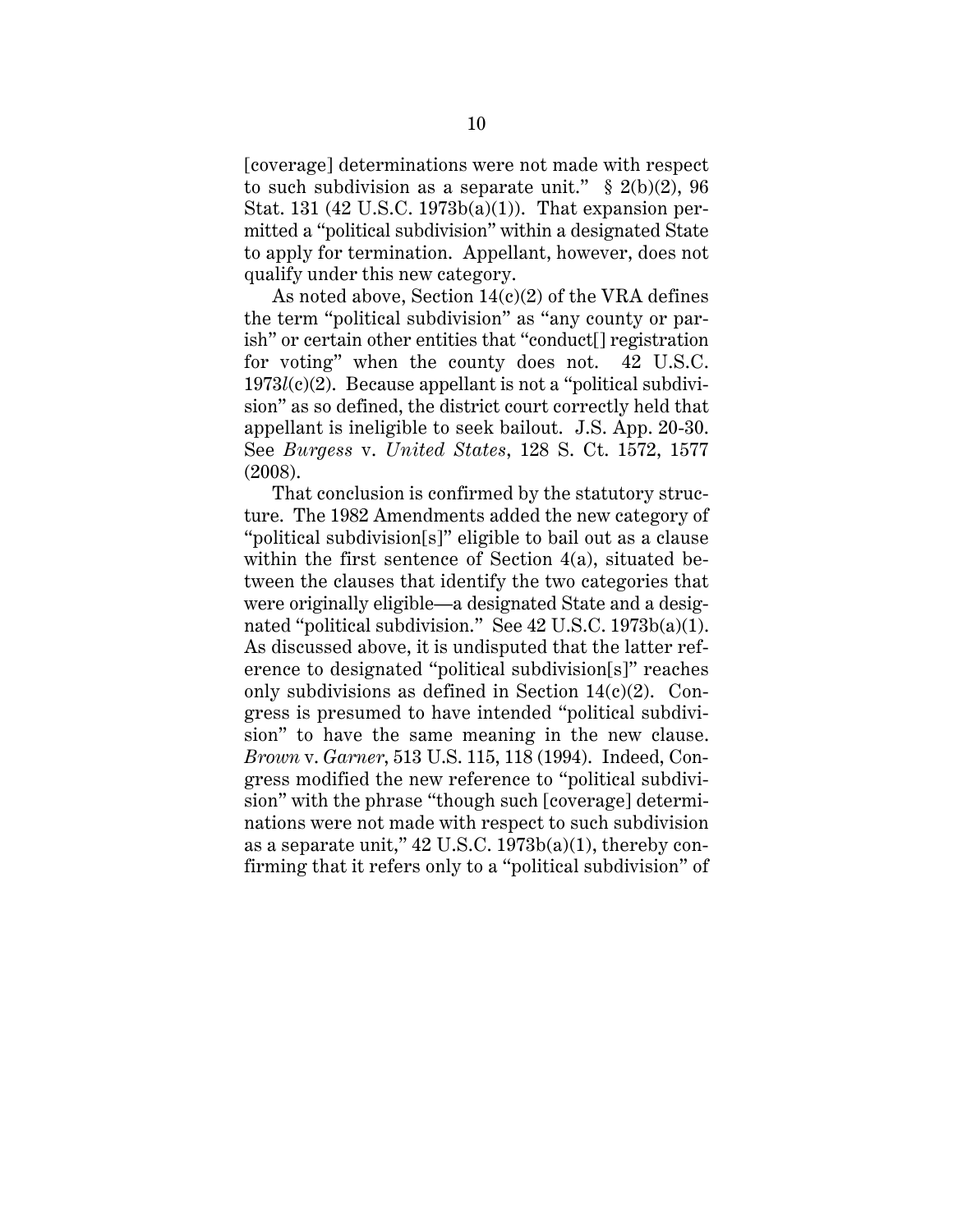a type as to which a coverage determination *could* have been made under Section 4(b), 42 U.S.C. 1973b(b).

Moreover, the 1982 Amendments provide that the "State or political subdivision" seeking bailout must demonstrate that both it and "all governmental units within its territory" have complied with Section 5. 42 U.S.C.  $1973b(a)(1)(D)$ , (E), (F), and (a)(3). This language establishes that smaller "governmental units" are covered under Section 5 because they are part of a covered State or "political subdivision." See *United States* v. *Board of Comm'rs*, 435 U.S. 110, 127 (1978) (*Sheffield*) ("The reference to 'State' in § 5 includes political units within it."); *id.* at 129 ("[A]ll political units within" designated political subdivisions are covered). It further indicates that those smaller "governmental units" are not themselves eligible to bail out.

The legislative history of the 1982 Amendments confirms that only a "political subdivision" that satisfies Section  $14(c)(2)$ 's definition qualifies under the new category. H.R. Rep. No. 227, 97th Cong., 1st Sess. 2 (1981) (*1981 House Report*) ("The standard for bail-out is broadened to permit political subdivisions, as defined in Section  $14(c)(2)$ , in covered states to seek bail out although the state itself may remain covered."); S. Rep. No. 417, 97th Cong., 2d Sess. 2 (1982) (*1982 Senate Report*). That history reflects Congress's determination that "[t]owns and cities within counties may not bailout separately" because, "[a]s a practical matter \* \* \* we could not expect that the Justice Department or private groups could remotely hope to monitor and to defend the bailout suits." *Id.* at 57 n.192, 69; *1981 House Report* 41.

Longstanding regulations implementing the VRA, 52 Fed. Reg. 486 (1987), which are entitled to "substantial deference," *Lopez*, 525 U.S. at 281, similarly provide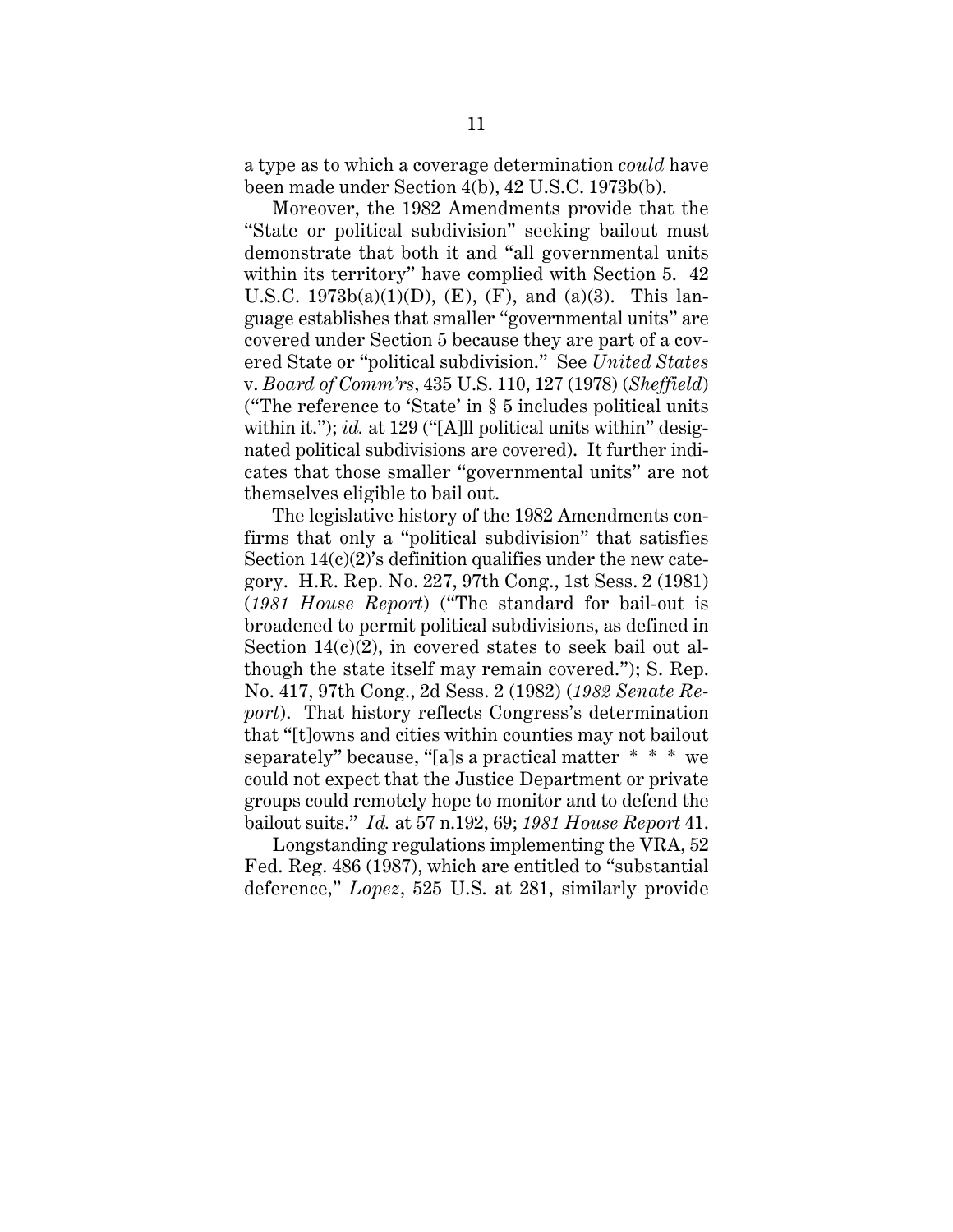that, aside from designated States and separately covered "political subdivision[s]," only "political subdivision[s]"—as defined in Section  $14(c)(2)$  of the Act within fully covered States may apply for bailout. 28 C.F.R. 51.2, 51.5. Because Congress made no change when it reauthorized the VRA in 2006, it is presumed to have endorsed that interpretation. See *Lorillard* v. *Pons*, 434 U.S. 575, 580 (1978).

## **B. This Court's Decisions Confirm That Appellant's Section 5 Coverage Status Depends On That Of The State Or County In Which It Is Located**

Brushing aside all relevant interpretive sources to the contrary, appellant argues (Br. 17-20) that under this Court's decisions in *Sheffield* and *Dougherty County Board of Education* v. *White*, 439 U.S. 32 (1978), the definition of "political subdivision" in Section 14(c)(2) applies only to coverage determinations under Section 4(b). Those decisions hold that Section 5's preclearance requirements apply not only to the designated "State" or "political subdivision," but to any governmental unit within such a designated entity. See *Sheffield*, 435 U.S. at 127; *Dougherty County*, 439 U.S. at 44 (applying *Sheffield* to school board). According to appellant (Br. 20), *Sheffield* and *Dougherty County* necessarily rested on the conclusion that a smaller governmental unit like appellant is a "political subdivision" of a designated State as that phrase is used in Section 5, 42 U.S.C. 1973c(a), and that, by parity of reasoning, appellant is also a "political subdivision" eligible to apply for termination under Section  $4(a)(1)$ ,  $42$  U.S.C.  $1973b(a)(1)$ .

The Court rejected appellant's reading of *Sheffield* in *City of Rome*. It explained that *Sheffield* "*did not hold* that cities such as Rome are 'political subdivisions'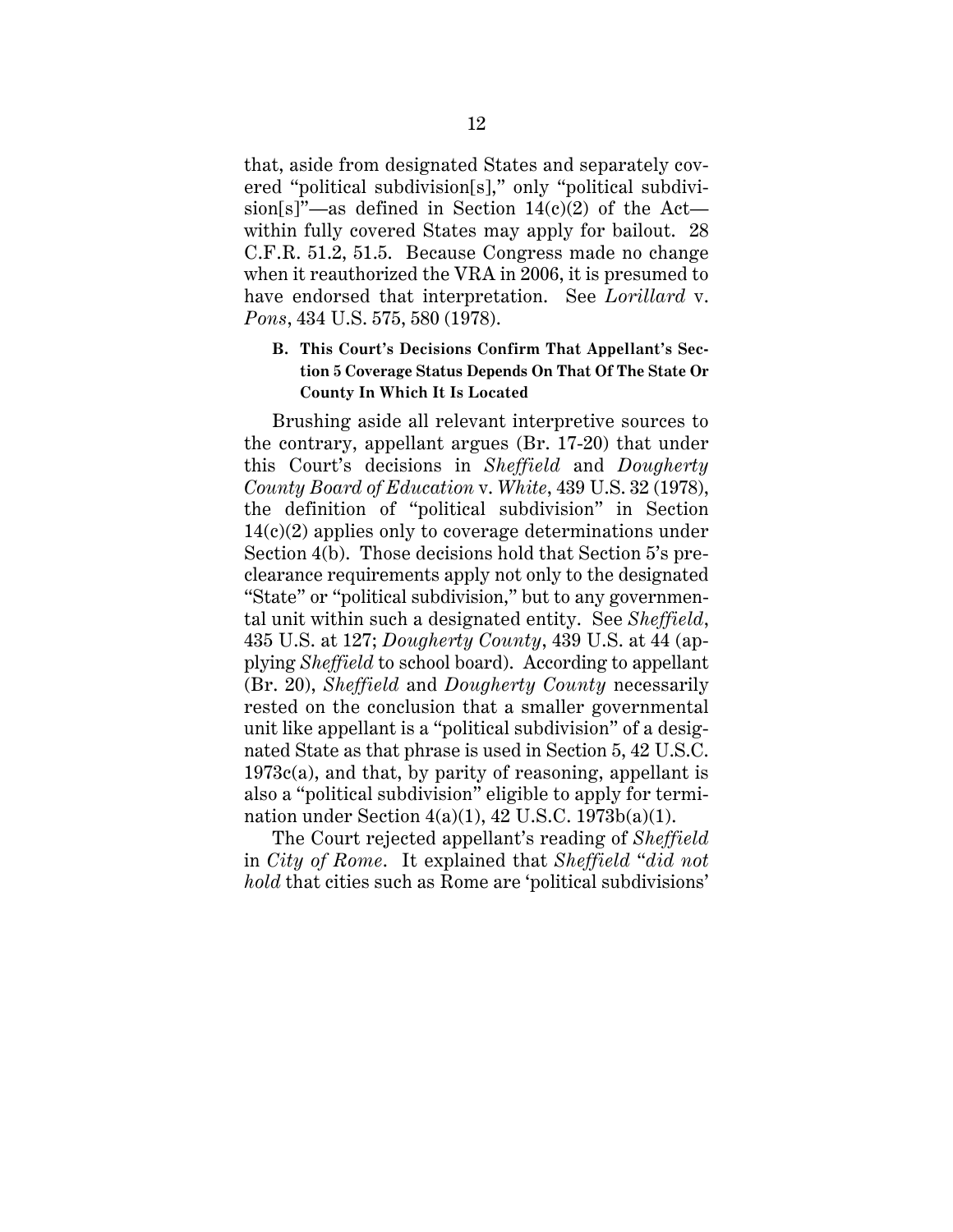under §§ 4 and 5." *City of Rome,* 446 U.S. at 168 (emphasis added). To the contrary, *Sheffield* held that, in light of the statutory structure and purposes, "§ 5's preclearance requirement for electoral changes by a covered 'State' reached all such changes made by political units in that State." *Ibid*.; see *Sheffield*, 435 U.S. at 127 ("[T]he reference to 'State' in § 5 includes political units within it.").

Appellant places considerable weight on a footnote in *Sheffield* commenting that "Congress's exclusive objective in  $\S 14(c)(2)$  was to limit the jurisdictions which may be separately designated for coverage under § 4(b)." 435 U.S. at 130 n.18. On that basis, appellant argues (Br. 18-21) that *Sheffield* held that the statutory definition of "political subdivision" in Section 14(c)(2) does not apply beyond Section 4(b) and that Congress would therefore have understood the definition not to control when it used that term in the 1982 expansion of Section 4(a)'s bailout provision. But appellant misreads *Sheffield*. Footnote 18 merely reiterated the Court's conclusion that the definition of "political subdivision" in Section  $14(c)(2)$  does not "*limit*[] the scope of § 5."  $435$  U.S. at 126 (emphasis added). In other words, even though governmental units such as appellant are not "political subdivision[s]" as defined in the Act, the Act reaches them because the "reference to 'State' in § 5 includes political units within it." *Id.* at 127.

Even if *Sheffield*'s footnote 18 were ambiguous, *City of Rome* made clear that *Sheffield* "did not hold that cities \* \* \* are 'political subdivisions' under §§ 4 and 5," or that the phrase "political subdivision" as used in those sections has any meaning other than that given by Section 14(c)(2). 446 U.S. at 168; *id.* at 168 n.5 (quoting statutory definition of "political subdivision"). Most sig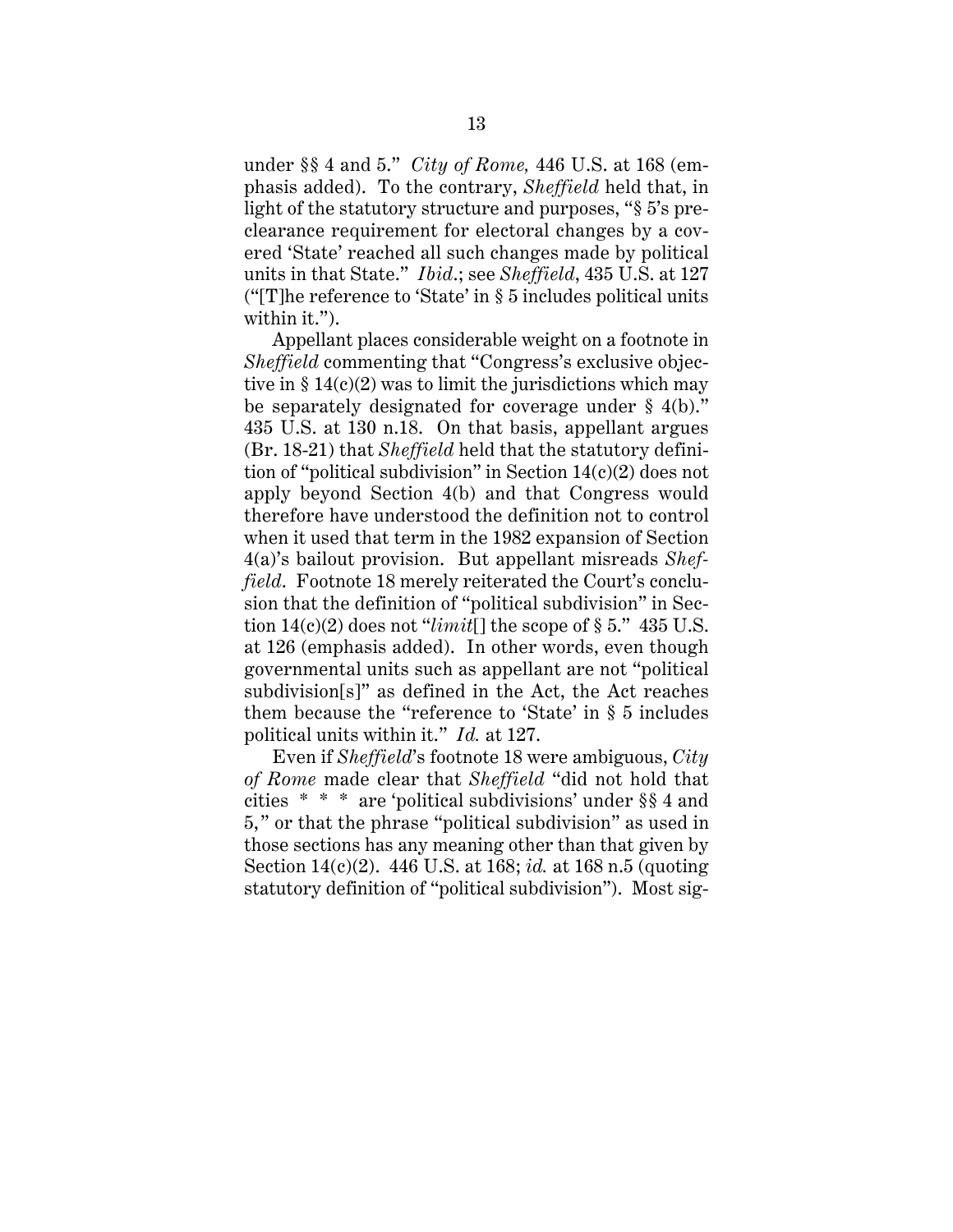nificantly, whereas *Sheffield* "did not even discuss the bailout process," *City of Rome* specifically held that a "city is not a 'political subdivision' for purposes of  $\S 4(a)$ 'bailout.'" *Id.* at 168. Thus, when Congress enacted the 1982 Amendments, it necessarily understood that the statutory definition of "political subdivision" would apply to that phrase in the amended Section 4(a).

Appellant insists (Br. 23-26) that the Court must nonetheless interpret Section 4(a) to permit jurisdictions smaller than counties to apply for bailout or risk imperiling the constitutionality of Section 5. The canon of constitutional avoidance "has no application in the absence of statutory ambiguity," *United States* v. *Oakland Cannabis Buyers' Coop.*, 532 U.S. 483, 494 (2001), and, as explained above, Section 4(a) is not ambiguous.

In any event, reading the statute according to its terms does not raise a serious constitutional question. See pp. 15-55, *infra*. This Court has never suggested that the constitutionality of Section 5 was dependent upon every jurisdiction subject to preclearance being provided an avenue to bail out. Indeed this Court has upheld Section 5 when the bailout standard was far stricter than it is now, and even in the face of a constitutional challenge in *City of Rome* by an entity subject to Section 5 that could *not* seek bailout. *City of Rome*, 446 U.S. at 167; *id.* at 193 (Stevens, J., concurring). The text of both the Fourteenth and Fifteenth Amendments refer to "any State," and Congress therefore may properly choose to exercise its enforcement power at that level, or at a level that encompasses "political subdivision[s]" as defined in the VRA, but not still smaller governmental units.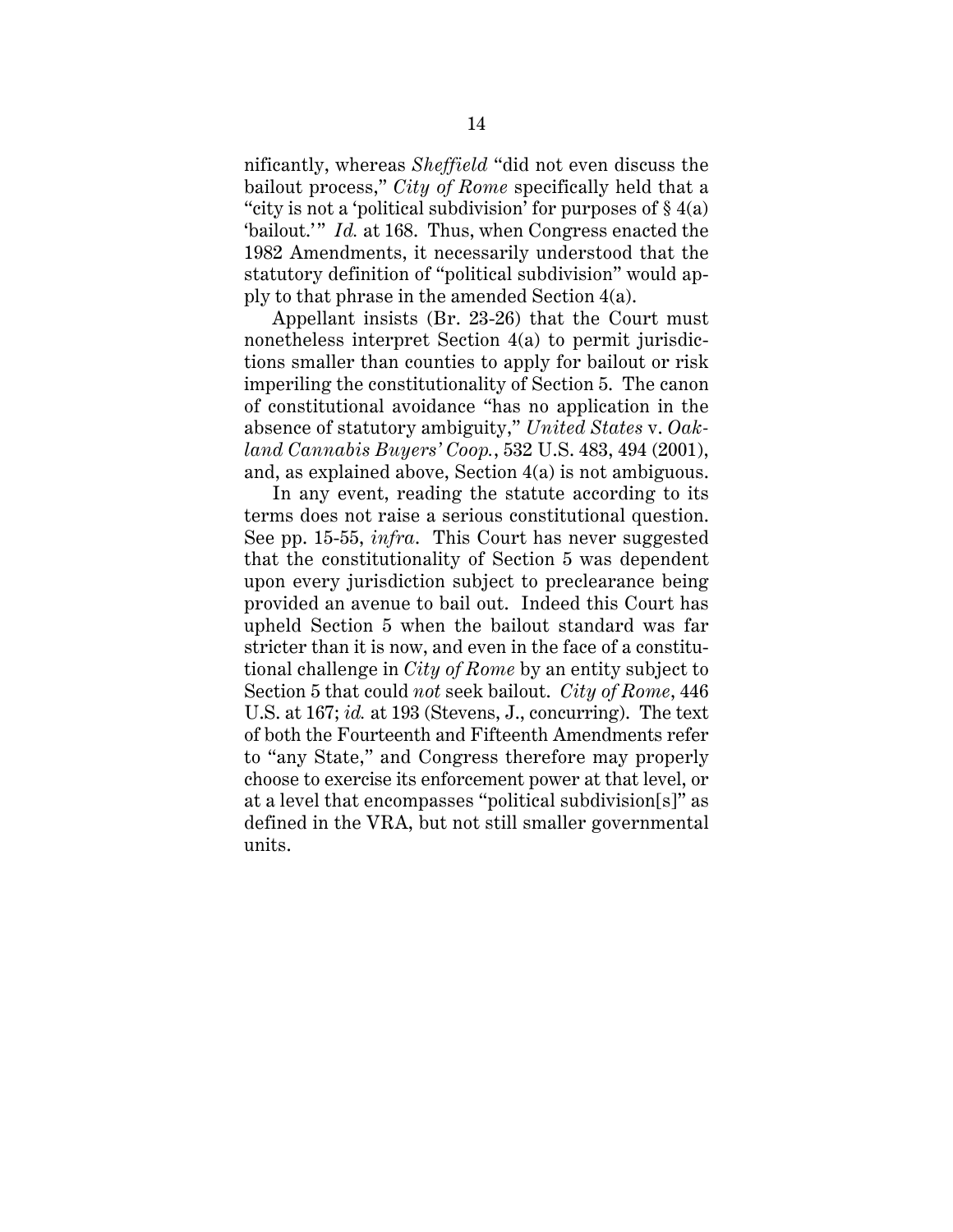# **II. AS THIS COURT HAS REPEATEDLY HELD, SECTION 5 OF THE VRA IS "APPROPRIATE LEGISLATION" TO ENFORCE THE CONSTITUTION'S EXPRESS PROHIBI-TION AGAINST RACIAL DISCRIMINATION IN VOTING**

Beginning in *South Carolina*, this Court has upheld the constitutionality of Section 5 of the VRA on four separate occasions. See p. 6, *supra*. Appellant insists that this Court's decision in *Boerne* alters the Court's conclusions. But *Boerne* itself took great care to single out Section 5 of the VRA as the paradigmatic example of Congress's appropriate use of the enforcement power. 521 U.S. at 518, 525-526 (noting Court's continuous recognition of necessity for VRA's "strong remedial and preventive measures to respond to the widespread and persisting deprivation of constitutional rights resulting from this country's history of racial discrimination").

As the district court emphasized, Section 5 of the VRA is justified under the strictest reading of *Boerne*, and therefore *a fortiori* under the more deferential terms in which this Court has characterized its review of that Section in the past. J.S. App. 118-119. Indeed, even when applying *Boerne*'s congruence-and-proportionality test, the Court has compared other statutes to VRA Section 5's example. See, *e.g.*, *Tennessee* v. *Lane*, 541 U.S. 509, 519 n.4 (2004); *Nevada Dep't of Human Res.* v. *Hibbs*, 538 U.S. 721, 737-738 (2003); *Board of Trs. of the Univ. of Ala.* v. *Garrett*, 531 U.S. 356, 373 (2001) (characterizing Section 5 as a "detailed but limited remedial scheme designed to guarantee meaningful enforcement of the Fifteenth Amendment in those areas of the Nation where abundant evidence of States' systematic denial of those rights was identified"). Indeed, the Court in *Lopez* specifically quoted *Boerne* in the course of upholding Section 5 of the VRA. 525 U.S. at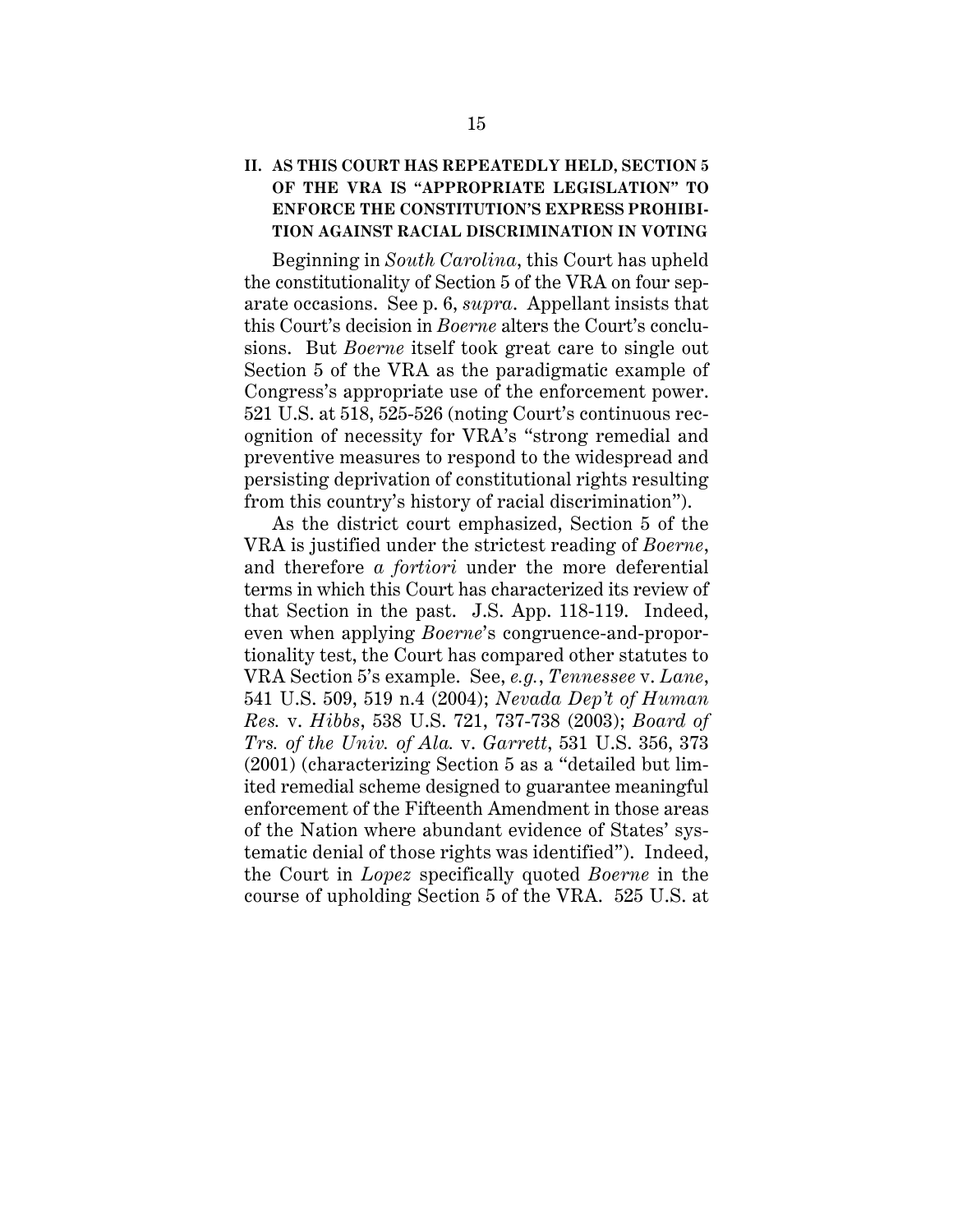282-283 (quoting *Boerne*, 521 U.S. at 518). What was permissible in *Lopez* is permissible today, particularly in the wake of the updated, and near-unanimous, judgment by both political Branches in 2006 that Section 5 remains necessary to prevent violations of the Fourteenth and Fifteenth Amendments.

**A. The Court Applies A Deferential Standard Of Review When Congress Is Enforcing, Not Reinterpreting, Constitutional Guarantees At The Heart Of The Reconstruction Amendments**

## *1. Congress's authority to enforce the Reconstruction Amendments' voting guarantees is as broad as that under the Necessary and Proper Clause*

The text of the Fourteenth and Fifteenth Amendments vests Congress with the "power to enforce" their substantive protections "by appropriate legislation." U.S. Const. Amend. XIV, § 5; *id.* Amend. XV, § 2. See also *id.* Amend. XIII, § 2. Those words were the deliberate product of the Reconstruction Amendments' Framers' recognition that the Fifteenth Amendment's prohibition on States denying "[t]he right of citizens \* \* \* to vote \* \* \* on account of race," *id.* Amend. XV, § 1, and the Fourteenth Amendment's protections against racial discrimination would require broad new legislative powers.

The Amendments' enforcement provisions constitute "'a positive grant of legislative power' to Congress" that this Court has consistently described in "broad terms." *Boerne*, 521 U.S. at 517 (quoting *Katzenbach* v. *Morgan*, 384 U.S. 641, 651 (1966)). *Boerne* itself quoted this Court's early pronouncement:

Whatever legislation is appropriate, that is, adapted to carry out the objects the [Reconstruction] amend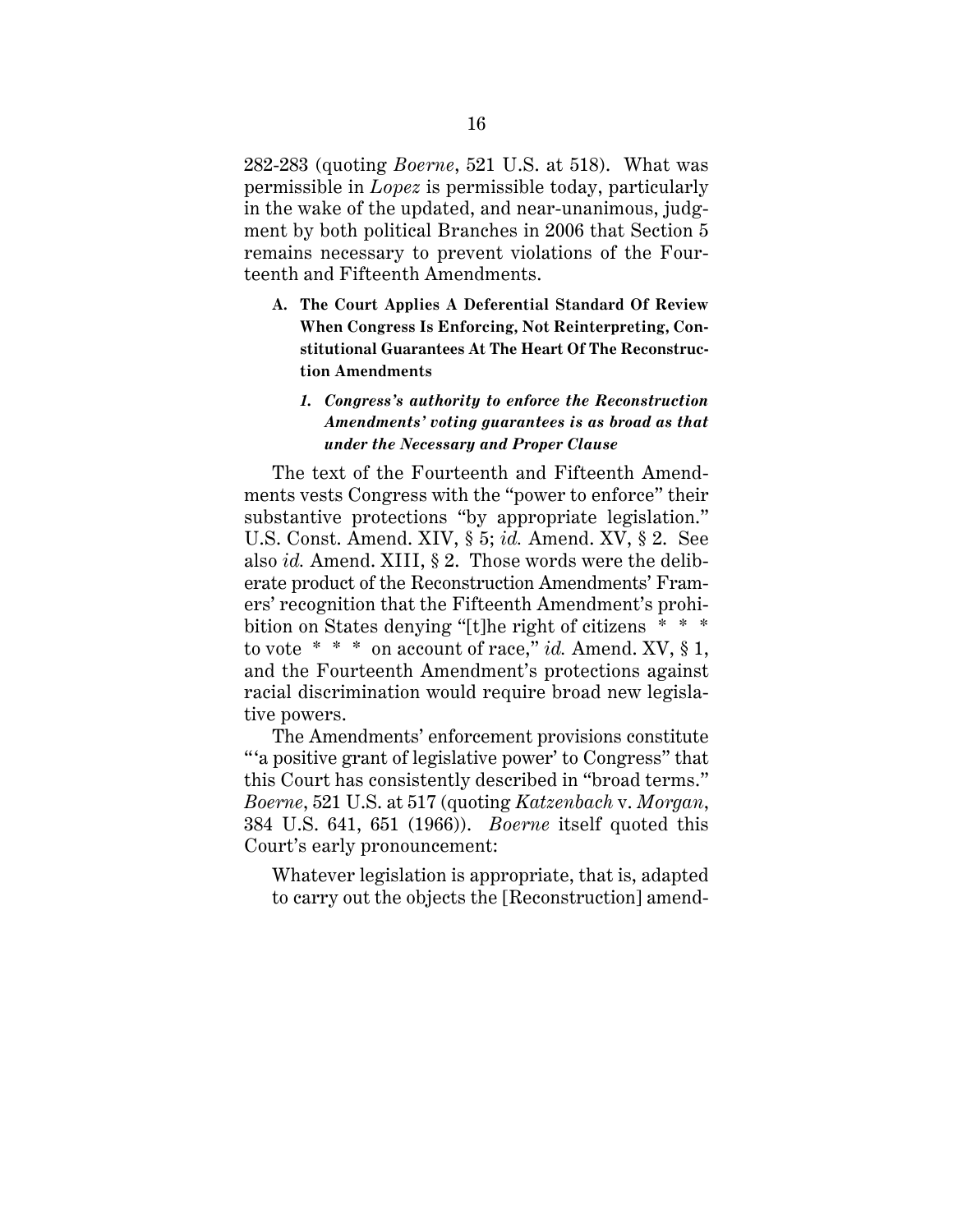ments have in view, whatever tends to enforce submission to the prohibitions they contain, and to secure to all persons the enjoyment of perfect equality of civil rights and the equal protection of the laws against State denial or invasion, if not prohibited, is brought within the domain of congressional power.

*Id.* at 517-518 (quoting *Ex parte Virginia*, 100 U.S. 339, 345-346 (1879)).

The use of the word "appropriate" in the Amendments' enforcement clauses is significant. As *Ex parte Virginia* suggested, and *South Carolina* made explicit, 383 U.S. at 326-327, that phrasing echoed Chief Justice Marshall's classic statement in *McCulloch* v. *Maryland*, 17 U.S. (4 Wheat.) 316 (1819), of Congress's broad authority under the Necessary and Proper Clause, U.S. Const. Art. I, § 8, Cl. 18:

Let the end be legitimate, let it be within the scope of the constitution, and all means which are appropriate, which are plainly adapted to that end, which are not prohibited, but consist with the letter and spirit of the constitution, are constitutional.

*McCulloch*, 17 U.S. (4 Wheat.) at 421. Accordingly, "the sound construction of the constitution must allow to the national legislature that discretion, with respect to the means by which the powers it confers are to be carried into execution." *Ibid.*

Those who adopted the Reconstruction Amendments were deeply familiar with *McCulloch* and relied on it in invoking Congress's new powers. See Steven A. Engel, Note*, The* McCulloch *Theory of the Fourteenth Amendment:* City of Boerne *v.* Flores *and the Original Understanding of Section 5*, 109 Yale L.J. 115 (1999). Most notably, Congress relied on *McCulloch* in enacting Sec-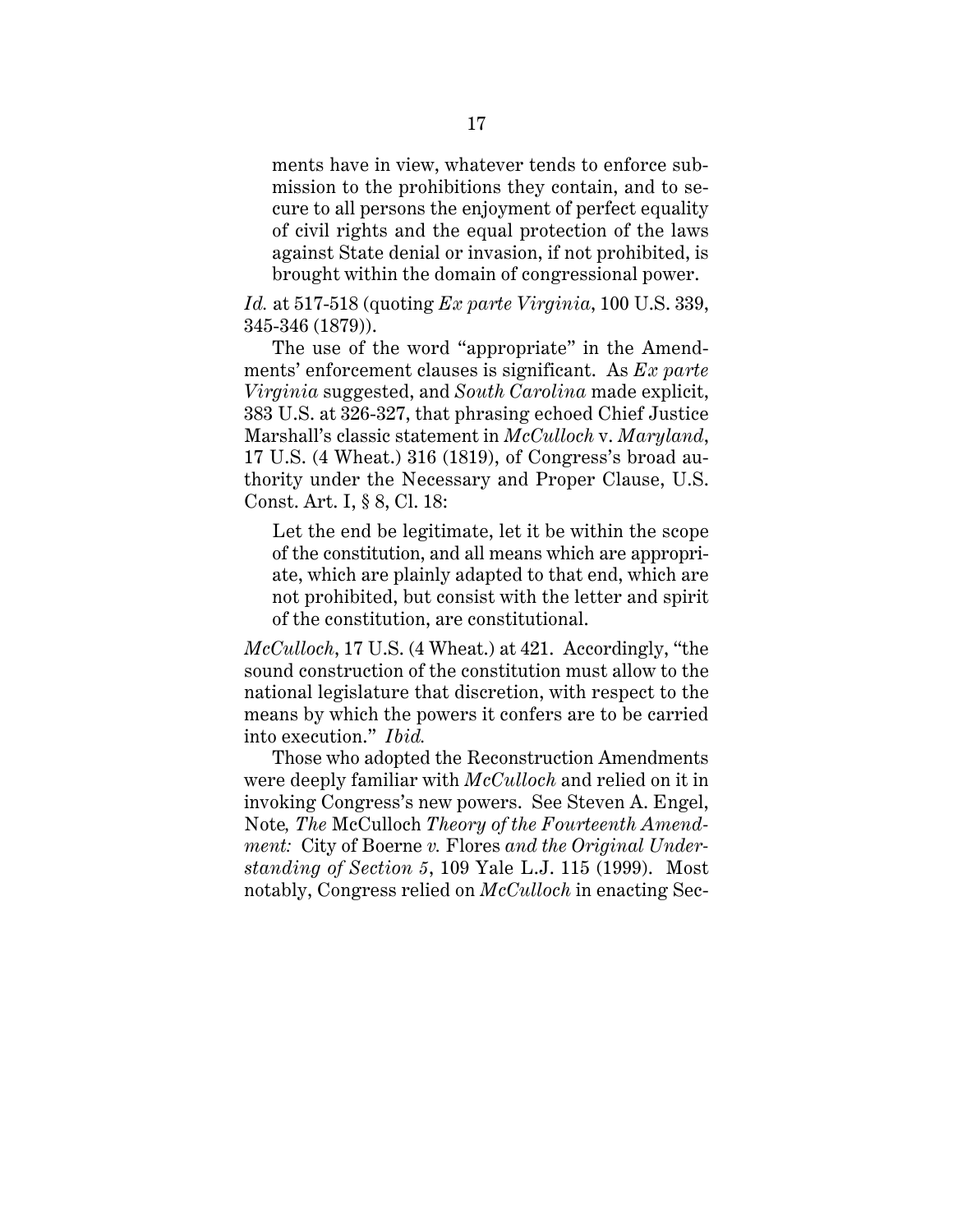tion 1 of the Civil Rights Act of 1866, pursuant to the Thirteenth Amendment's enforcement clause. Ch. 31, 14 Stat. 27 (42 U.S.C. 1982). As this Court pointed out, the legislation's floor manager, Representative Wilson, "recalled the celebrated words of Chief Justice Marshall in *McCulloch*" in "urging that Congress had ample authority to pass the pending bill." *Jones* v. *Alfred H. Mayer Co.*, 392 U.S. 409, 443 (1968). Wilson quoted *McCulloch*, 17 U.S. (4 Wheat.) at 423:

Where the law is not prohibited, and is really calculated to effect any of the objects intrusted to the Government, to undertake here to inquire into the degree of its necessity, would be to pass the line which circumscribes the judicial department and to tread on legislative ground.

Cong. Globe, 39th Cong., 1st Sess. 1118 (1866). See *id.* at 1836 (Rep. Lawrence) ("[T]he degree of necessity is a question of legislative discretion, not of judicial cognizance.") (citation omitted).

This Court, consistent with *McCulloch*'s broad standard, has repeatedly reaffirmed that Congress is "entitled to much deference" in "determin[ing] whether and what legislation is needed to secure the guarantees" of the Reconstruction Amendments. *Boerne*, 521 U.S. at 536 (quoting *Morgan*, 384 U.S. at 651). The Constitution commits to Congress the task of "assess[ing] and weigh- [ing] the various conflicting considerations—the risk or pervasiveness of the discrimination in governmental services, the effectiveness of eliminating the state restriction on the right to vote as a means of dealing with the evil, the adequacy or availability of alternative remedies, and the nature and significance of the state interests that would be affected by" the federal legislation.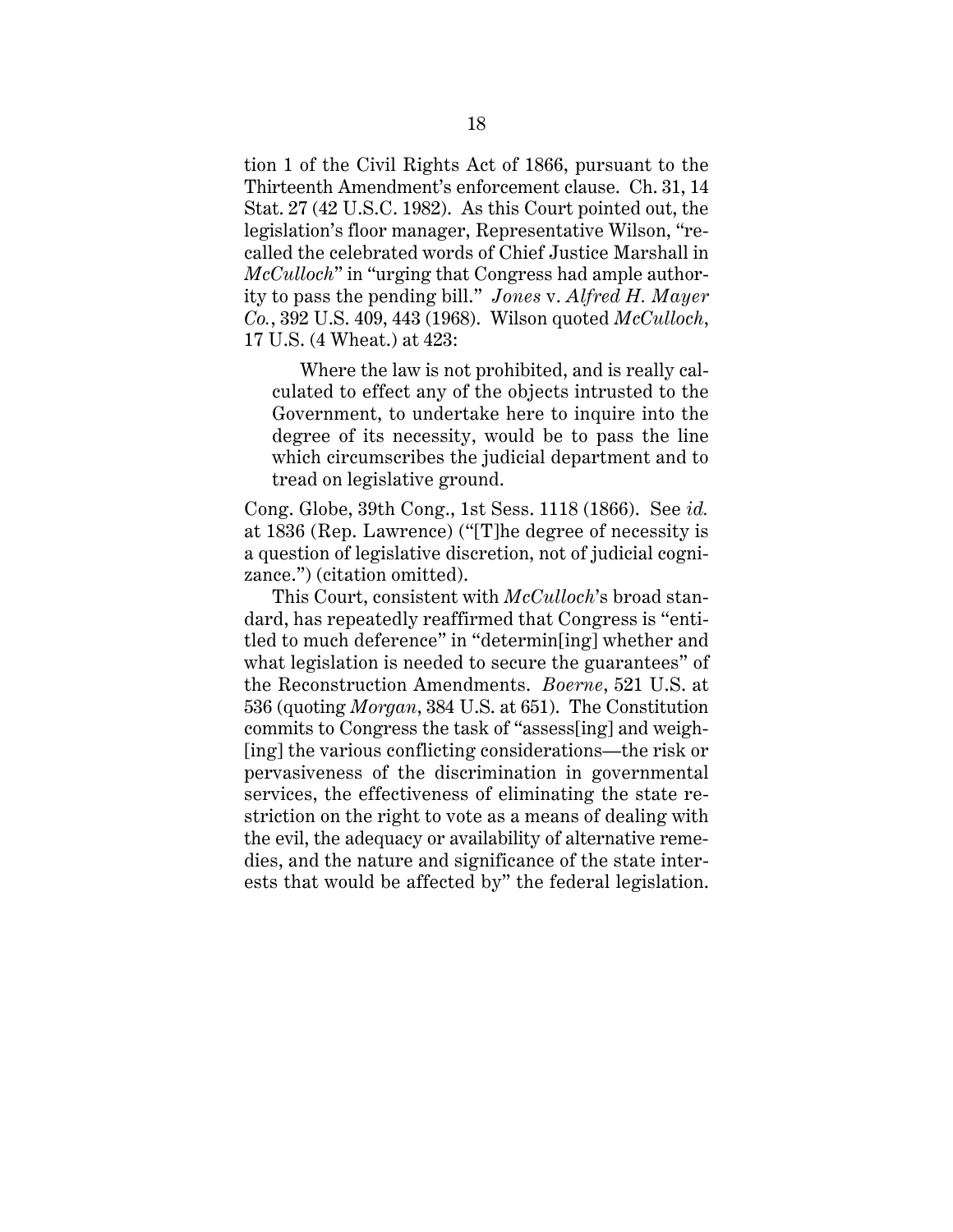*Morgan*, 384 U.S. at 653. As this Court's precedents explain, deference to Congress is highest when it enforces the core protections of the Reconstruction Amendments. "It is not for [the Court] to review the congressional resolution of these factors. It is enough that [the Court] be able to perceive a basis upon which the Congress might resolve the conflict as it did." *Ibid.*; see *Civil Rights Cases*, 109 U.S. 3, 14 (1883).

So, for example, this Court's decisions have consistently applied *McCulloch* in examining the scope of Congress's powers under the enforcement clauses in the Reconstruction Amendments to address racial discrimination. "Congress' authority under § 2 of the Fifteenth Amendment" is "no less broad than its authority under the Necessary and Proper Clause." *City of Rome*, 446 U.S. at 175; *Jones*, 392 U.S. at 439 (Thirteenth Amendment "clothed 'Congress with power to pass *all laws necessary and proper for abolishing all badges and incidents of slavery in the United States*.'") (quoting *Civil Rights Cases*, 109 U.S. at 20); *South Carolina*, 383 U.S. at 326 (*McCulloch* provides the "basic test to be applied in a case involving  $\S 2$  of the Fifteenth Amendment"); see also *Lane*, 541 U.S. at 561 (Scalia, J., dissenting) (noting the "expansive" construction given the enforcement clauses with respect to measures directed against "*racial discrimination*"). Accordingly, with respect to Section 5 of the VRA, the Court has specifically upheld Congress's power to reach "voting practices that have only a discriminatory effect." *Lopez*, 525 U.S. at 266 (quoting *City of Rome*, 446 U.S. at 175); see *South Carolina*, 383 U.S. at 334.

Even outside the context of racial discrimination, Congress "is not confined to  $* * *$  merely parrot[ing] the precise wording of the" constitutional prohibition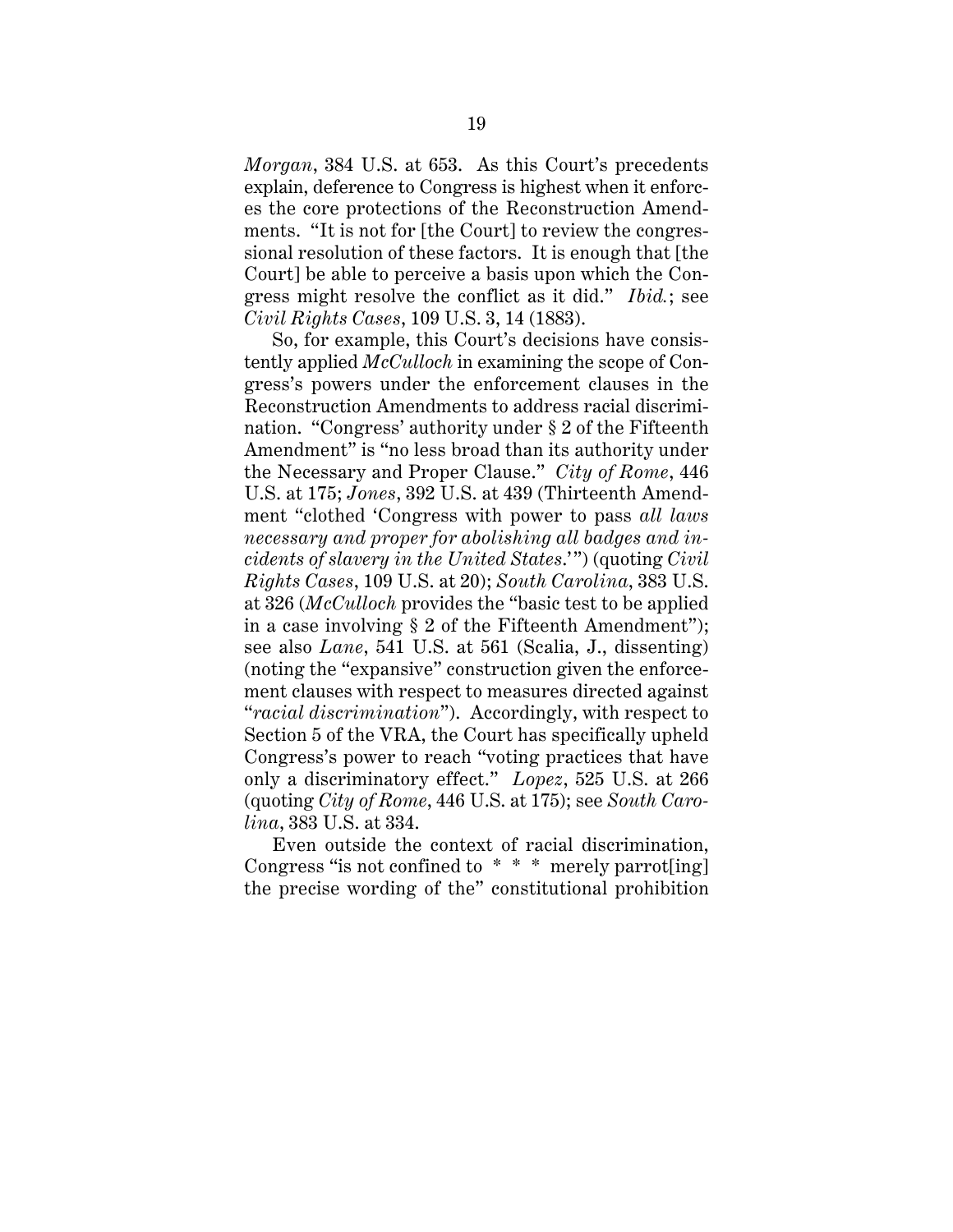itself. *Kimel* v. *Florida Bd. of Regents*, 528 U.S. 62, 81 (2000). Rather, it may "prohibit[] a somewhat broader swath of conduct, including that which is not itself forbidden by the Amendment's text." *Ibid.* For example, Congress may "enact prophylactic legislation proscribing practices that are discriminatory in effect, if not in intent." *Lane*, 541 U.S. at 520.

## *2.* **Boerne** *recognizes that substantial deference is owed to legislation that enforces, and does not reinterpret, core constitutional guarantees*

a. Appellant dismisses (Br. 39) *McCulloch* as "dictum," contending that *Boerne* requires legislation to be struck down if not "carefully tailored to the temporal, geographic, and other contours of predicate violations of substantive rights" protected by those Amendments. *Id.* at 37. But *Boerne* and succeeding cases held only that Congress lacks the authority, under the guise of enforcing the Fourteenth Amendment, to "substantively redefine the States' legal obligations." *Kimel*, 528 U.S. at 88- 89; see *Boerne*, 521 U.S. at 532. Those cases did not involve legislation, such as the VRA, aimed at remedying and deterring violations of the core constitutional right, explicitly set forth in the Fifteenth Amendment itself, that the right to vote not be "denied or abridged  $* * *$ on account of race, color, or previous condition of servitude." U.S. Const. Amend. XV, § 1.<sup>1</sup>

 $1$  The district court correctly concluded that VRA Section 5 is Fifteenth Amendment legislation. J.S. App. 51-56. The "language minorities" protected by the 1975 Amendments include specified groups recognized as having race or color characteristics: "American Indian, Asian American, Alaskan Natives or of Spanish heritage." 42 U.S.C. 1973*l*(c)(3). This Court has described such groups as "racial." See *Parents Involved in Cmty. Sch.* v. *Seattle Sch. Dist. No. 1*, 127 S. Ct. 2738, 2747 n.2 (2007) (describing "racial breakdown" among "Asian-Ameri-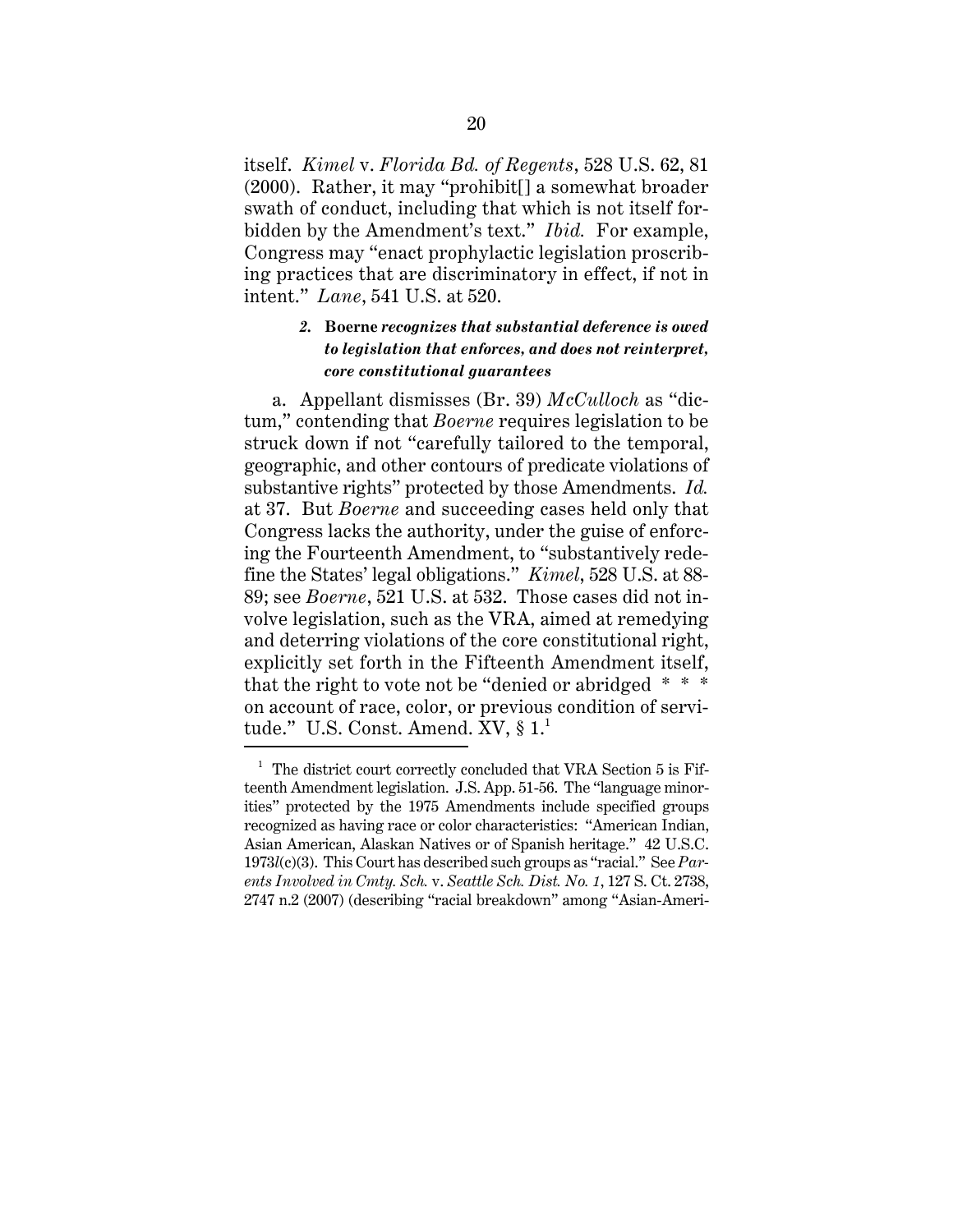It is one thing when Congress acts to overrule a constitutional decision of this Court. *Marbury* v. *Madison*, 5 U.S. (1 Cranch) 137, 177 (1803) (It is the judiciary's power "to say what the law is."). It is quite another when Congress accepts this Court's decisions as defining the parameters of a constitutional right and then acts to prevent violations of that right. In the latter situation, Congress is enforcing a substantive guarantee as defined by this Court, and the only question is whether Congress's means are "appropriate." When Congress acts in that sphere, *McCulloch* affords broad deference to its judgments about what remedies are appropriate. $^2$ See *City of Rome*, 446 U.S. at 175; *Morgan*, 384 U.S. at 651 (Congress is entitled "to exercise its discretion in determining whether" legislation is needed); *South Carolina*, 383 U.S. at 326; see also *Lane*, 541 U.S. at 561 (Scalia, J., dissenting). *Boerne* recognized, for example, that when Congress adheres to *stare decisis* (as it did in

can," "African-American," "Latino," and "Native-American" groups); *League of United Latin Am. Citizens* v. *Perry*, 548 U.S. 399, 439 (characterizing Latinos as "a racial group"). To the extent VRA Section 5 sweeps more broadly than the Fifteenth Amendment, it lies within the core of the Fourteenth Amendment, which likewise prohibits statesponsored discrimination on bases such as national origin and language, especially with respect to such fundamental rights as voting. See, *e.g.*, *Morgan*, 384 U.S. at 646-647 (upholding protection under Section 5 of the Fourteenth Amendment of voting rights of Spanish-speaking citizens educated in Puerto Rico).

<sup>2</sup> As explained, pp. 52-54, *infra*, Congress made the prophylactic choice of requiring preclearance in covered jurisdictions after receiving evidence that individual lawsuits could not adequately address or deter constitutional violations, and because Congress believed it would be too difficult for courts in individual cases, acting *ex post*, to distinguish between discriminatory intent and discriminatory effect. Congress was not thereby redefining a right; it was simply acting to protect against the constitutional wrongs that this Court has already identified.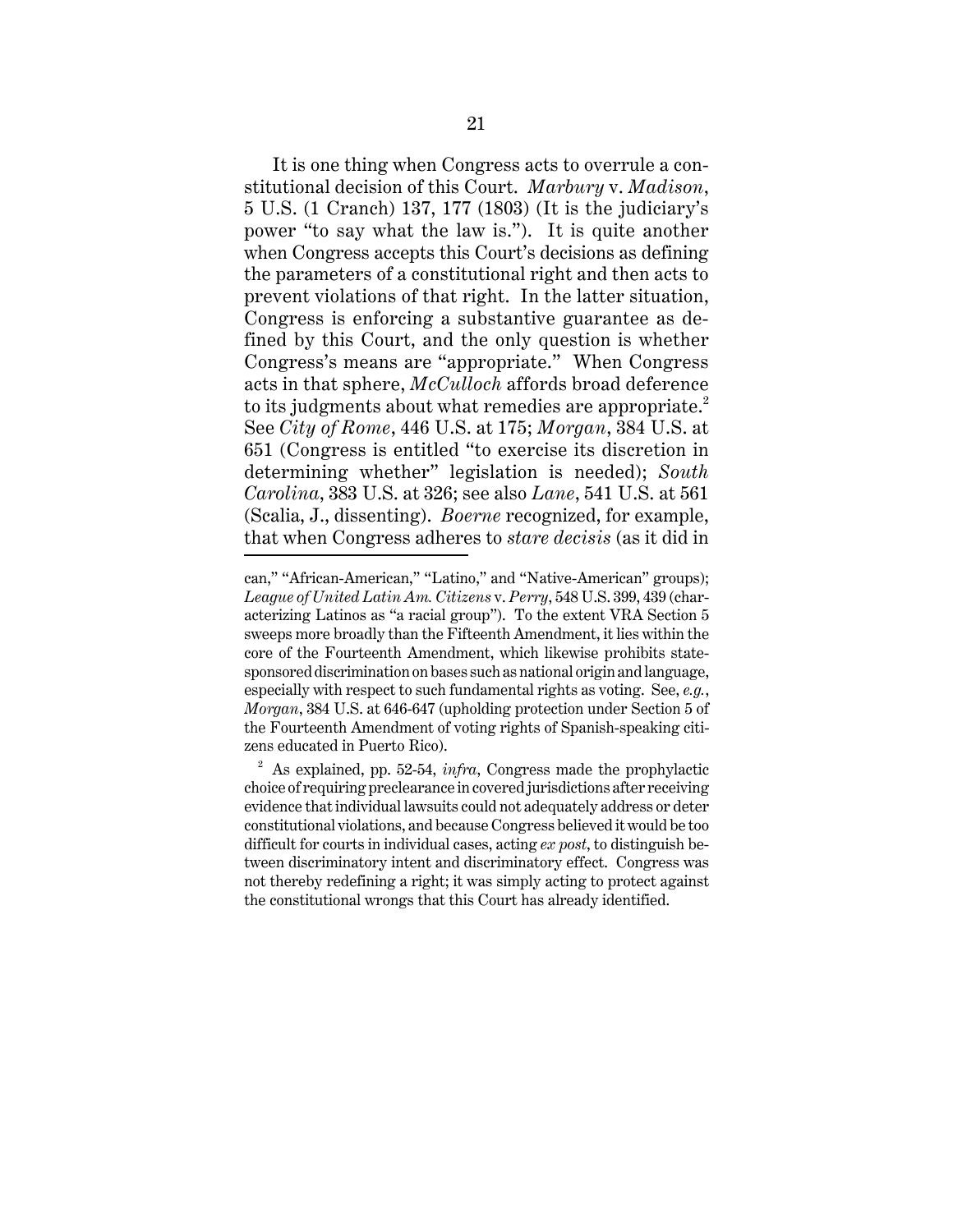reauthorizing the VRA), it is not redefining a right. See *Boerne*, 521 U.S. at 536.

b. *Boerne* addressed a concern that arises in the context of the Fourteenth Amendment's broad protections of, *inter alia*, "equal protection" and "life, liberty, or property." U.S. Const. Amend. XIV, § 1. Because such protections are phrased at a high level of generality, encompassing or incorporating a broad array of constitutional rights (some protected by strict scrutiny and others by rational basis review), legislation purporting to enforce them can raise the question whether Congress has attempted to "decree the substance of the Fourteenth Amendment's restrictions" rather than "enforce" them. *Boerne*, 521 U.S. at 519. The congruenceand-proportionality test arose out of such circumstances, providing a method to determine whether Congress has crossed "the line between measures that remedy or prevent unconstitutional actions and measures that make a substantive change in the governing law." *Id.* at 519-520; see *Lane*, 541 U.S. at 539 (Rehnquist, C.J., dissenting).

Where those concerns are not present, there is no occasion for heightened review to identify instances of congressional redefinition of substantive constitutional provisions. In contrast to the full present-day sweep of the Fourteenth Amendment, for example, the Fifteenth Amendment's text tightly focuses on race and voting. That focus by its nature constrains Congress's enforcement to the intersection of those subjects, thereby rendering the concerns addressed in *Boerne* inapposite. The Thirteenth Amendment likewise has a closely circumscribed substantive prohibition. And the Court has recognized that Congress possesses broad discretion in enforcing the Thirteenth Amendment, and upheld, one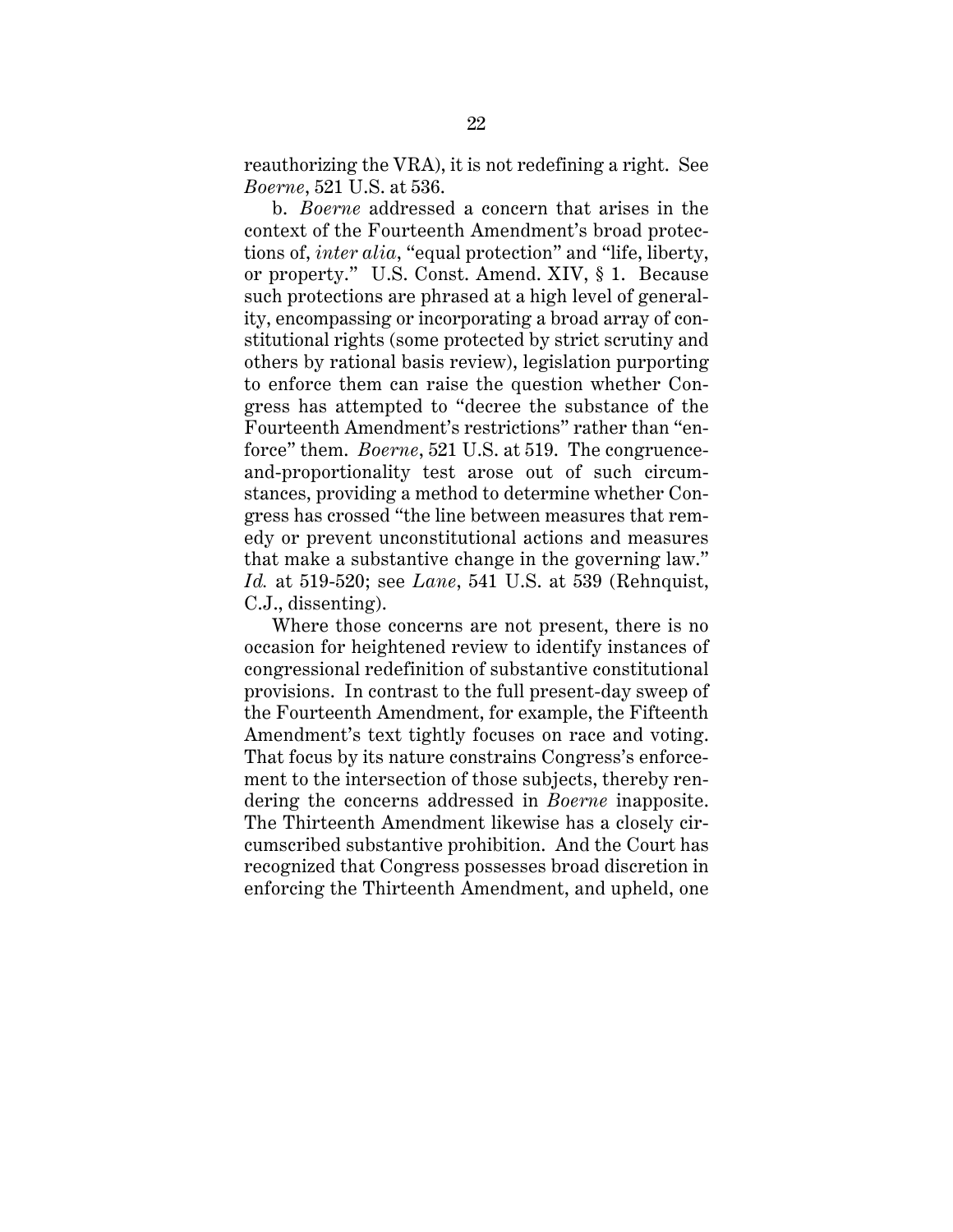hundred years after the Civil War, 42 U.S.C. 1982's broad prohibitions against racial discrimination in private property transactions because Congress had identified "badges and incidents" of slavery and "it is for Congress to adopt such appropriate legislation as it may think proper." *Jones*, 392 U.S. at 440, 441 (quoting Cong. Globe, 39th Cong., 1st Sess. at 322 (remarks of Sen. Trumbull $)$ ).<sup>3</sup>

Accordingly, from *South Carolina* forward, this Court has not invalidated legislation for straying beyond Congress's enforcement power when such legislation concerned ensuring the rights of racial minorities that the Thirteenth and Fifteenth Amendments specify and this Court has recognized. See *Jones*, 392 U.S. at 437- 444 (Thirteenth Amendment, private property discrimination); *Georgia*, 411 U.S. at 538 & n.9 (Fifteenth Amendment, voting); *City of Rome*, 446 U.S. at 173-178 (same); *Lopez*, 525 U.S. at 282-287 (same). Similarly, when Congress has acted to prohibit racial discrimination respecting fundamental rights under the Fourteenth Amendment, where this Court subjects State action to the strictest of scrutiny, Congress's enforcement legislation has been upheld. See *Morgan*, 384 U.S. at 652-658 (Fourteenth Amendment, voting); *Oregon* v. *Mitchell*, 400 U.S. 112, 118 (1970) (opinion of Black, J.) (Fourteenth and Fifteenth Amendments, voting).

On the other hand, where the Court has struck down legislation as beyond Congress's Fourteenth Amendment enforcement power, the Court was not only examining legislation that was outside of the heartland of the Reconstruction Amendments, but also was facing a situ-

 $3$  Appellant recognizes (Br. 28, 32) that Thirteenth Amendment cases, and *Jones* in particular, should guide the Court in this case.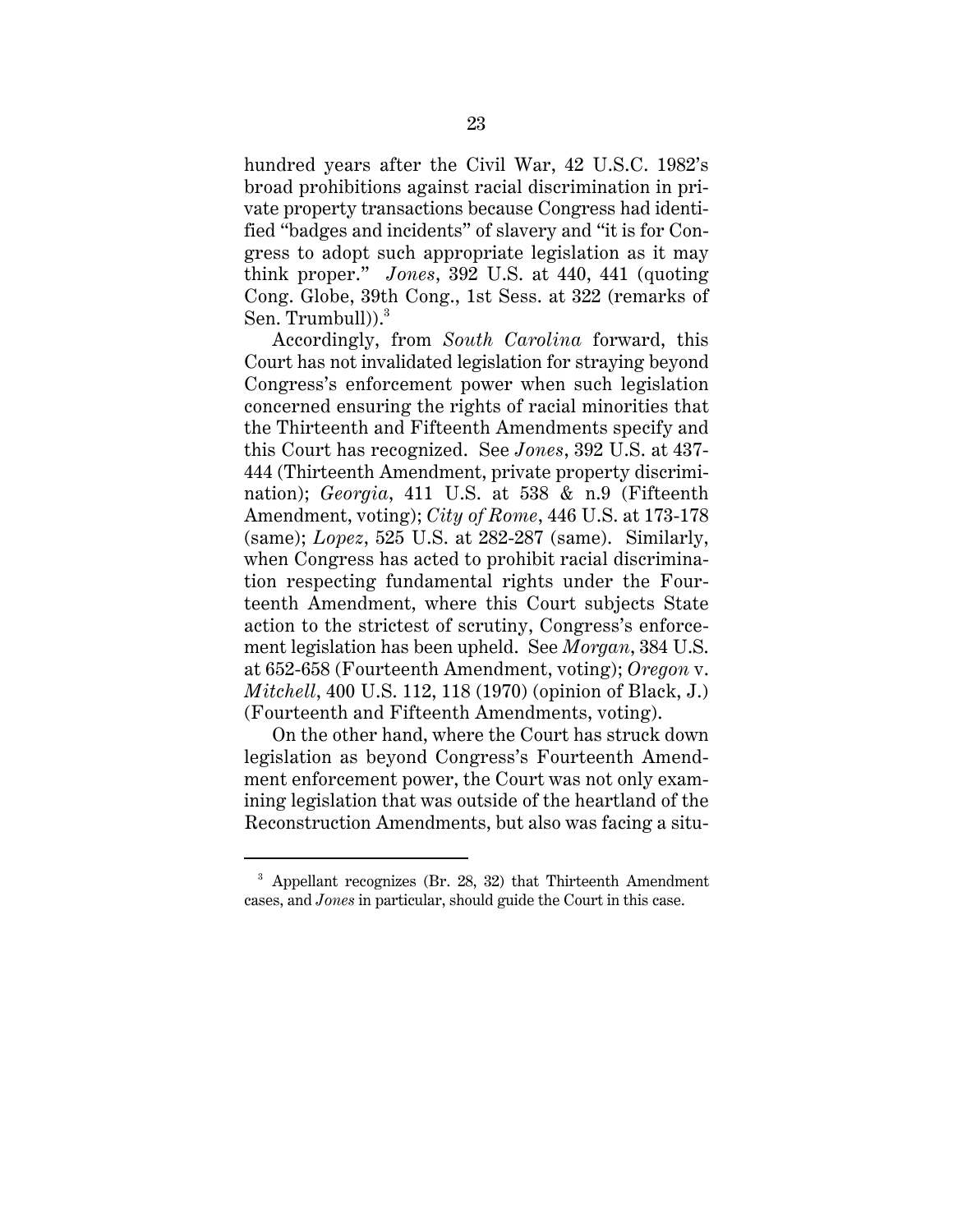ation in which the Court found that Congress was attempting to "make a substantive change in the governing law." *Boerne*, 521 U.S. at 519. In *Boerne*, for example, the Court concluded that the Religious Freedom Restoration Act, 42 U.S.C. 2000bb *et seq.*, was enacted "in direct response to" this Court's decision in *Employment Division of Human Resources* v. *Smith*, 494 U.S. 872 (1990), and attempted a "substantive alteration" of *Smith*'s First Amendment holding. *Boerne*, 521 U.S. at 512, 534.

The Court has similarly invalidated attempts to subject States to private damages claims under a national regulatory scheme, where the Court had already held that the Constitution permitted States to engage in the targeted conduct. In *Kimel*, for example, the Court noted that Congress attempted to "elevate[] the standard for analyzing age discrimination to heightened scrutiny" and thereby "substantively redefine the States' legal obligations with respect to age discrimination." 528 U.S. at 88-89. Similarly, in *Garrett*, the Court noted with respect to Title I of the Americans with Disabilities Act (ADA), 42 U.S.C. 12111 *et seq.*, that Congress had attempted "to rewrite the Fourteenth Amendment law laid down by this Court in [*City of*] *Cleburne* [v. *Cleburne Living Center, Inc.*, 473 U.S. 432 (1985)]." *Garrett*, 531 U.S. at 374; see also *Florida Prepaid Postsecondary Educ. Expense Bd.* v. *College Sav. Bank*, 527 U.S. 627, 640-643 (1999).

c. Even when applying the congruence-and-proportionality standard, the Court has never invalidated a statute securing rights that this Court's decisions recognize as entitled to heightened protection. For example, the Court has upheld Acts of Congress remedying gender discrimination and the denial of judicial access,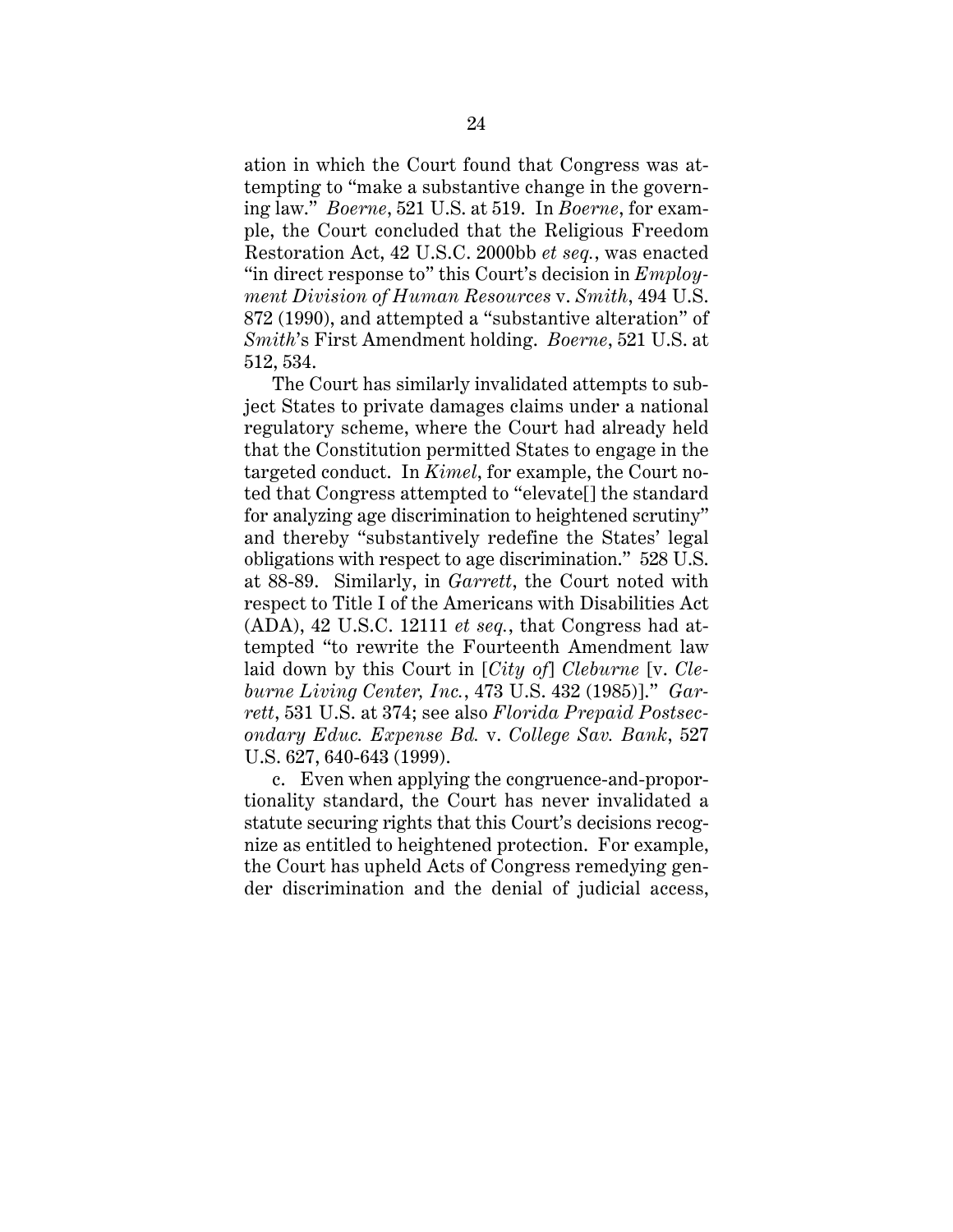which receive heightened Fourteenth Amendment protection. In *Hibbs*, the Court upheld the family leave provisions of the Family and Medical Leave Act of 1993 (FMLA), 29 U.S.C. 2601 *et seq.*, as appropriate means of enforcing the Fourteenth Amendment's prohibition against "gender-based discrimination." *Hibbs*, 538 U.S. at 728. The Court explained that, because Congress was enforcing a right subject to heightened constitutional review, it was "easier" for Congress to demonstrate the need for legislation enforcing that right. *Id.* at 736. Similarly in *Lane*, the Court upheld Title II of the ADA, 42 U.S.C. 12131 *et seq.*, as applied to the right of citizens with disabilities to have access to courts, a right subject to heightened constitutional protection. *Lane*, 541 U.S. at  $528 - 529.4$ 

Thus, the Court does not subject every statute that enforces the Reconstruction Amendments to a form of heightened review. As this Court explained in *Hibbs*, 538 U.S. at 736, where Congress targets state action that is presumptively invalid—*e.g.* state action that infringes on rights subject to heightened constitutional protection—the Court applies a deferential standard of

<sup>4</sup> While *Hibbs* and *Lane* provoked vigorous dissents, it is notable that the dissenters emphasized other aspects of the legislation that, in the dissenters' view, indicated that the statutes were not genuine responses to constitutional violations but rather attempts to rewrite the constitutional protections themselves. See *Hibbs*, 538 U.S. at 756 (Kennedy, J., dissenting) (citing as "proof \* \* \* that this is an entitlement program, not a remedial statute," the fact that the FMLA did not prohibit facially discriminatory leave policies, as long as those policies satisfied the federal floor applicable to private employers); *Lane*, 541 U.S. at 549-551 (Rehnquist, C.J., dissenting) (stressing ADA Title II's breadth as evidence it was an "attempt to legislatively 'redefine the States' legal obligations' under the Fourteenth Amendment") (quoting *Kimel*, 528 U.S. at 88).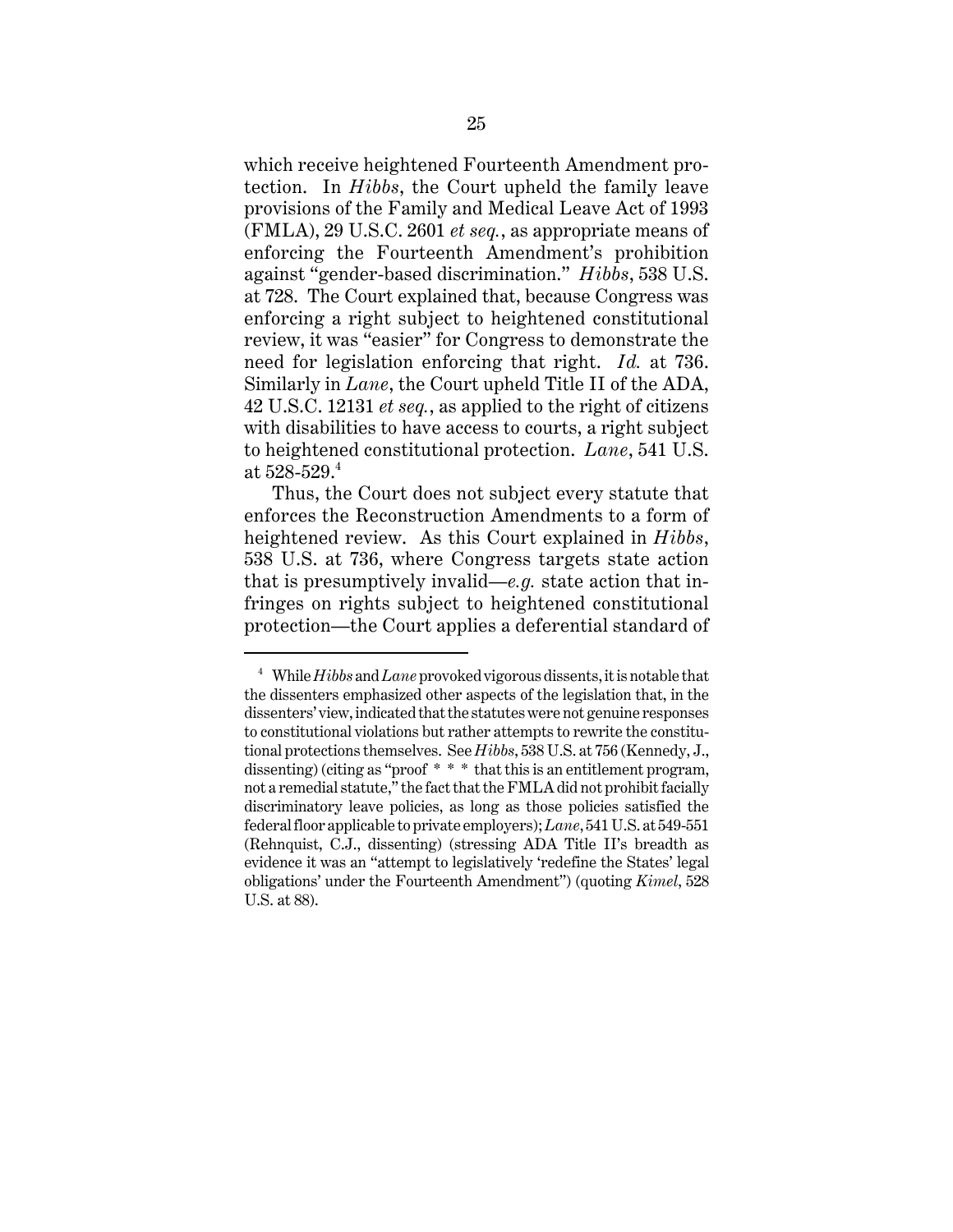review. In such cases, the Court examines whether Congress reasonably determined there was a need for such legislation, but does not reexamine the historical evidence on which Congress relied to make an independent determination of that need. Compare *South Carolina*, 383 U.S. 308-315, *Morgan*, 384 U.S. at 651-656, *City of Rome*, 446 U.S. at 181-182, *Hibbs*, 538 U.S. at 729-736, and *Lane*, 541 U.S. at 524-529, with *Boerne*, 521 U.S. at 530-531, *Kimel*, 528 U.S. at 89-91, and *Garrett*, 531 U.S. at 368-372.<sup>5</sup>

Nor does the Court need to engage in heightened review respecting each feature of a remedial scheme once the Court has recognized in a prior decision concerning the statute that Congress has not attempted, as a substantive matter, to redefine the constitutional standard. For example, this Court did not invoke "congruence and proportionality" in upholding Section 5 of the VRA when its constitutionality was last before this Court, even though its decision post-dated *Boerne* by two years. See *Lopez*, 525 U.S. at 282-285.

# *3. Section 5 of the VRA does not redefine substantive constitutional standards, but rather remedies and deters violations of core constitutional rights*

a. This Court has recognized in *South Carolina, City of Rome*, and *Lopez* that Section 5 of the VRA does not redefine constitutional rights. Nothing in the 2006 reauthorization calls those previous decisions into ques-

<sup>5</sup> In *United States* v. *Georgia*, 546 U.S. 151 (2006), the Court upheld Title II of the ADA as applied to actual constitutional violations without even inquiring whether Congress was responding to a pattern of constitutional violations, because the Court recognized that Congress's authority to provide "remedies against the States for *actual* violations of" the Constitution was clear. *Id.* at 158.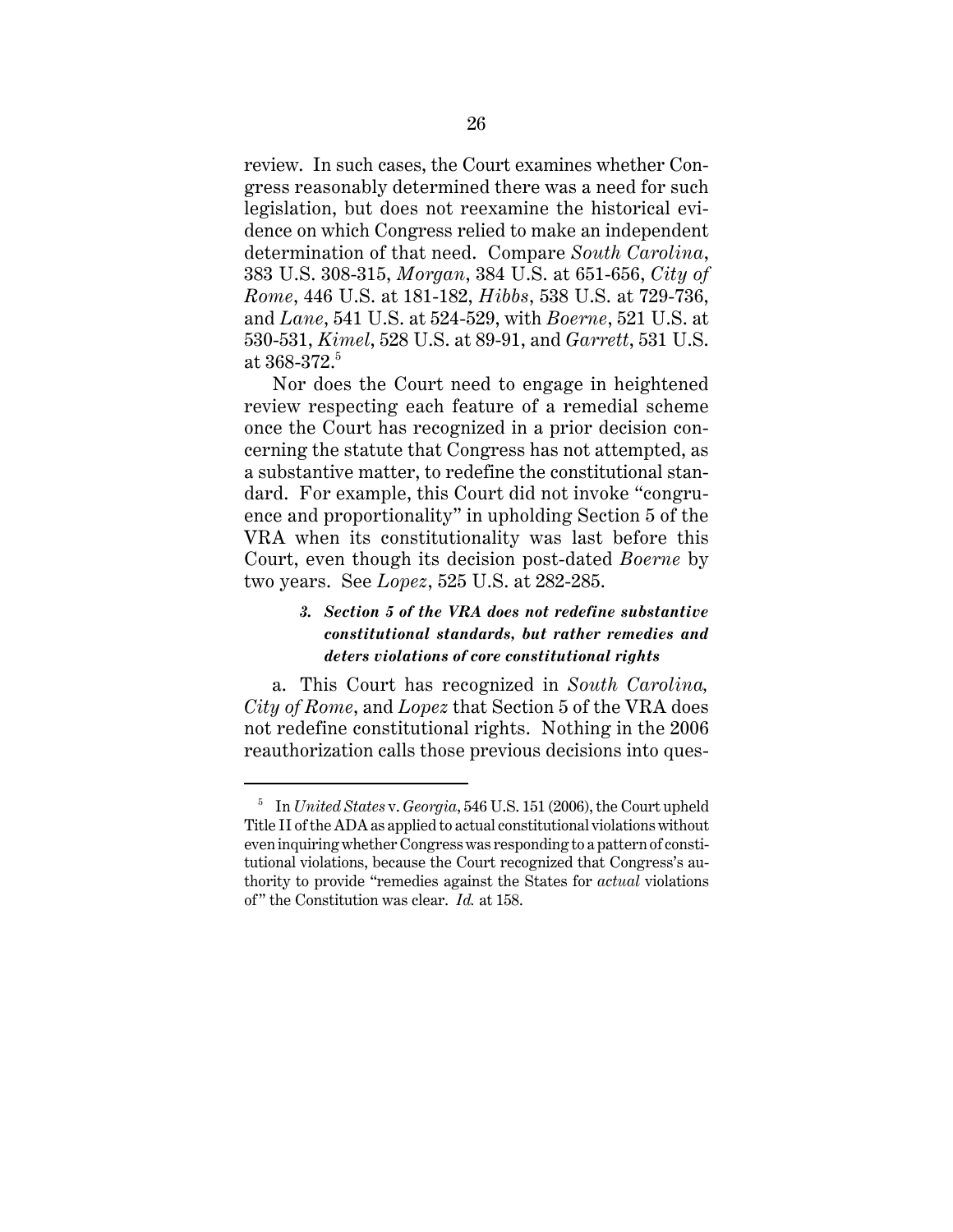tion. *Boerne* itself termed Section 5 of the VRA "remedial," and also recognized that Congress "must have wide latitude in determining" whether it is enforcing a constitutional right. 521 U.S. at 520, 526.

The Fifteenth Amendment contains but one prohibition: governments may not discriminate on the basis of race with respect to voting. Racial discrimination with respect to the "fundamental" right to vote is also among the core interests of the Fourteenth Amendment, receiving the strictest scrutiny. See *Harper* v. *Virginia Bd. of Elections*, 383 U.S. 663, 667 (1966) (citation omitted). "Above all else, the framers of the Civil War Amendments intended to deny States the power to discriminate against persons on account of their race." *Mitchell*, 400 U.S. at 126 (opinion of Black, J.); see *South Carolina*, 383 U.S. at 309, 329 (noting the "insidious and pervasive evil which had been perpetuated in certain parts of our country through unremitting and ingenious defiance of the Constitution"); *City of Rome*, 446 U.S. at 182 (1975 VRA extension responds to "the perpetuation of 95 years of pervasive voting discrimination").

Thus, Section 5 of the VRA operates at the intersection of a citizen's most fundamental right in our democracy and the most constitutionally invidious form of governmental discrimination. It is, moreover, limited in geographic scope "to those regions of the country where voting discrimination had been most flagrant," affects only the "discrete" issue of voting, and allows covered jurisdictions to terminate coverage if they can demonstrate compliance with the remedial scheme. *Boerne*, 521 U.S. at 532-533; 42 U.S.C. 1973b(a); see pp. 32-40, *infra*. Those limitations plainly demonstrate that the Act is designed to remedy and prevent violations of the constitutional right, not to substantively redefine the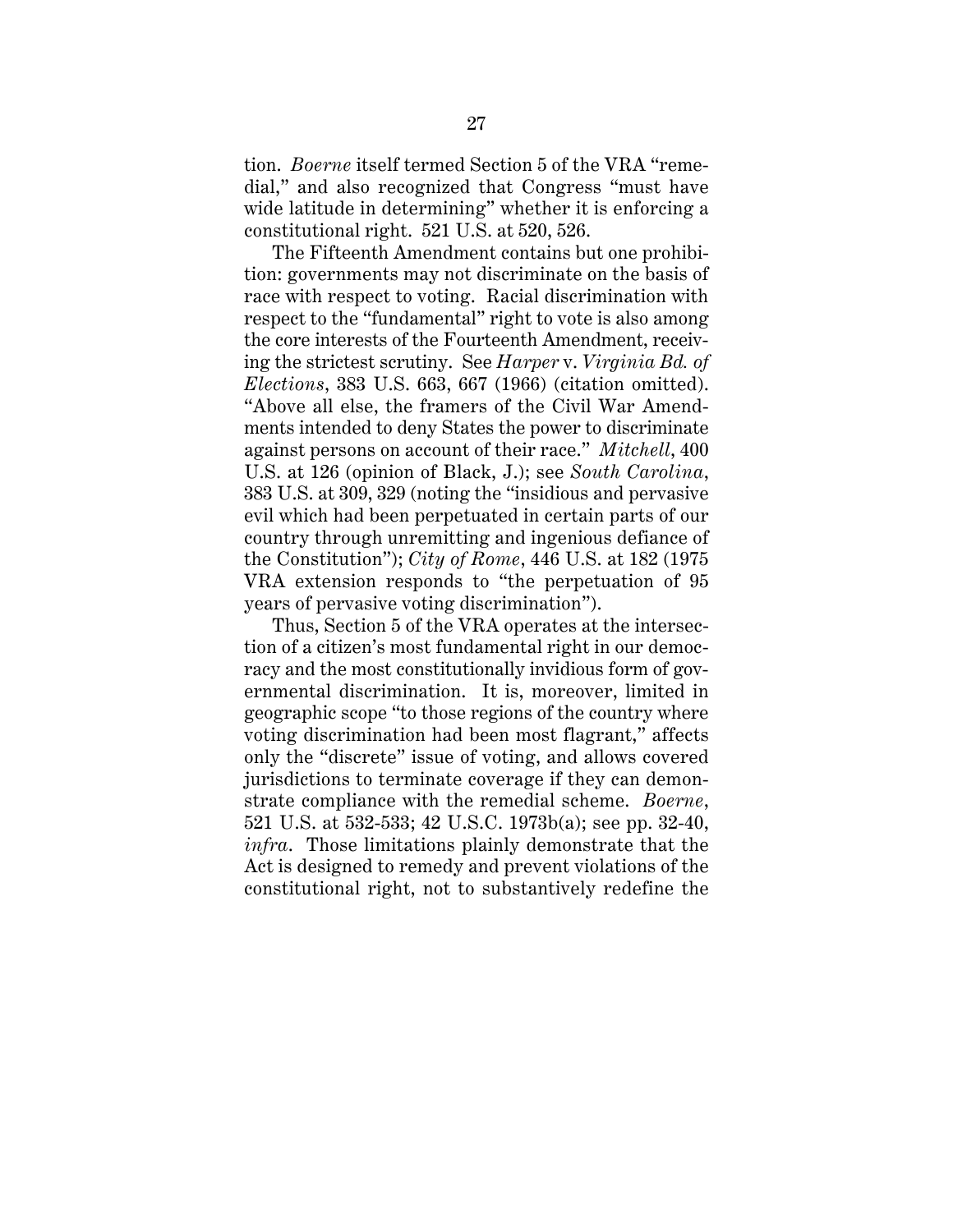meaning of the Constitution itself. If Congress sought to redefine a constitutional right, it would hardly do so through a statute that applies to only 9 covered States and 66 individual political subdivisions, is temporally limited, and provides for termination of coverage.

b. Appellant does not seriously contend that Section 5 redefines a substantive constitutional rule. Indeed, although appellant challenges the reauthorization of VRA Section 5 on the ground that the *procedural* preclearance requirement is overly intrusive on States and local governments, appellant does not challenge the *substantive* standard by which election changes are reviewed under Section 5. See Br. 38; pp. 55-57, *infra*.

To the contrary, appellant characterizes Section 2 of the VRA as "mirror[ing] § 1 of the Fifteenth Amendment, and the Act's other permanent substantive provisions aim directly at the heart of the actual discrimination the Constitution forbids." Br. 38. Section 2 prohibits the application of any "voting qualification or prerequisite to voting or standard, practice, or procedure \* \* \* in a manner which results in a denial or abridgement of the right of any citizen of the United States to vote on account of race or color." 42 U.S.C. 1973(a). Section 5, in turn, requires covered jurisdictions to show that any change to an existing voting "qualification, prerequisite, standard, practice, or procedure neither has the purpose nor will have the effect of denying or abridging the right to vote on account of race or color" when compared to standards and procedures previously in place. 42 U.S.C. 1973c(a).

Although "[t]he inquiries under §§ 2 and 5 are different," *Bartlett* v. *Strickland*, No. 07-689 (Mar. 9, 2009), slip op. 20 (plurality opinion), appellant does not contend that any such differences between them render Section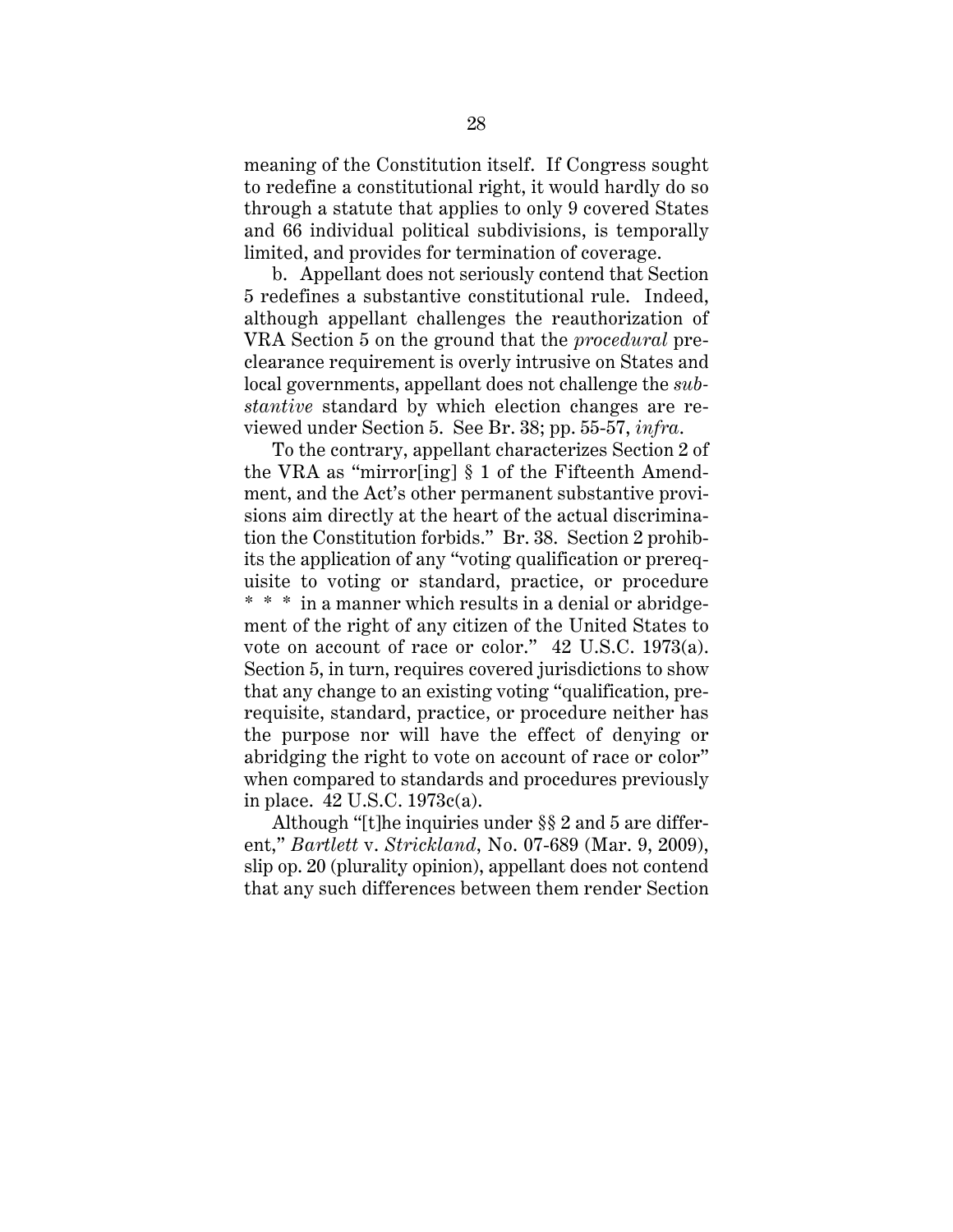5 an impermissible "attempt to substantively redefine the States' legal obligations," *Kimel*, 528 U.S. at 88-89. Both Section 2 and Section 5 are "prophylactic" enforcement measures. See *Lane*, 541 U.S. at 520. Each, for example, reaches voting laws that have a discriminatory "result[]" or "effect," 42 U.S.C. 1973(a), 1973c(a), whereas the Constitution has been construed to prohibit only state action with a discriminatory intent, see, *e.g.*, *City of Mobile* v. *Bolden*, 446 U.S. 55, 65 (1980) (plurality opinion). Because of the difficulties inherent in proving intentional discrimination, however, a law that prohibited only intentional discrimination would of necessity *under*enforce the constitutional right, *i.e.*, leave some instances of intentional discrimination unremedied because intent could not be proved. Thus, on the same day *City of Mobile* was decided, the Court made clear that, "under the Fifteenth Amendment, Congress may prohibit voting practices that have only a discriminatory effect." *City of Rome*, 446 U.S. at 175; see *Bush* v. *Vera*, 517 U.S. 952, 990-991 (1996) (O'Connor, J., concurring). At least with respect to racial discrimination, then, there has never been any question that such prophylactic legislation is permissible to enforce the guarantees of the Reconstruction Amendments. See *Lane*, 541 U.S. at 560-563 (Scalia, J., dissenting).

This Court has not once applied the kind of heightened scrutiny appellant seeks when reviewing the particularities of remedial legislation adopted by Congress to prevent further unconstitutional racial discrimination. Although appellant challenges preclearance as a "severe intrusion on state sovereignty," Br. 42, Section 5 is a permissible means to enforce the fundamental guarantees of the Fourteenth and Fifteenth Amendments, which themselves necessarily reordered the federal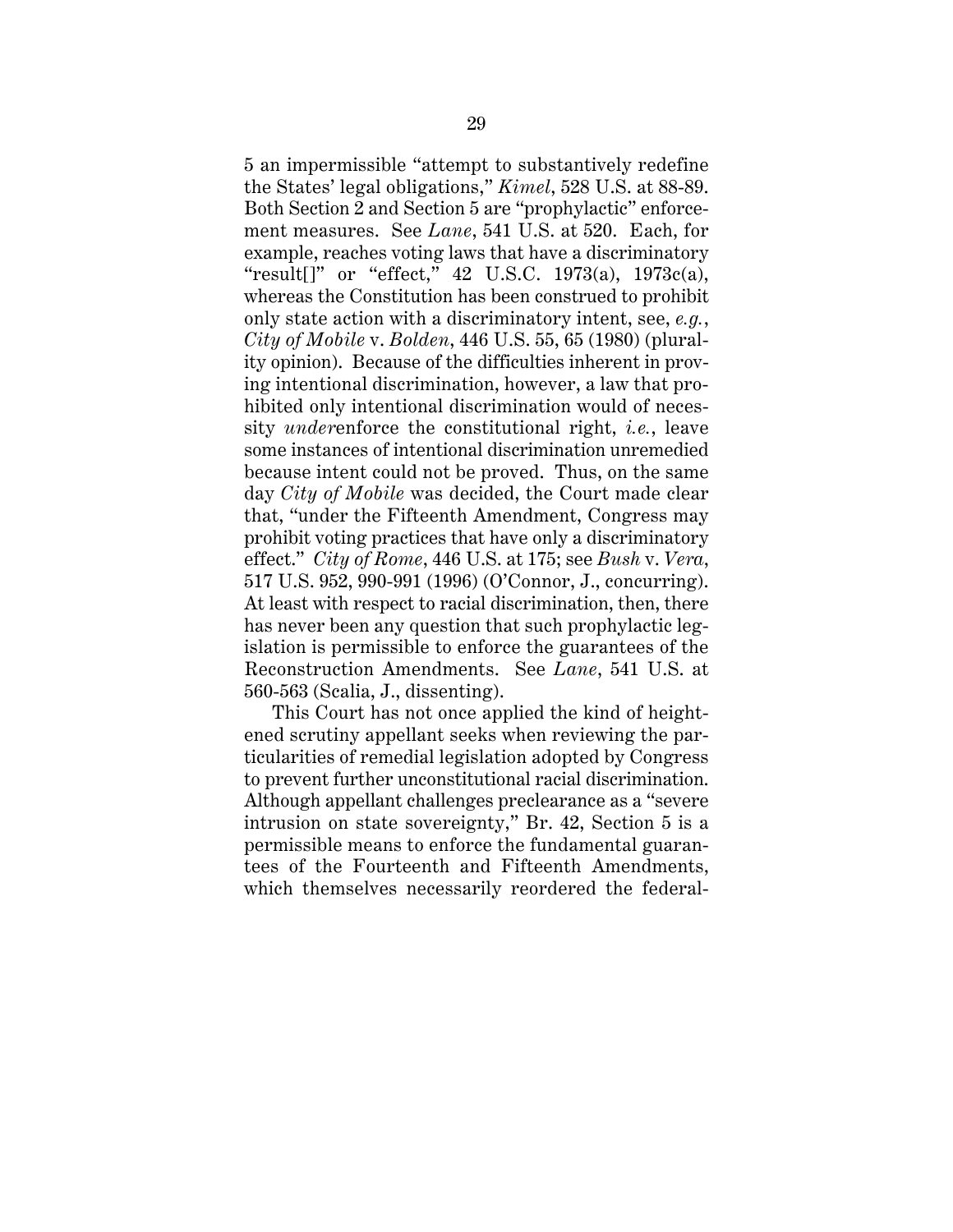state balance. In *Lopez*, for example, the Court acknowledged that the Act exacts federalism costs by "authoriz[ing] federal intrusion into sensitive areas of state and local policymaking," but held that the "Act was passed pursuant to Congress' authority under the Fifteenth Amendment, and [the Court has] likewise acknowledged that the Reconstruction Amendments by their nature contemplate some intrusion into areas traditionally reserved to the States." *Lopez*, 525 U.S. at 282. As the Court in *Lopez* noted, moreover, this Court had repeatedly "upheld the constitutionality of § 5 of the Act against a challenge that this provision usurps powers reserved to the States." *Id.* at 283.

## **B. Section 5's Preclearance Requirement Is An Appropriate Means Of Enforcing The Constitutional Prohibition Against Racial Discrimination In Voting**

Whether the Court applies the test articulated in *Boerne*, or deems it unnecessary to do so because the Court has already and repeatedly upheld the VRA as appropriate legislation to enforce the narrow but critical protections of the Fifteenth Amendment, the 2006 reauthorization of Section 5 qualifies as appropriate enforcement legislation designed to redress a problem that infects the root of our democracy.

Under *Boerne*'s congruence-and-proportionality test, the Court first identifies "the constitutional right at issue" that Congress is enforcing. *Garrett*, 531 U.S. at 365. Here, that is the right set forth in the very text of the Fifteenth Amendment—that the right to vote not be abridged on the basis of race or color. The Court then "examine[s] whether Congress identified a history and pattern of unconstitutional" violations of that right, and, if so, whether Congress's remedy is "congruent and pro-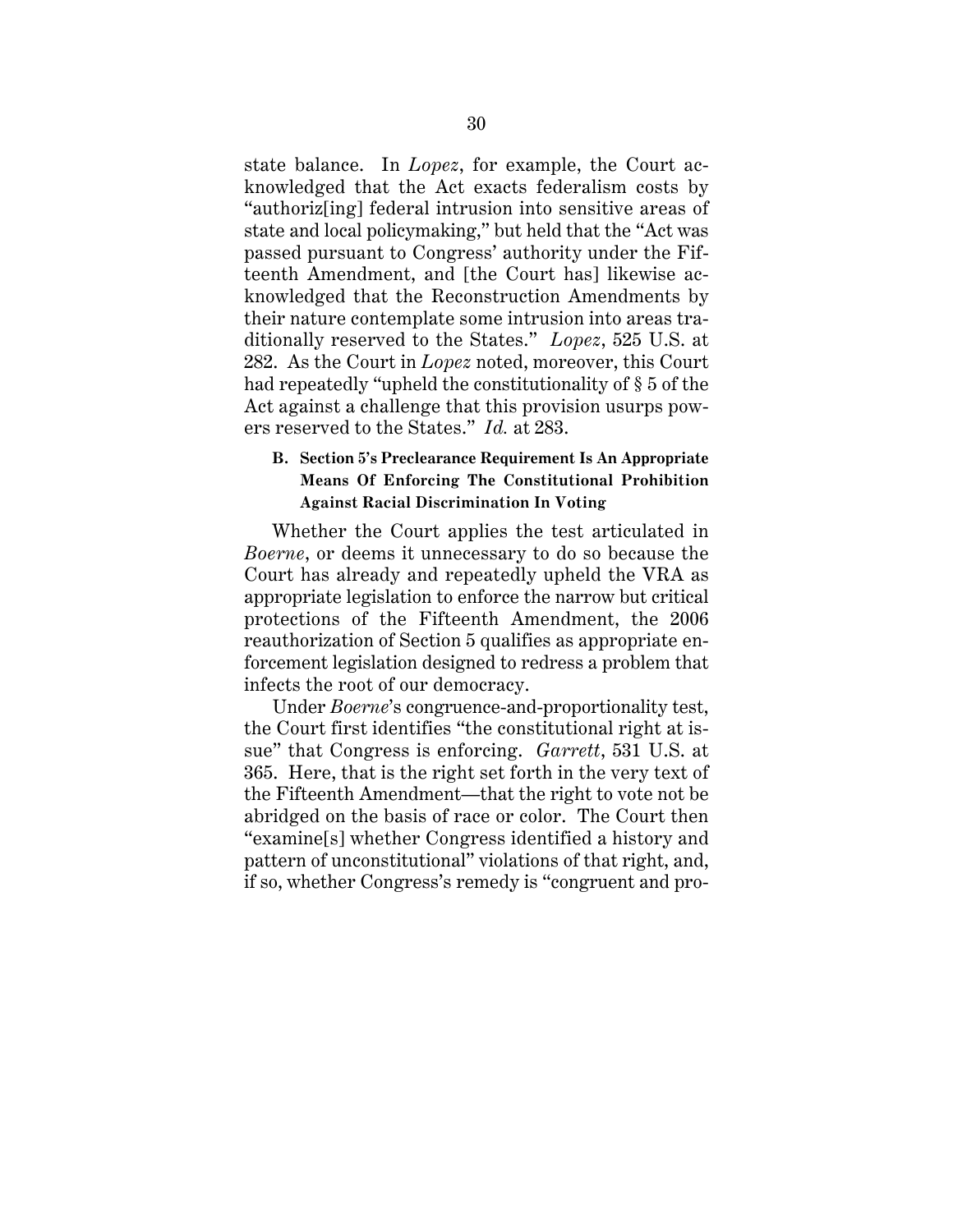portional to the targeted violation." *Id.* at 368, 374. The district court correctly concluded that the 2006 reauthorization is appropriate enforcement legislation, even if reviewed under the *Boerne* standard. J.S. App. 118-144.

 With respect to the VRA, the relevant "historical experience" of unconstitutional discrimination in voting, *South Carolina*, 383 U.S. at 308, is both that which Congress considered during the VRA's enactment and previous extensions and the additional evidence it gathered for the 2006 reauthorization. Although appellant asks this Court to disregard as irrelevant the century-long denial pre-VRA of minorities' most fundamental right to vote in some parts of the Nation, Congress properly declined to do so. Congress began with the set of jurisdictions with the worst histories of unconstitutional racial discrimination in voting. Section 5 of the VRA has always been uniquely limited to the worst offenders, see *id.* at 317-318, and Congress appropriately maintained that focus (while using a bailout process to ensure a proper fit between the remedial scheme and underlying violations).

Congress then assessed the current evidence to determine whether Section 5 had fully accomplished its remedial purposes. Congress reasonably concluded that the evidence before it did not establish that Section 5's protections were no longer needed. The record reflects many recent instances of election changes undertaken with a discriminatory intent. Many others, where intent may have been hard to discern, nonetheless violated the remedial scheme's prohibition against adopting election changes with discriminatory effects. There was, moreover, evidence that Section 5 had prevented or deterred many other discriminatory election changes.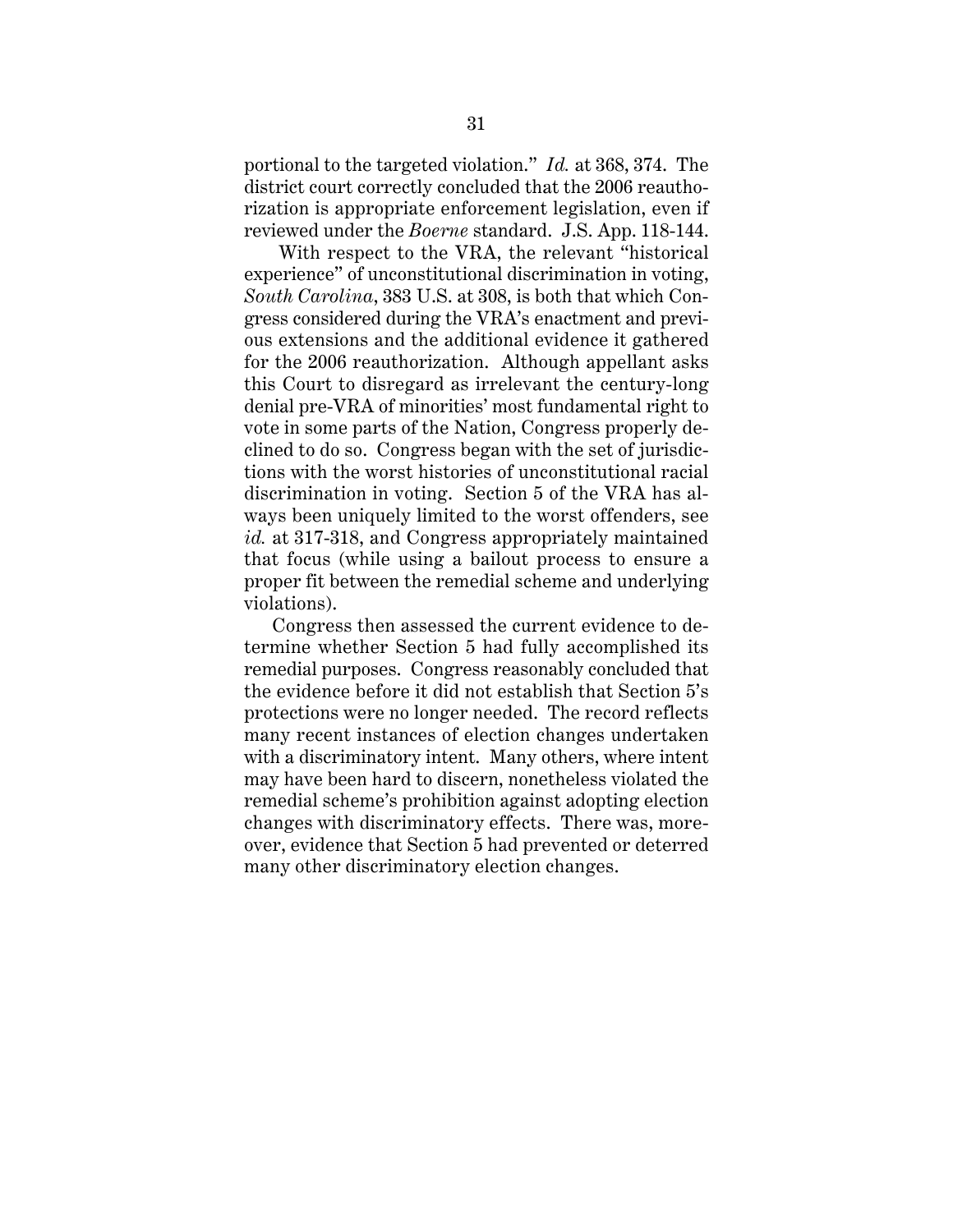Naturally, the record supporting Section 5's reauthorization in 2006 reflected the considerable progress that has been made since 1965—progress due in large part to Section 5 itself. Nonetheless, "[m]uch remains to be done to ensure that citizens of all races have equal opportunity to share and participate in our democratic processes and traditions." *Bartlett*, slip op. 21 (plurality opinion).

### *1. Section 5's remedial nature is demonstrated by its uniquely limited scope*

In *South Carolina*, the Court stressed two features that demonstrated Section 5's remedial nature: (1) it covers only those jurisdictions with the worst records of unconstitutionally disenfranchising minority citizens; and (2) to remedy any "overbreadth," jurisdictions could terminate coverage if they could demonstrate an absence of substantial discrimination that predated the statute's enactment. 383 U.S. at 329-331. Indeed, the Court has stressed that "limitations of this kind," while not required, demonstrate Section 5's remedial nature. *Boerne*, 521 U.S. at 533. Congress maintained those limitations in 2006, including a "bailout" provision substantially expanded since *South Carolina*.

## *a. Section 5 is geographically limited to those areas with the worst histories of unconstitutional voter discrimination*

Congress specifically limited Section 5's coverage to target only those jurisdictions with the worst records of unconstitutionally disenfranchising minority citizens. As the Court detailed in *South Carolina*, Congress found evidence of "an insidious and pervasive evil which had perpetuated itself in certain parts of our country through unremitting and ingenious defiance of the Con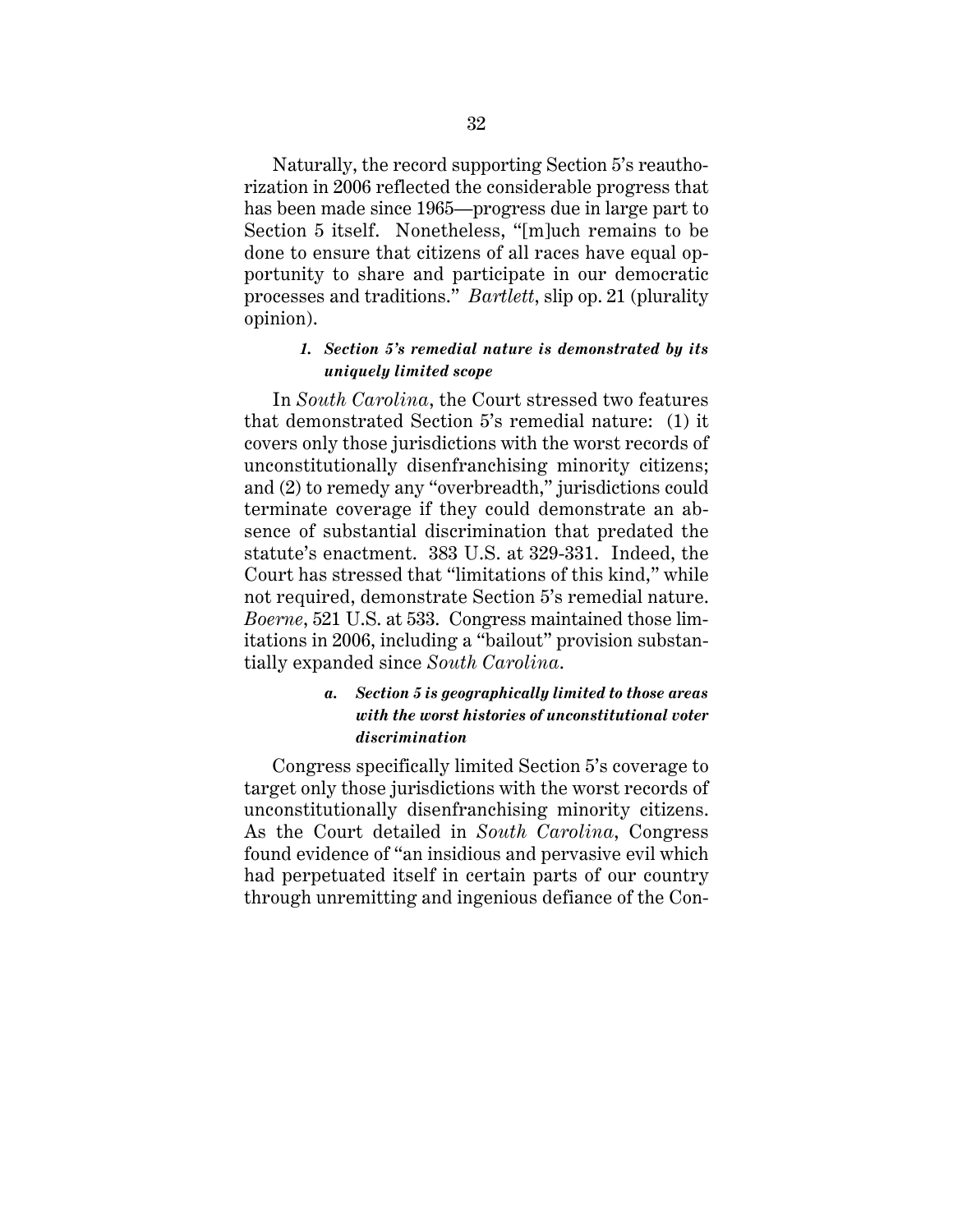stitution." 383 U.S. at 309. Although appellant urges the Court to disregard that history and maintains that Congress was required to redetermine the geographic reach of Section 5 based solely on new evidence, Congress properly focused its attention on those jurisdictions with the most egregious histories of constitutional violations and on whether the evidence demonstrated that Section 5's remedial protections were no longer necessary.

i. Each of the States originally covered by Section 5 had "enacted tests [that were] still in use which were specifically designed to prevent Negroes from voting." *South Carolina*, 383 U.S. at 310. Literacy tests were supplemented by "grandfather clauses, property qualifications, 'good character' tests, and the requirement that registrants 'understand' or 'interpret' certain matter," all of which were administered in a discriminatory manner. *Id.* at 311-312. Blacks with college degrees were precluded from registering to vote, while white illiterates were permitted to do so. *Id.* at 312 nn.12-13. Covered jurisdictions also had histories of white primaries, improper challenges, and racial gerrymandering. *Id.* at 311. Congress started with this reliable "evidence of actual voting discrimination" in certain jurisdictions. *Id.* at 330; S. Rep. No. 162, 89th Cong., 1st Sess. Pt. 3, at 13-14 (1965) (*1965 Senate Report*). Congress then "evolved" a formula to identify the worst offenders, based on whether the jurisdiction had employed "tests and devices for voter registration" and had a particularly low voting rate. *South Carolina*, 383 U.S. at 329- 330.

This Court has recognized that the coverage formula was essentially reverse-engineered to capture those jurisdictions "where voting discrimination had been most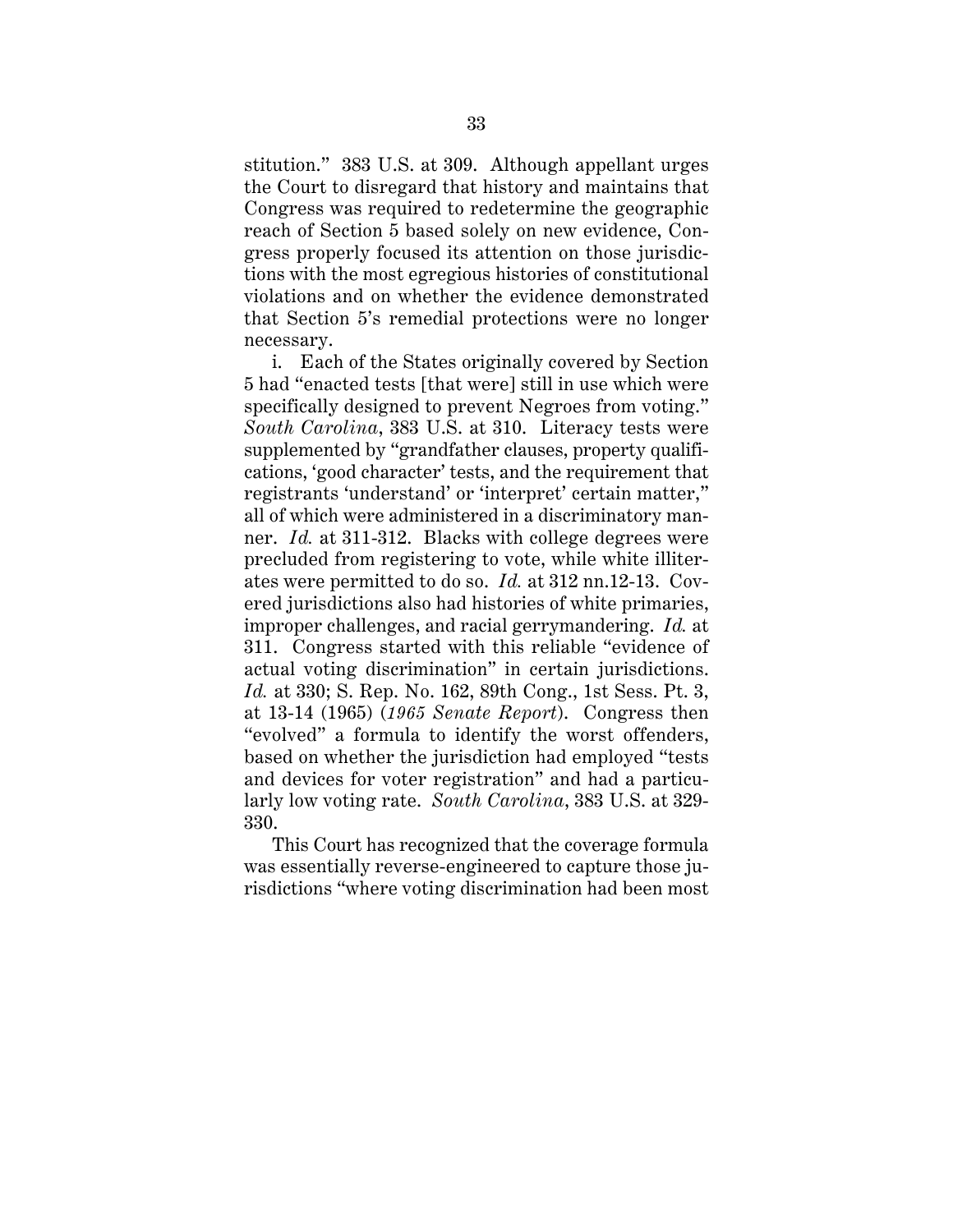flagrant." *Boerne*, 521 U.S. at 533. To correct for any under- or over-inclusiveness, Congress provided that additional jurisdictions could be subjected to a preclearance requirement upon a sufficient showing of unconstitutional voting discrimination, 42 U.S.C. 1973a(c), and, as discussed above, Congress provided that designated jurisdictions could terminate coverage under the bailout mechanism, 42 U.S.C. 1973b(a).

When Congress extended Section 5 to protect language minority voters, Congress took particular note of the history of discrimination against such citizens in Texas. The Senate Report documented Texas's "long history of discriminating" against black and Mexican-American citizens "in ways similar to the myriad forms of discrimination practiced against blacks in the South." S. Rep. No. 295, 94th Cong., 1st Sess. 25 (1975) (*1975 Senate Report*). The report chronicled Texas's discriminatory history, including restrictive registration devices, white primaries, poll taxes, intimidation schemes, and vote dilution techniques. *Id.* at 25-26. Such conduct included "acts of physical, economic, and political intimidation when [minority] citizens [did] attempt to exercise the franchise." *Id.* at 26. Texas was designated for coverage under Section 4(b) of the VRA on September 23, 1975, and it and all of the political entities within it became subject to Section 5 as a result. 40 Fed. Reg. at 43,746; *Sheffield*, 435 U.S. at 127; see *Briscoe* v. *Bell*, 432 U.S. 404, 405-406 (1977) (declining to review Texas's designation for coverage, but noting Congress had before it "'overwhelming evidence' showing 'the ingenuity and prevalence of discriminatory practices that have been used to dilute the voting strength and otherwise affect the voting rights of language minorities'") (quoting *1975 Senate Report* 30, 35); *City of Rome*, 446 U.S.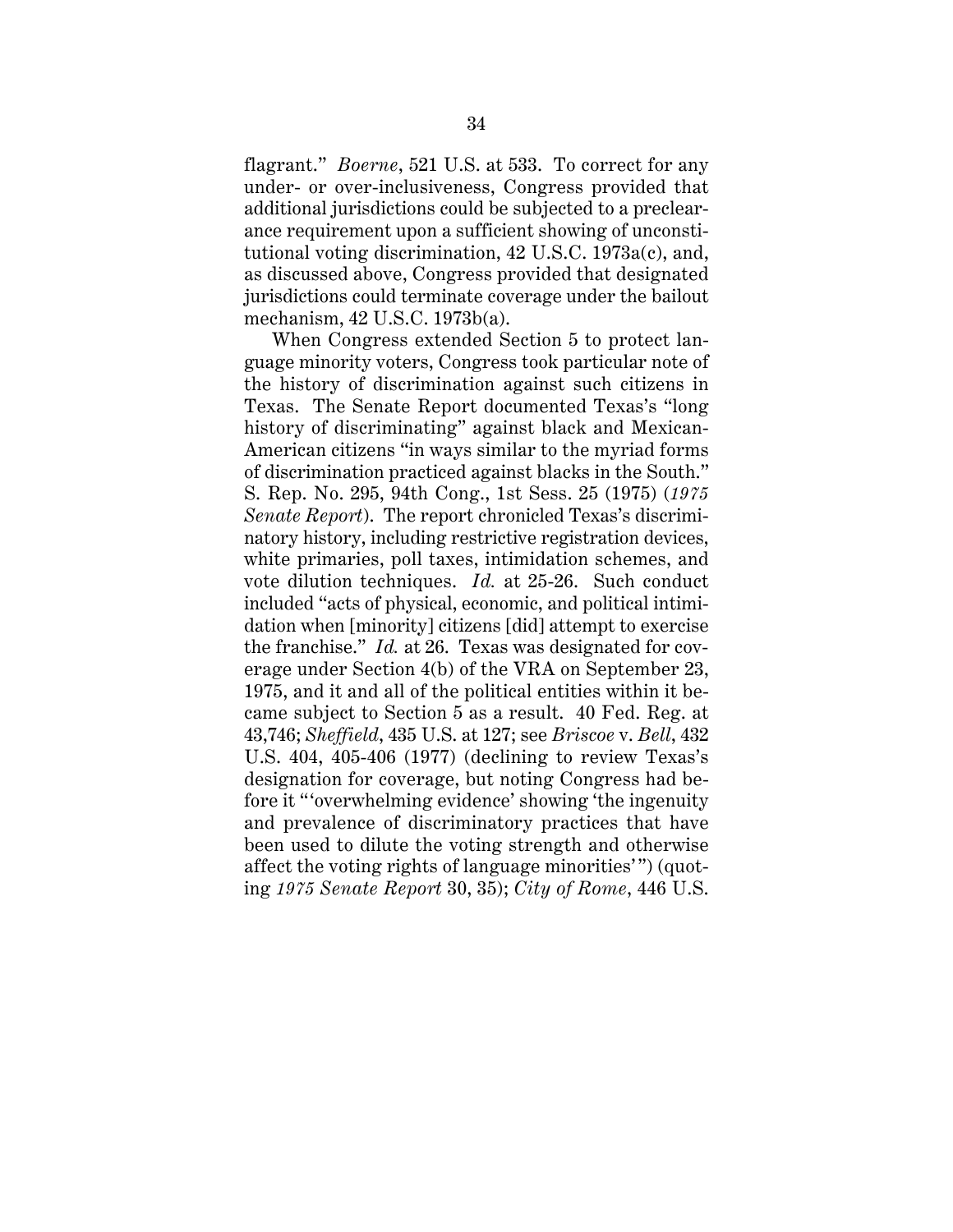at 193 (Stevens, J., concurring) (finding it "clear that remedies for discriminatory practices that were widespread within a State may be applied to every governmental unit within the State even though some of those local units may have never engaged in purposeful discrimination themselves").

ii. When Congress extended the sunset date for Section 5 in 2006, it retained the covered-jurisdiction limitation. Appellant assails Congress's decision not to amend the coverage formula, claiming it is "based on proxies from 1972 or earlier." Br. 58. But, as described above, a jurisdiction's coverage is not simply the result of mechanical application of "proxies." To the contrary, Congress identified appropriate jurisdictions based on their extensive records of discrimination against minority voters.<sup>6</sup> Appellant's more fundamental contention is that Congress in 2006 should have examined all 50 States—and their subdivisions—anew. But neither logic nor the law requires Congress or this Court to turn a blind eye to the grave history of constitutional violations in covered jurisdictions to which the VRA responds.

There is nothing in this Court's precedents to suggest that Congress must continually justify the remedial legislation it adopts under the Reconstruction Amendments' enforcement clauses with fresh evidence of continued unconstitutional conduct on the part of the

 $6$  Congress never intended the original coverage formula to serve as an ongoing "measure of an adequate level of political enfranchisement" of minority voters, such that when the criteria no longer applied, it would establish that "the discriminatory efforts had been sufficiently eradicated to warrant removing the safeguards which made the improvement possible." *Joint View of 10 Members of the Judiciary Committee Relating to Extension of the Voting Rights Act of 1965*, 115 Cong. Rec. 5521 (1970).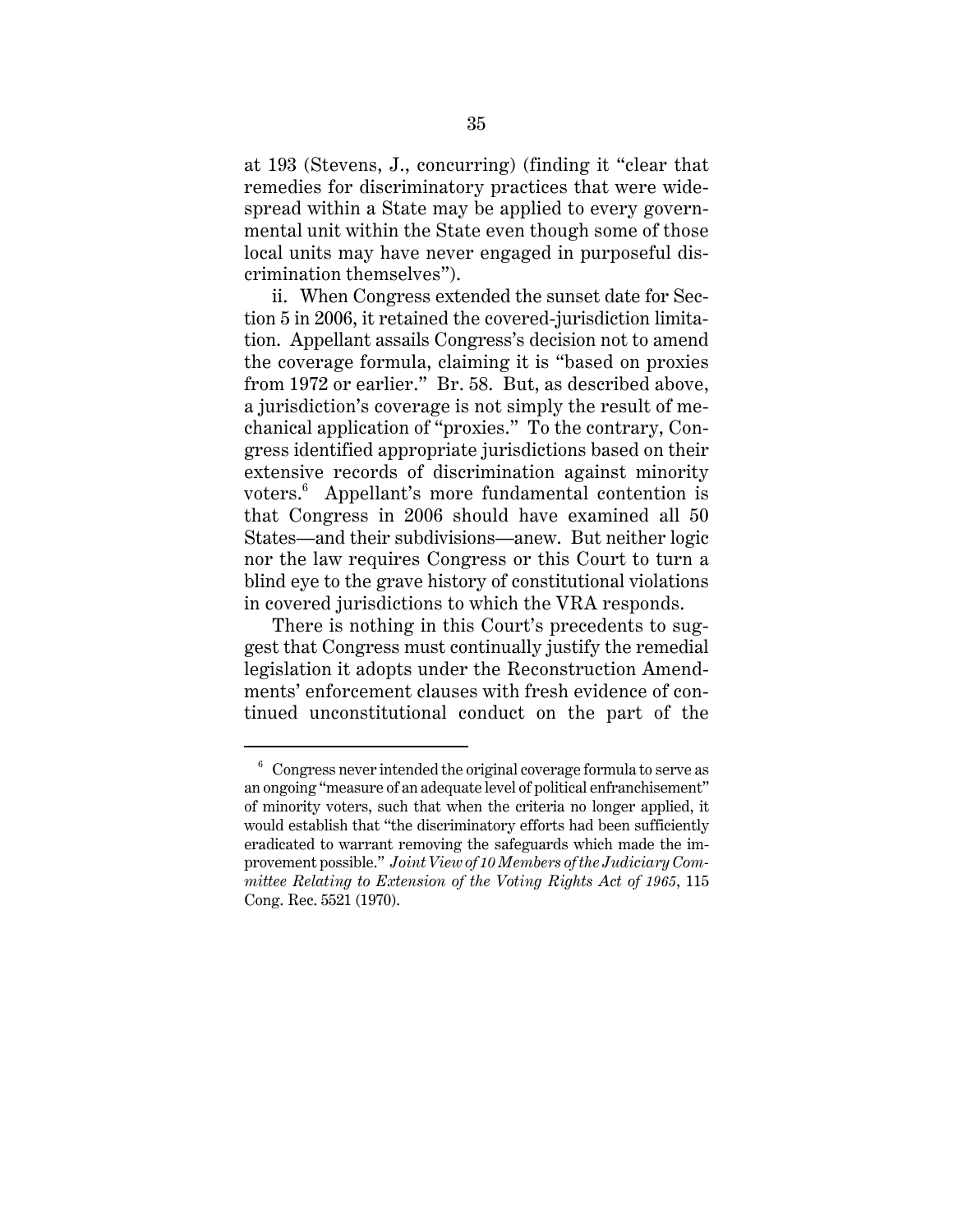States. Neither the FMLA nor ADA Title II, upheld in *Hibbs* and *Lane*, has an expiration date, nor is one required. *Boerne*, 521 U.S. at 533. Indeed, it would be odd to require proof of ongoing constitutional violations in order to demonstrate that it is "appropriate" to keep enforcement legislation in place, as such evidence would tend to show that existing legislation was ineffective.

Where a State has been found to have engaged in systematic constitutional violations, it is the province of *Congress* under the enforcement clauses to determine when the evidence is sufficient to demonstrate that the remedial scheme is no longer warranted. Congress has authority not only to remedy past constitutional violations, but to "prevent and deter" further ones. *Hibbs*, 538 U.S. at 728; see *Boerne*, 521 U.S. at 518-519. Once Congress has established a remedial framework for jurisdictions with demonstrated records of constitutional violations, it may reasonably rely, for its decision to maintain that framework, on evidence of likely future unconstitutional conduct far less compelling than existed when it first imposed the remedial and preventive measures.

By way of analogy, in the judicial context, the Court has held that once a constitutional violation is found, the presumption shifts and the burden is on the violator to "demonstrate[] its commitment to a course of action that gives full respect to the equal protection guarantees of the Constitution." *Freeman* v. *Pitts*, 503 U.S. 467, 490 (1992). Such a showing requires not only compliance with the Constitution's direct requirements, but also "full and satisfactory compliance with the [court's remedial] decree." *Id.* at 491, 499.

Congress is, of course, not constrained by the institutional limitations that this Court has recognized con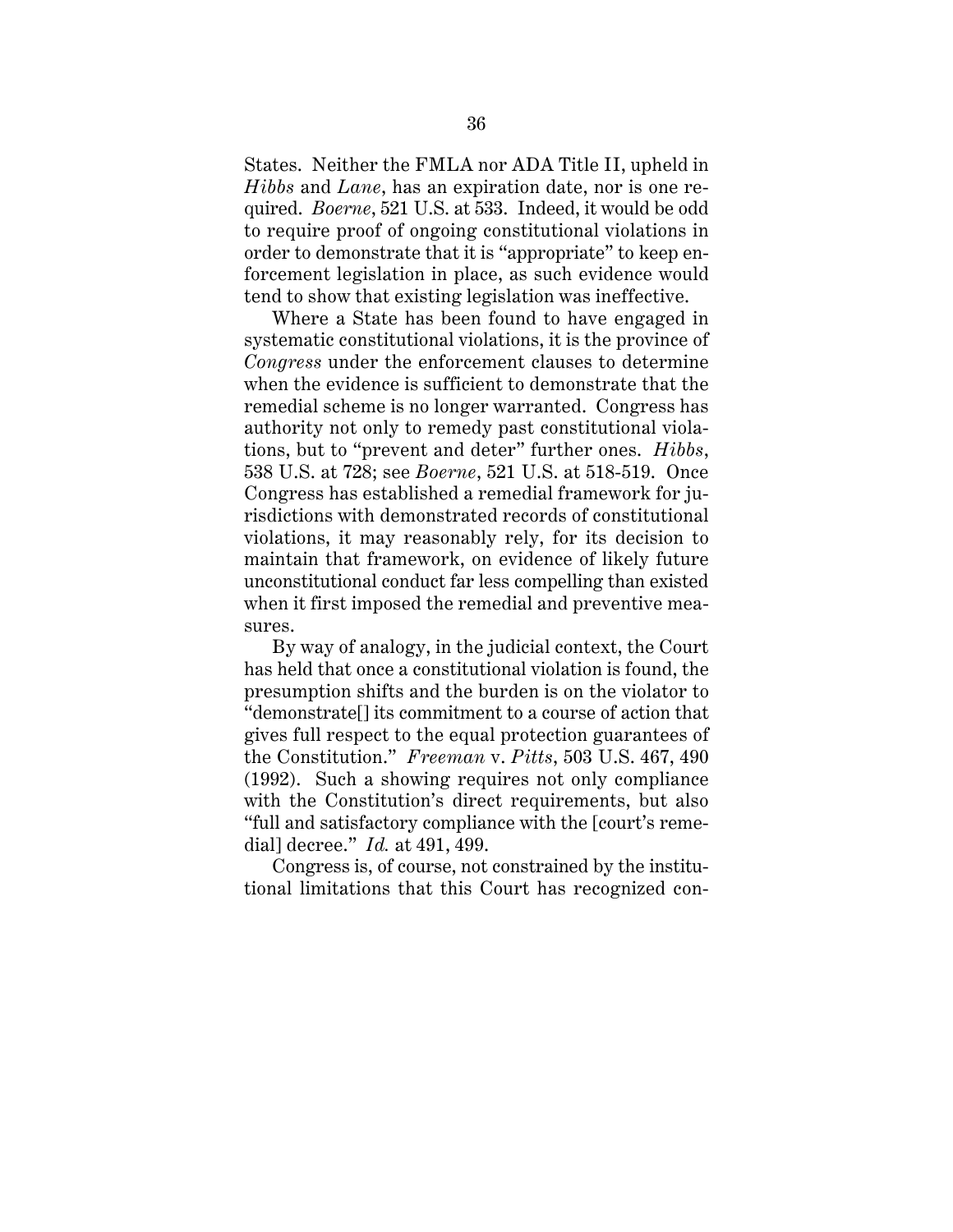strain judicial supervision of school districts, but the analogy is nonetheless instructive. Indeed, what is permissible for the judiciary is *a fortiorari* within the power of Congress when it exercises its textually committed enforcement power under the Reconstruction Amendments. Congress found that the covered jurisdictions were the worst constitutional violators, a determination this Court sustained. Congress could permissibly therefore shift the presumption in favor of retaining the remedial scheme it adopted until the evidence demonstrates it is no longer necessary. An especially heavy burden must be imposed on a party seeking to have declared unconstitutional the continuation of a congressionally imposed remedy that this Court has specifically upheld four times as a permissible prophylactic measure against constitutional violations that undermine the very foundations of democracy.

As discussed more fully below, see pp. 41-51, *infra*, Congress determined in 2006, based on an extensive record, that, while VRA Section 5 had been responsible for "[s]ignificant progress" in covered jurisdictions, the remedial scheme had not yet fulfilled its mission. 2006 Reauthorization § 2, 120 Stat. 577. Congress determined that there is sufficient ongoing discrimination to warrant continued Section 5 coverage. Significantly, the evidence before Congress established that there is still more voting discrimination in covered jurisdictions than in non-covered jurisdictions, even excluding evidence arising out of the Section 5 preclearance process itself.

Contrary to appellant's assertion (Br. 59-60), Congress did engage in a "meaningful comparison between previously covered jurisdictions and noncovered ones." Congress examined a study of reported Section 2 suits filed throughout the country between 1982 and 2005,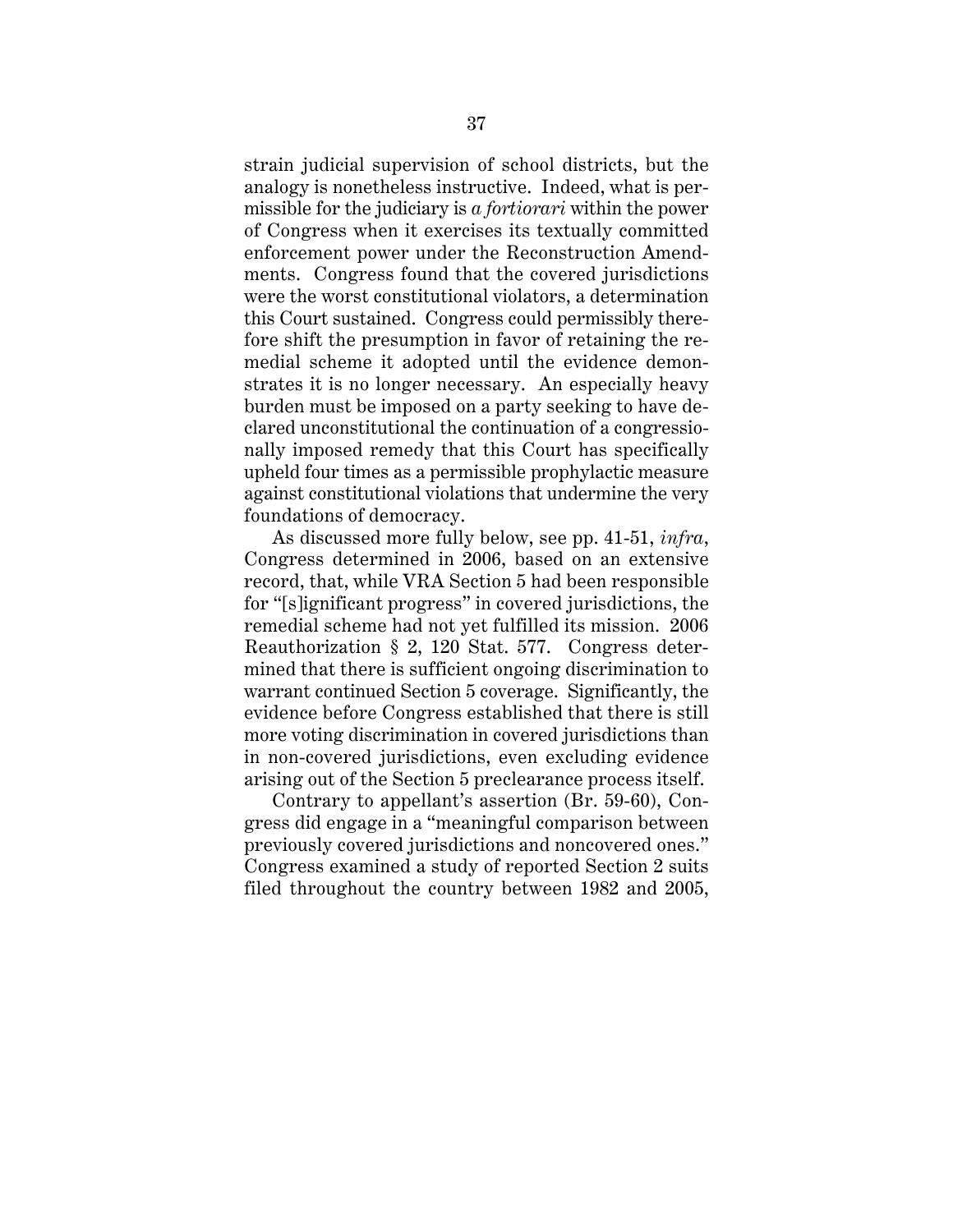conducted by the University of Michigan Voting Rights Initiative. *Voting Rights Act: Evidence of Continued Need: Hearing Before the Subcomm. on the Constitution of the House Judiciary Comm.*, 109th Cong., 2d Sess. 125-126, 202-204 (2006) (*Continued Need*), The study revealed that 57% of the 117 cases with outcomes favorable to minority voters were filed in jurisdictions covered by Section 5, although those jurisdictions comprised less than one-quarter of the Nation's population in 2000. *Id.* at 125-126, 202-203. Thus, covered jurisdictions were subject to *more than twice* their proportional share of successful Section 2 suits, notwithstanding decades of close monitoring by the Attorney General through Section 5. Testimony also revealed that racial bloc voting is more pervasive in covered jurisdictions than in non-covered jurisdictions. *The Continuing Need for Section 5 Pre-clearance: Hearing Before the Senate Judiciary Comm.*, 109th Cong., 2d Sess. 48 (2006).<sup>7</sup>

## *b. Section 5 is temporally limited, and the bailout provision allows jurisdictions demonstrating compliance to terminate coverage*

While Congress recognized the continuing need for Section 5 in covered jurisdictions, it also provided for that process ultimately to come to an end. The 2006 reauthorization, like the original VRA and each extension, includes both a sunset date for Section 5 itself and a process by which individual States and political subdivisions may terminate coverage.

The 2006 reauthorization provided that Section 5 would terminate in 25 years and that Congress would reconsider Section 5 after 15 years. 42 U.S.C.

 $7 A$  study of the 2008 election further indicates that racially polarized voting persists in covered jurisdictions. See Persily Br. 5.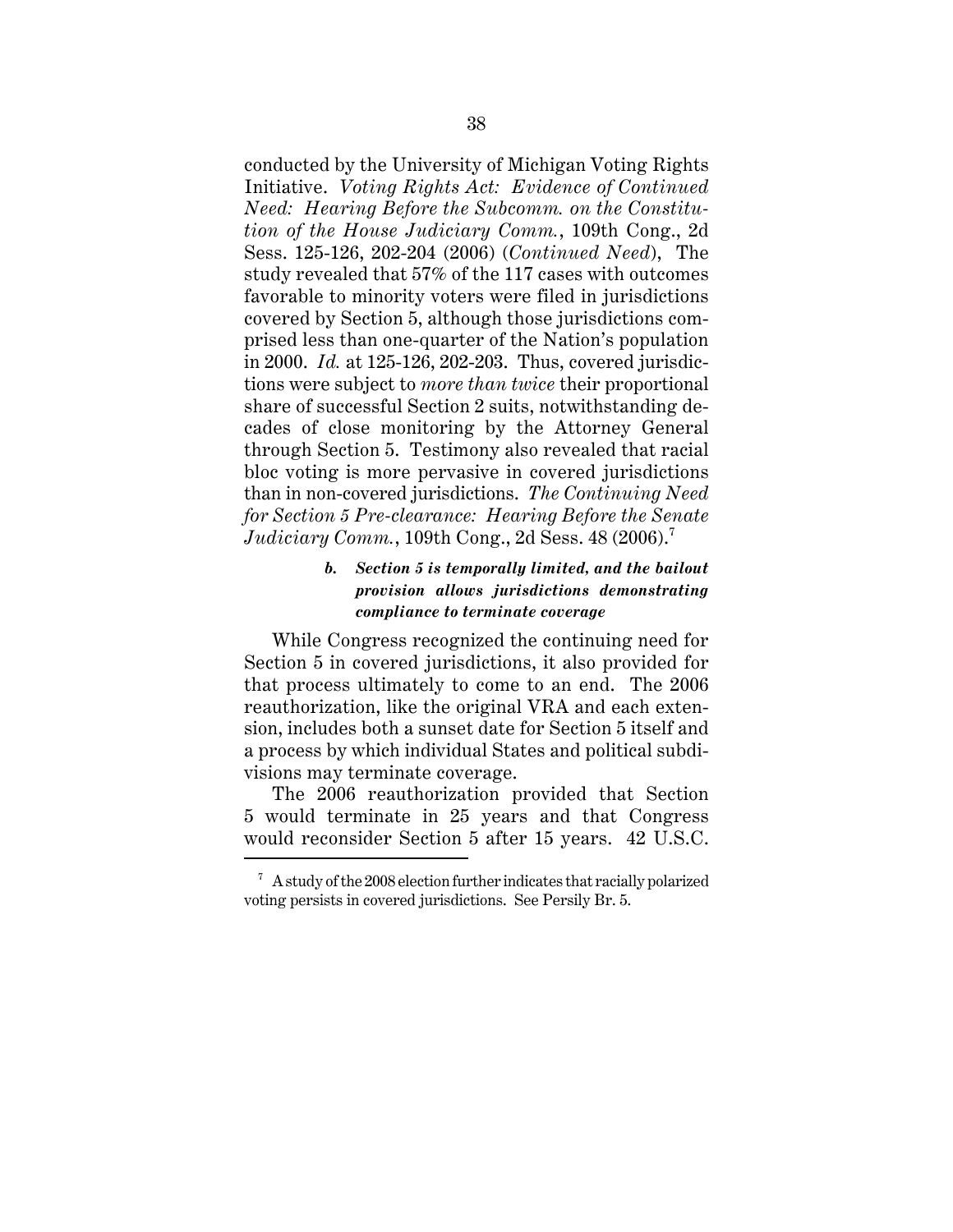$1973b(a)(7)$  and (8). Those provisions ensure that Congress will take a fresh look at the remedial scheme as a whole to determine whether evidence of compliance with the Constitution and the statutory remedy are sufficient to demonstrate that Section 5's preclearance requirement is no longer appropriate. See *Eldred* v. *Ashcroft*, 537 U.S. 186, 208 (2003) (regarding lengthy copyright extension, courts are "not at liberty to second-guess congressional determinations and policy judgments of this order"). And, of course, Congress is free to remove or modify Section 5 at any earlier date.

Moreover, the 2006 VRA reauthorization retained the bailout mechanism—a feature that this Court has repeatedly highlighted as indicative of Section 5's remedial nature and tailored reach. See *South Carolina*, 383 U.S. at 331; *Briscoe*, 432 U.S. at 411; *Boerne*, 521 U.S. at 533. Notably, the bailout provisions are considerably broader now than when the VRA was first upheld in *South Carolina*.

From the VRA's enactment in 1965 until 1984, only jurisdictions that had been specifically designated under Section 4(b)'s coverage formula were eligible to seek bailout. 42 U.S.C. 1973b(a) and (b) (Supp. I 1965). In 1982 (effective in 1984), Congress expanded bailout eligibility to "political subdivision[s]" of designated States that were not separately designated. 1982 Amendments  $§ 2(b)(2), 96$  Stat. 131 (42 U.S.C. 1973b(a)(1)).

In addition, the bailout standard was amended in 1982 to make it substantially more permissive. Until 1984, when the expanded provisions took effect, a bailout required a jurisdiction to demonstrate that it had not engaged in discrimination since *before* the VRA's enactment in 1965. See, *e.g.*, 42 U.S.C. 1973b(a) (1982) (requiring no discrimination for 19 years). The 1982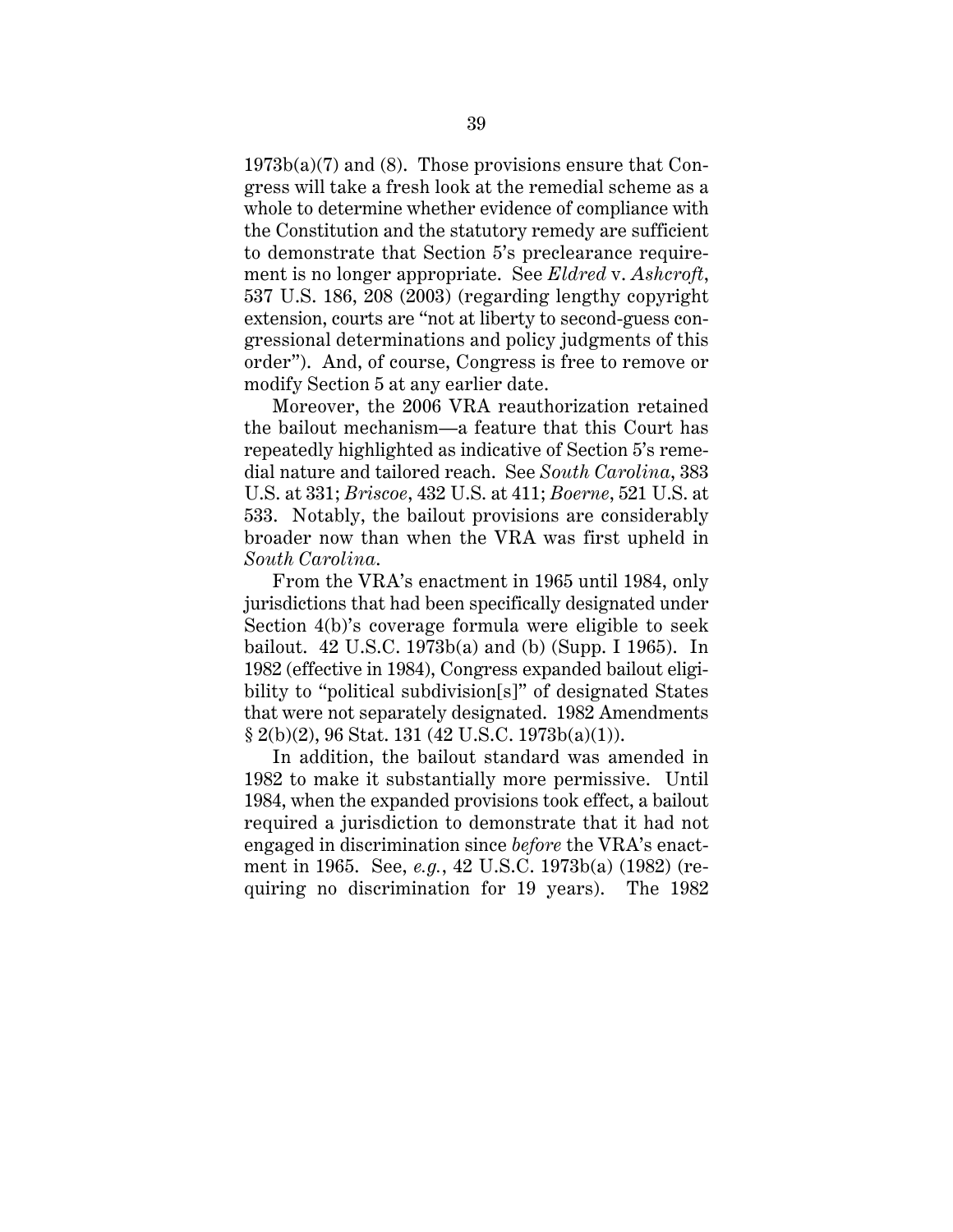Amendments now permit bailout if the jurisdiction can demonstrate that it has complied with the remedial scheme in the previous ten years,  $42 \text{ U.S.C. } 1973b(a)(1)$ , thereby creating "an incentive" for covered jurisdictions to comply. *1982 Senate Report* 46, 59. By looking at the previous ten years, the bailout provision focuses on any *recent* discriminatory actions, thereby helping ensure the targeted application of Section 5's preclearance requirement.

Appellant claims (Br. 60) that the current bailout standard is now "of no practical use." As the district court observed, however, every political subdivision to apply for a bailout in the past quarter-century has received one. J.S. App. 12. Appellant's assertion that the bailout is unavailable to any county outside Virginia (Br. 24-26) is disproved by the facts of its own State. As the district court found, one of the Virginia jurisdictions that successfully bailed out has almost as many governmental subunits as the median number of subunits for Texas's political subdivisions. J.S. App. 140. Appellant's assertions are particularly unconvincing since Travis County conducts elections on behalf of the various political units within the County, including appellant, J.A. 398, and would therefore be in a position to gather the requisite information if it believed bailout was warranted. In any event, neither Texas nor Travis County has complained that Section 5 is too burdensome or that bailout is too restrictive. In fact, Travis County has intervened to defend Section 5's constitutionality.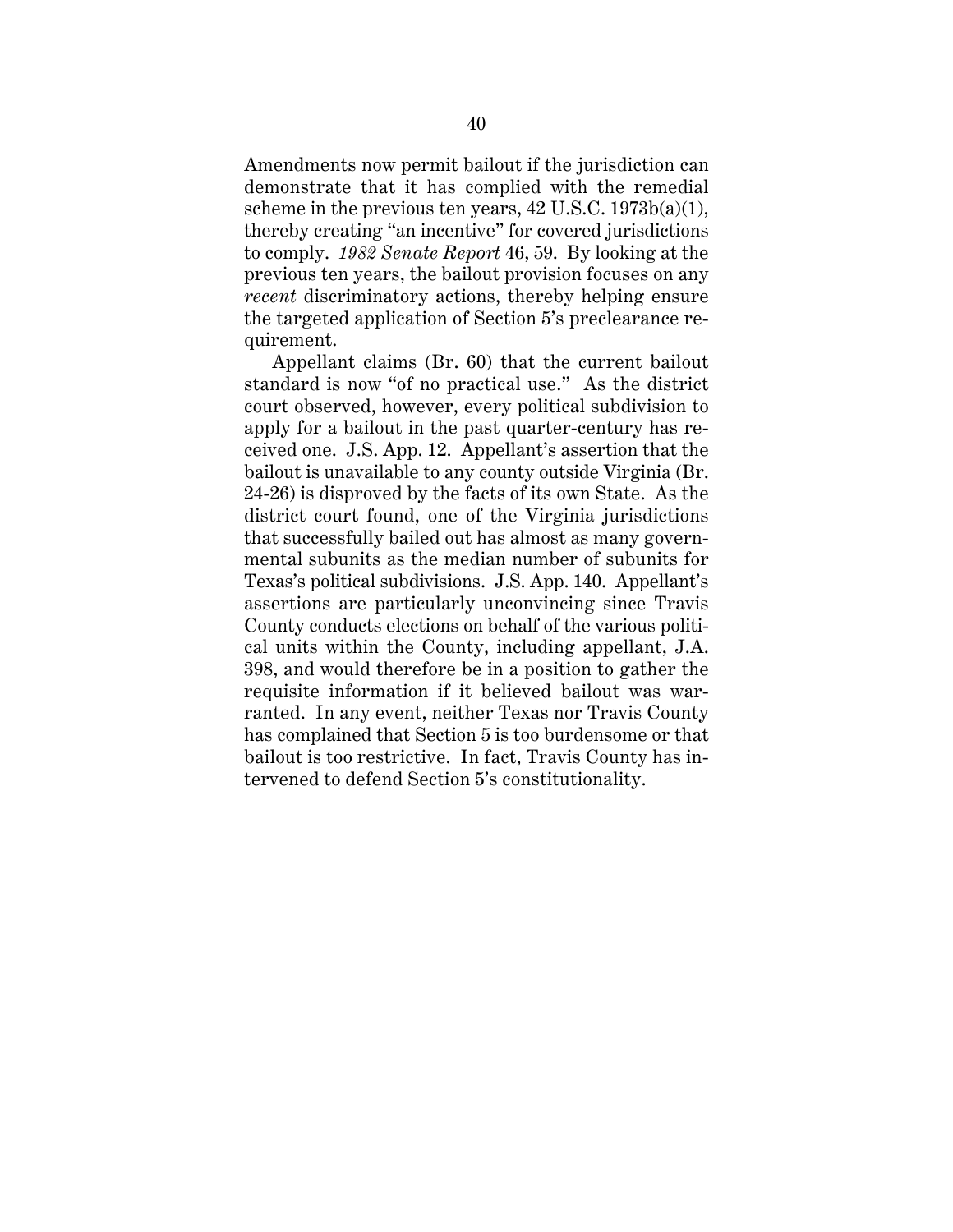## *2. Congress amassed an extensive record demonstrating ongoing discrimination against minority voters in covered jurisdictions*

Before reauthorizing Section 5 in 2006, Congress conducted an extensive investigation into the operation and effect of the VRA over the previous 40 years. Congress held 21 separate hearings, heard from 86 witnesses, and gathered over 15,000 pages of evidence to discern the extent to which discrimination against minority voters continues in jurisdictions covered by Section 5. See H.R. Rep. No. 478, 109th Cong., 2d Sess. 5, 11 (2006) (*2006 House Report*); S. Rep. No. 295, 109th Cong., 2d Sess. 2-4, 10 (2006).

Cognizant that Section 5 had been in operation since 1965, Congress examined not only the degree to which discrimination against minority voters persists in covered jurisdictions, but also the extent to which Section 5 has already been effective at remedying, preventing, and deterring such discrimination. Although Congress found that "[s]ignificant progress has been made in eliminating first generation barriers experienced by minority voters" since 1965, Congress also determined that "40 years has not been a sufficient amount of time to eliminate the vestiges of discrimination following nearly 100 years of disregard for the" Fifteenth Amendment, as evidenced by "second generation barriers constructed to prevent minority voters from fully participating in the electoral process." 2006 Reauthorization § 2(b)(1), (2) and (7), 120 Stat. 577-578; see *2006 House Report* 6. Those findings are entitled to substantial deference. *Turner Broad. Sys., Inc.* v. *FCC*, 520 U.S. 180, 195-196 (1997).

In deciding whether to reauthorize Section 5 in 2006, Congress was not writing on a blank slate. Since Sec-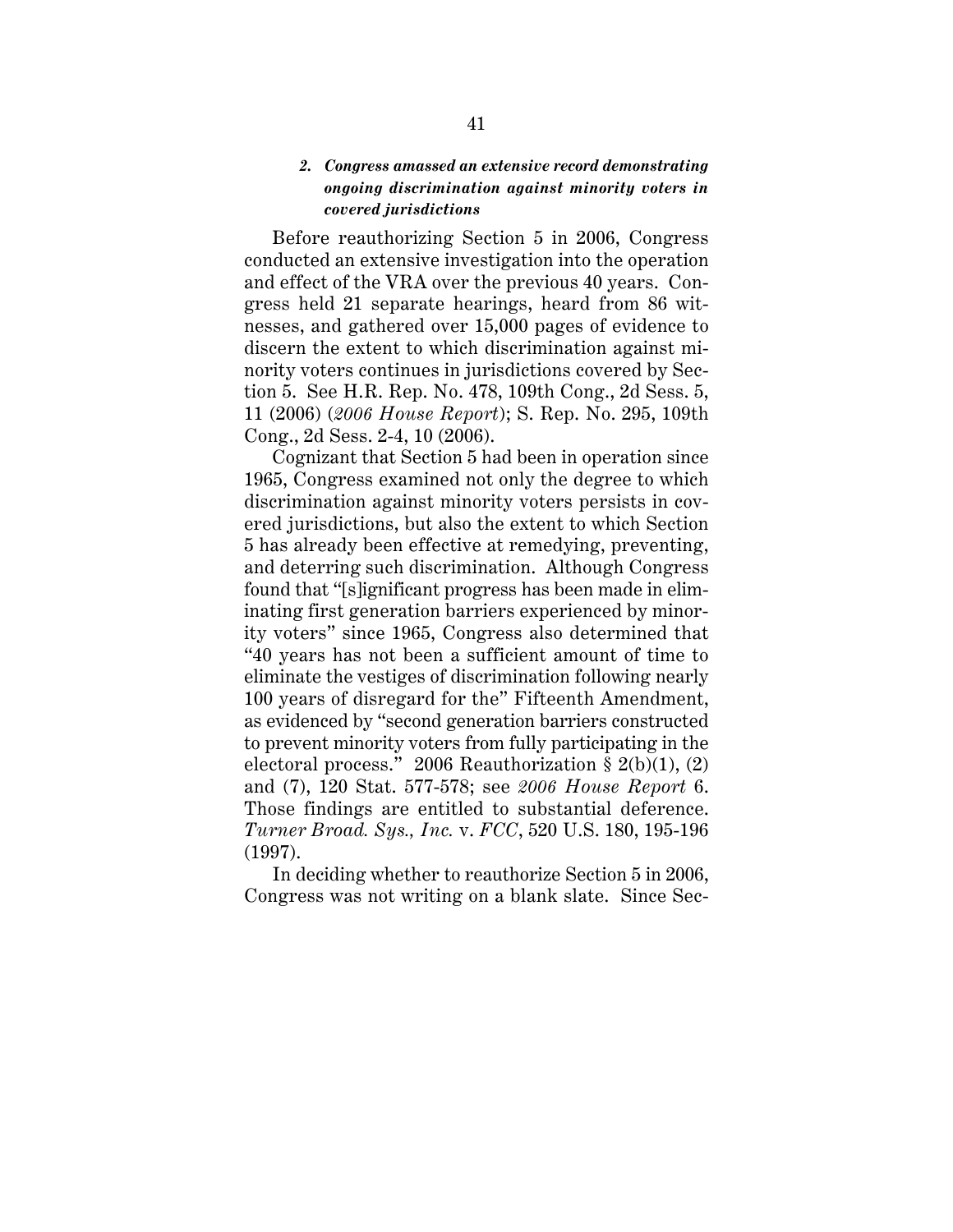tion 5's enactment in 1965, Congress has repeatedly re-examined whether Section 5 is an effective and appropriate remedy, and this Court has upheld both its enactment and subsequent reauthorizations. In investigating whether minority voters in covered jurisdictions continued to face discrimination in 2006, Congress relied primarily on the same evidentiary sources on which Congress previously relied, and which this Court approved in *South Carolina* and *City of Rome*.

Because the VRA has been in operation for some time, there is no logic in appellant's insistence that reauthorization is proper only if the extent and types of voting discrimination that exist today exactly mirror the extent and types of voting discrimination that led to its enactment in 1965. In 2006, Congress was not deciding whether to enact Section 5 in the first instance, but whether to retain it. As the district court detailed, Congress found had before it evidence that Section 5 continues to be necessary and appropriate.

#### *a. Section 5 enforcement*

The strongest evidence of the continued need for Section 5 arises from the operation of the provision itself. In upholding Section 5 in *City of Rome*, this Court credited Congress's conclusion that "[t]he recent objections entered by the Attorney General \* \* \* clearly bespeak the continuing need for this preclearance mechanism." 446 U.S. at 181 (quoting H.R. Rep. No. 196, 94th Cong. 1st Sess. 10 (1975) (*1975 House Report*)).

The 2006 record demonstrates that Section 5 continues to play an active role in preventing and deterring constitutional violations and maintaining the progress achieved over the past 40 years. The number of objections interposed by the Attorney General to prevent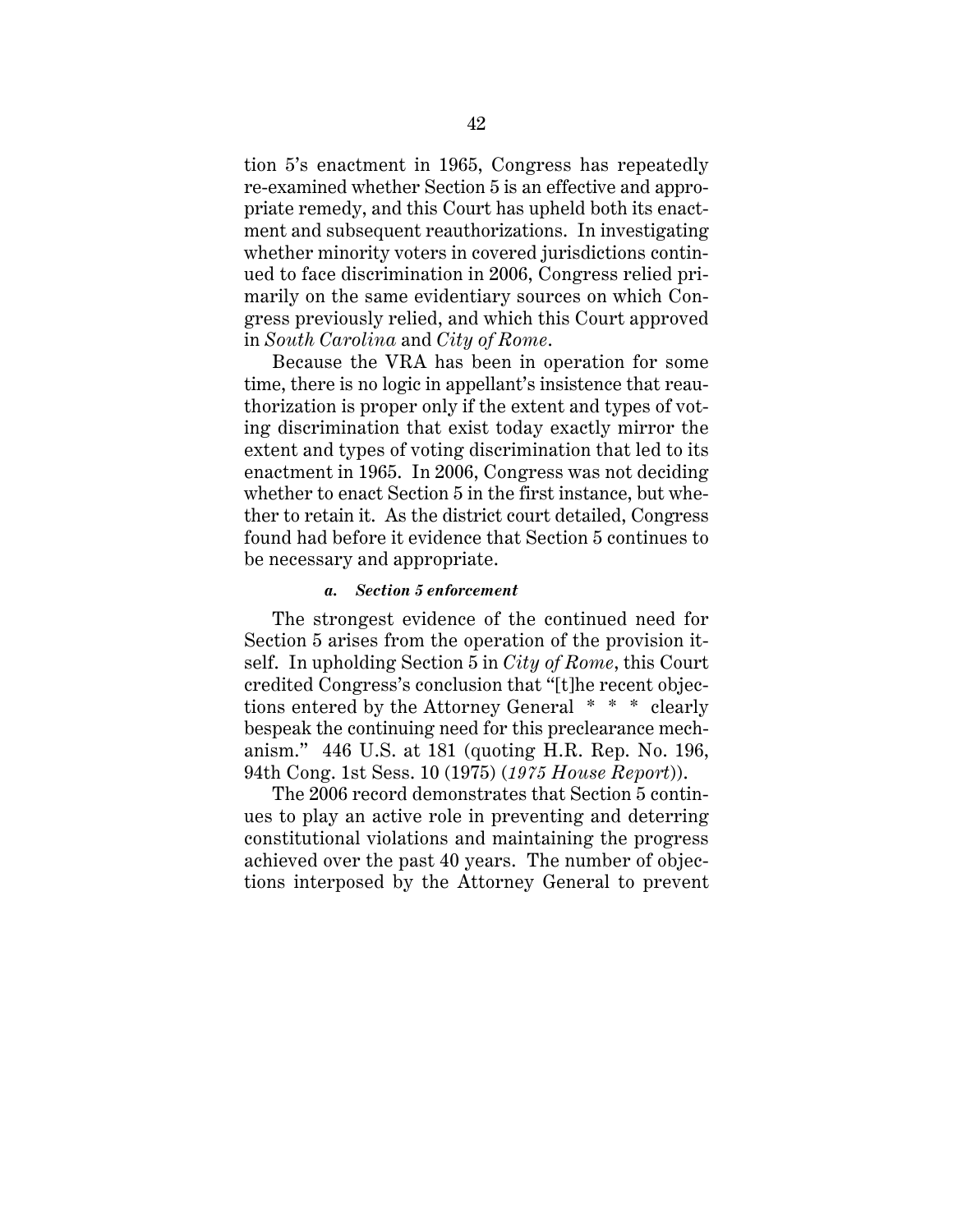discriminatory voting changes in covered jurisdictions has not dwindled, as one might expect had Section 5 outlived its usefulness. Since Section 5 was reauthorized in 1982, the Attorney General had interposed more than 750 objections, *2006 House Report* 21-22; *id.* at 36, and his objections prevented implementation of more than *2400 discriminatory voting changes*. See *Voting Rights Act: Section 5 of the Act—History, Scope, and Purpose: Hearing Before the Subcomm. on the Constitution of the House Judiciary Comm.*, 109th Cong., 1st Sess. 104- 2595 (2005) (*History, Scope, & Purpose*) (reproducing objections). <sup>8</sup> Although the annual rate of objections from 1968-1982 was slightly higher than the rate from 1982 to the present, *Continued Need* 172, the rate in several southern States actually *increased* in the post-1982 time period, *id.* at 60 (Louisiana); *id.* at 37 (2/3 of objections in Mississippi interposed after 1982). The record demonstrates that Section 5 continues to serve a critical role in achieving the still-elusive goal of eliminating racial discrimination in voting.

*First*, Section 5 *prevents* constitutional violations. Significantly, Congress learned that a sizeable portion of the Attorney General's objections were interposed because a jurisdiction had acted with a discriminatory purpose. Intentional discrimination against minority voters is exactly the type of action the Fourteenth and Fifteenth Amendments empowered Congress to prevent. Examples of intentional discrimination blocked by

<sup>8</sup> The Department of Justice tracks the number of individual changes objected to in each objection letter. See *2006 House Report* 21-22; *id.* at 36; J.S. App. 82. A list of objections can be found at Civil Rights Div., U.S. Dep't of Justice, *About Section 5 of the Voting Rights Act* (last modified Jan. 2, 2008) <http://www.usdoj.gov/crt/voting/sec\_5/ obj\_ activ.htm>.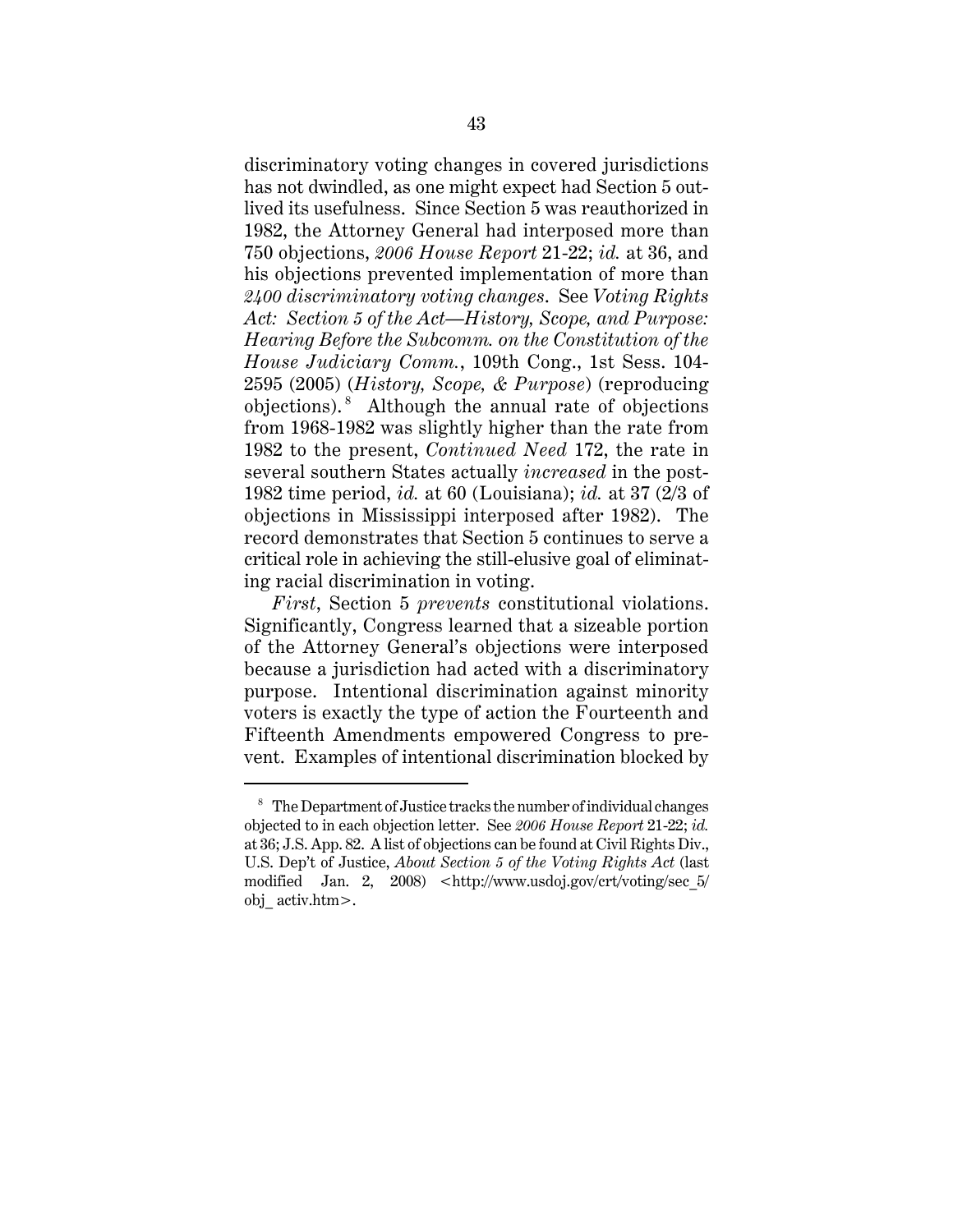the Section 5 preclearance process run the gamut of voting changes and types of jurisdictions.

One example illustrates the point. In 2001, the Attorney General interposed an objection regarding Kilmichael, Mississippi, after the all-white incumbent town governance tried to cancel an election shortly after black citizens had become a majority. *History, Scope, & Purpose* 1616-1619. When the citizens of Kilmichael finally voted, they elected the town's first African-American mayor and three African-American aldermen. *2006 House Report* 37. Other examples are legion. See, *e.g.*, *History, Scope & Purpose* 830-833 (2000 objection to redistricting plan for Webster County, Georgia, school board undertaken to "intentionally decreas[e] the opportunity of minority voters to participate in the electoral process" after majority black board was elected); *id.* at 1606-1612 (1998 objection to redistricting plan for Grenada, Mississippi, adopted with "purpose to maintain and strengthen white control of a City on the verge of becoming majority black").

Sometimes, Section 5 objections worked in tandem with other remedial provisions of the VRA to prevent constitutional violations. One example involved Mississippi's dual registration system, under which citizens were required to register separately for different elections. The dual system was a relic of the State's 1890 constitutional convention and was adopted "for the purpose of disfranchising blacks." *Continued Need* 176. In 1987, a federal court found that the system violated Section 2 of the VRA because it was "adopted for a discriminatory purpose and had a discriminatory effect, accounting, in part, for the 25 percentage-point difference in the registration rates of blacks and whites." *Ibid*. But, after passage of the federal National Voter Registration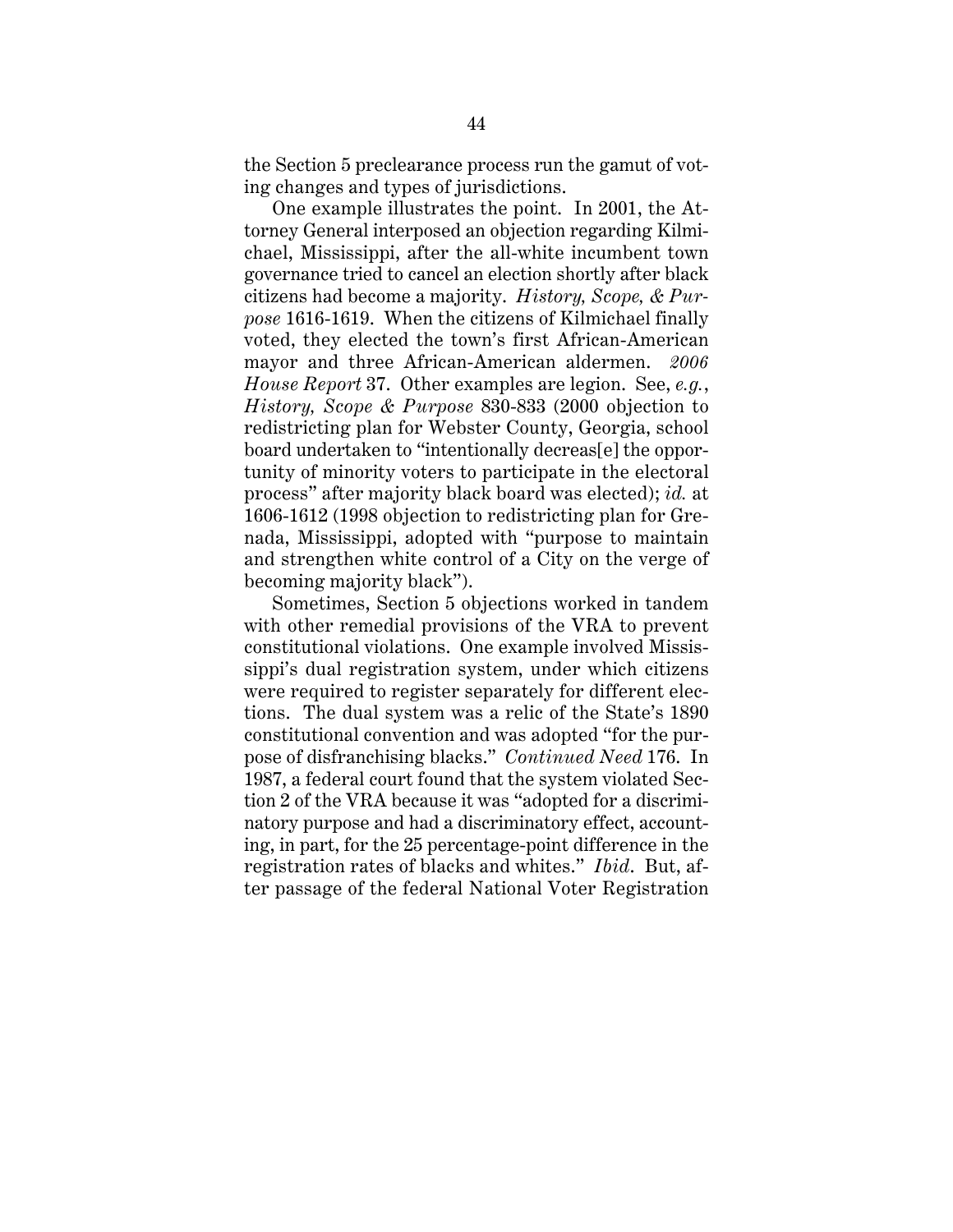Act of 1993, 42 U.S.C. 1973gg *et seq.*, Mississippi reinstituted a dual registration system. The Department of Justice objected in 1997, "finding that the state's new dual system was racially discriminatory both in purpose and effect." *Continued Need* 368.

Section 5 suits by private individuals can also play a critical role in preventing constitutional violations. County officials in Waller County, Texas, had for decades worked to prevent students at the historically black Prairie View A&M University from voting. When two students decided to run for local office in 2004, the white district attorney threatened the predominantly black student body with felony prosecution if they voted —even though a federal court had upheld the students' right to vote in local elections. *Continued Need* 185; *United States* v. *Texas*, 445 F. Supp. 1245 (S.D. Tex. 1978), aff'd, 439 U.S. 1105 (1979). The district attorney relented after the NAACP brought suit. Yet, only a month before the election, county officials drastically reduced early voting near campus—knowing that many students would be on spring break on election day and therefore needed to vote early. The county did not submit the change for preclearance, but the scheme was nonetheless derailed when the NAACP filed a Section 5 enforcement action. *Continued Need* 185-186.

*Second*, Section 5 effectively *deters* unconstitutional discrimination. *2006 House Report* 24 ("As important as the number of objections that have been interposed to protect minority voters against discriminatory changes, is the number of voting changes that have never gone forward as a result of Section 5."). Congress heard repeatedly that "Section 5 has a strong deterrent effect" that has prevented jurisdictions from implementing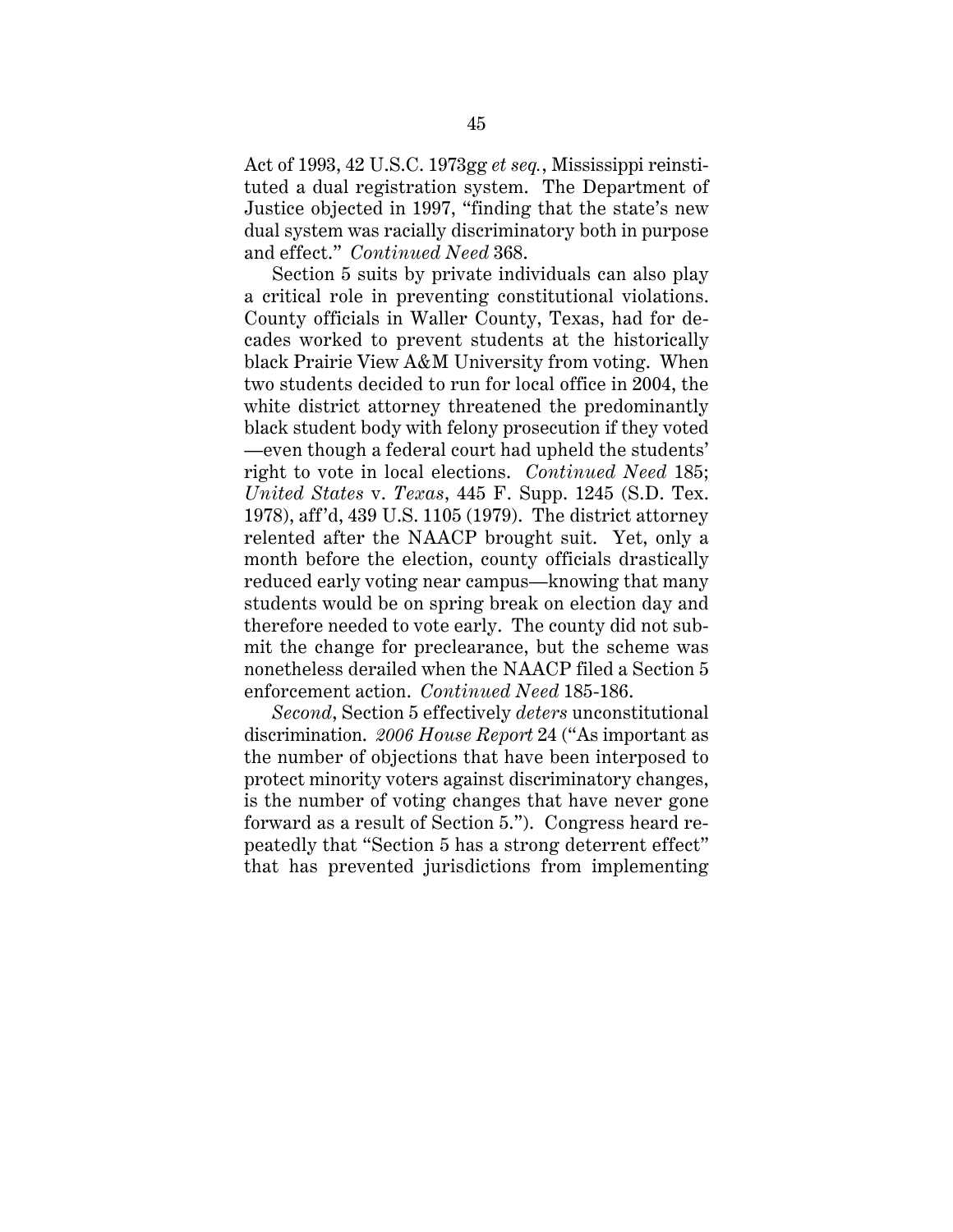or enacting discriminatory voting changes. *Continued Need* 34.

One tangible way in which Congress found that Section 5's deterrent effect can be observed is in the "administrative mechanism, known as a 'more information request'" (MIR). *2006 House Report* 40. In some instances, an MIR causes the jurisdiction to alter its proposed change after concluding "that the change would be objected to as violating the Act if it were not withdrawn." *Continued Need* 124; *History, Scope, & Purpose* 93-94. Since 1982, more than 205 voting changes have been withdrawn in response to such information requests. *2006 House Report* 41. A recent study of the efficacy of MIRs at deterring discriminatory voting practices concluded that MIRs were particularly effective during the period 1999-2005, deterring many times more changes than formal objections did. *Continuing Need for Section 203's Provisions for Limited English Proficient Voters: Hearing Before the Senate Judiciary Comm.*, 109th Cong., 2d Sess. 221 (2006). The study found that the "largest impact of MIRs was in Texas." *Id.* at 220.

*Third*, Section 5 *safeguards* the progress minority voters have achieved since 1965. Even where the Attorney General made no explicit finding of discriminatory purpose, Section 5's preclearance process has prevented hundreds of voting changes that would have eroded that progress. In Texas, for example, Latinos reached onethird of the State's total population by 2001. The state legislative redistricting board proposed a redistricting plan for the State House of Representatives that would have minimized Latino voting strength by eliminating four existing majority-Latino districts, while adding only one such district. The Attorney General interposed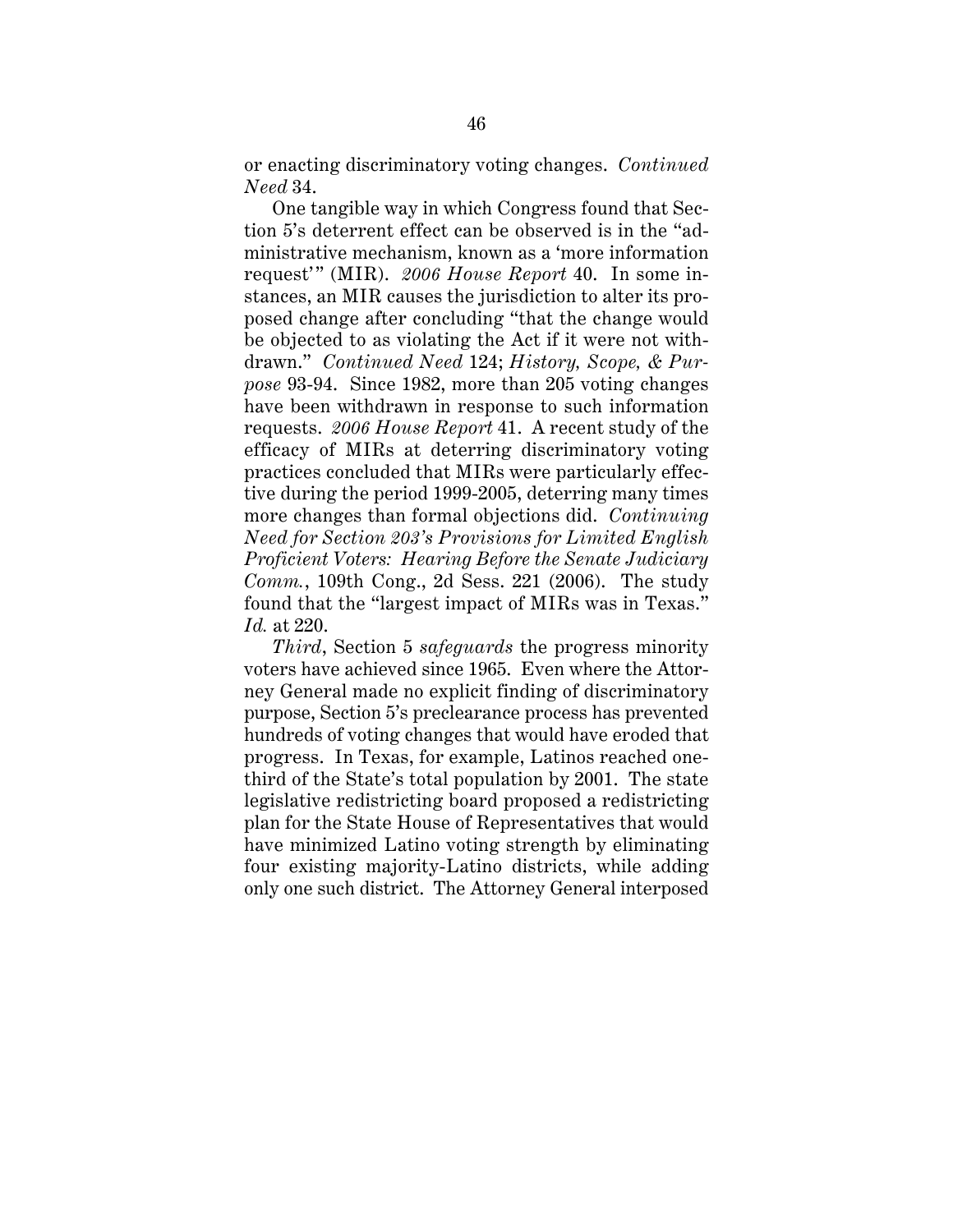an objection to the proposed plan, and Latino voters in Texas accordingly maintained four majority districts and the opportunity to elect representatives of their choice. *To Examine the Impact and Effectiveness of the Voting Rights Act: Hearing Before the Subcomm. on the Constitution of the House Judiciary Comm.*, 109th Cong., 1st Sess. 19 (2005) (*Impact & Effectiveness*); *History, Scope, & Purpose* 2518-2523.

*Finally*, Section 5's protection *is comprehensive*. The preclearance process prevents the implementation of discriminatory voting changes in every form and at every level of government. The Justice Department has interposed objections to a range of voting changes, including annexations, education requirements, election dates, polling locations, majority-vote requirements, statewide and local redistricting, staggered terms, and numbered posts. *History, Scope, & Purpose* 1696-2595 (objection letters, 1978 through mid-2003); *Continued Need* 335, 402-404. Those objections have prevented discriminatory changes affecting voting at all levels of government and touching every aspect of voters' participation in the democratic process. See, *e.g.*, *id.* at 62-66, 335.

When a Section 5 objection prevents implementation of a discriminatory voting change at the statewide level, it protects hundreds of thousands of minority voters. Since 1982, the Attorney General has interposed an objection to a statewide redistricting plan in every fully covered State, thereby preventing discrimination against millions of minority voters. J.S. App. 69. In Louisiana, for example, "since 1965, not one single Louisiana State House of Representatives redistricting plan[,] as initially submitted to the Justice Department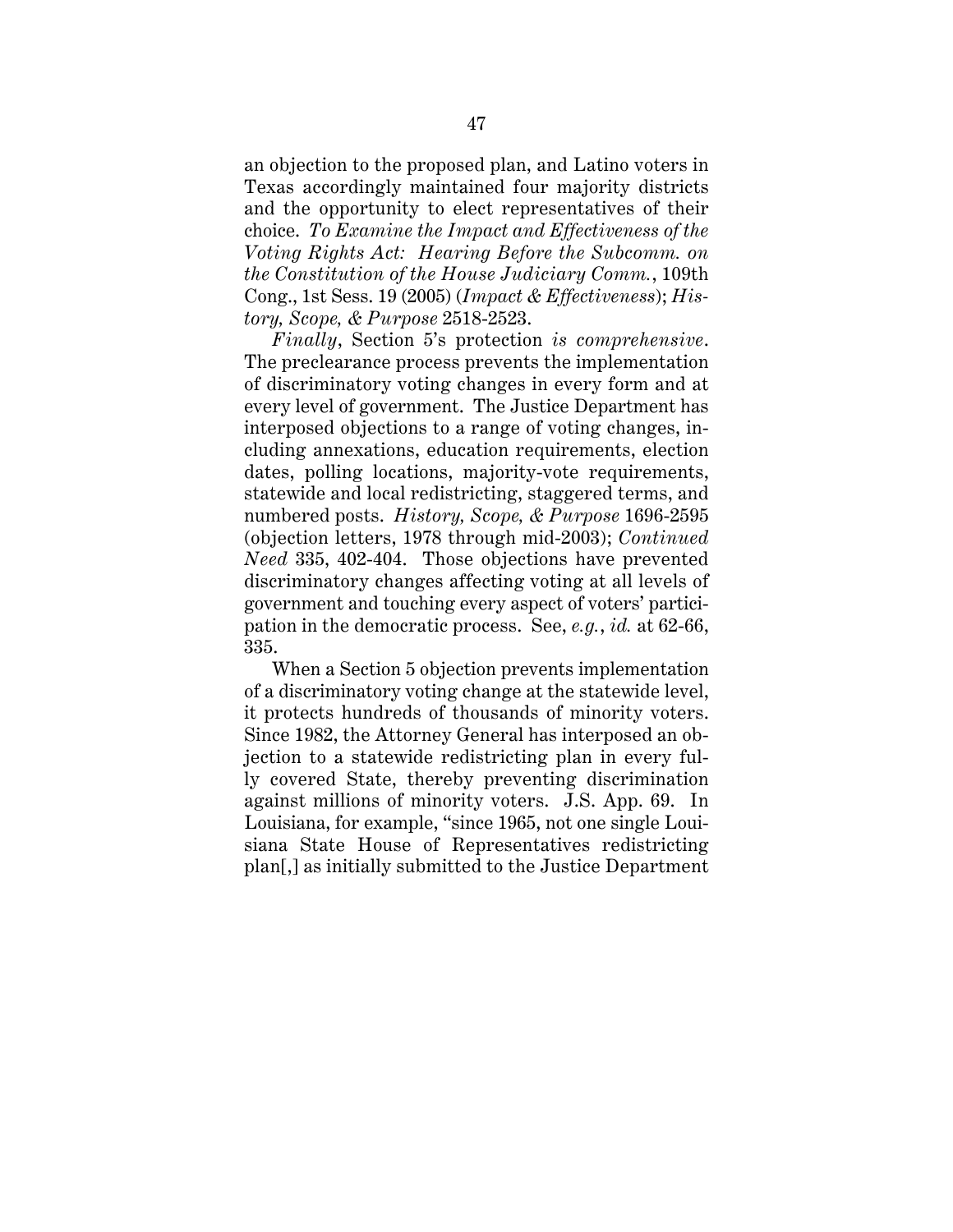for review, has been precleared." *Impact & Effectiveness* 16.

#### *b. Additional evidence of voter discrimination*

In 2006, Congress also relied on evidence of ongoing discrimination derived from outside the Section 5 preclearance process, including efforts to enforce other provisions of the VRA, statistical data, and testimony about particular abuses. See *South Carolina*, 383 U.S. at 330 ("Congress obviously may avail itself of information from any probative source."). These are the same sources previous Congresses relied on enacting and reauthorizing Section 5. *1981 House Report* 7-8, 17-18, 20-21; *1975 House Report* 7, 12, 16-24; *1975 Senate Report* 13- 15, 20-21, 25-31; *1965 Senate Report* 3-12. Section 5 cannot prevent every discriminatory voting practice in covered jurisdictions, because it applies only to electoral *changes* and often cannot reach the discretionary actions of officials such as individual poll workers. But such discrimination is nonetheless relevant to Congress's determination that there is an ongoing need for Section 5.

i. Section 8 of the VRA, 42 U.S.C. 1973f, permits the Attorney General to deploy federal observers to monitor elections in a particular "locale because racial tensions are high and efforts to discriminate may occur." *Continued Need* 124. The Attorney General certifies the need for such observers "only when there is a reasonable belief that minority citizens are at risk of being disenfranchised" by tactics such as "harassment and intimidation inside polling locations." *2006 House Report* 44. In each year between 1984 and 2000, the Justice Department sent out between 300 and 600 individual observers. *Continued Need* 13. In 2004, the Department dispatched nearly 2000 monitors to over 100 jurisdictions. See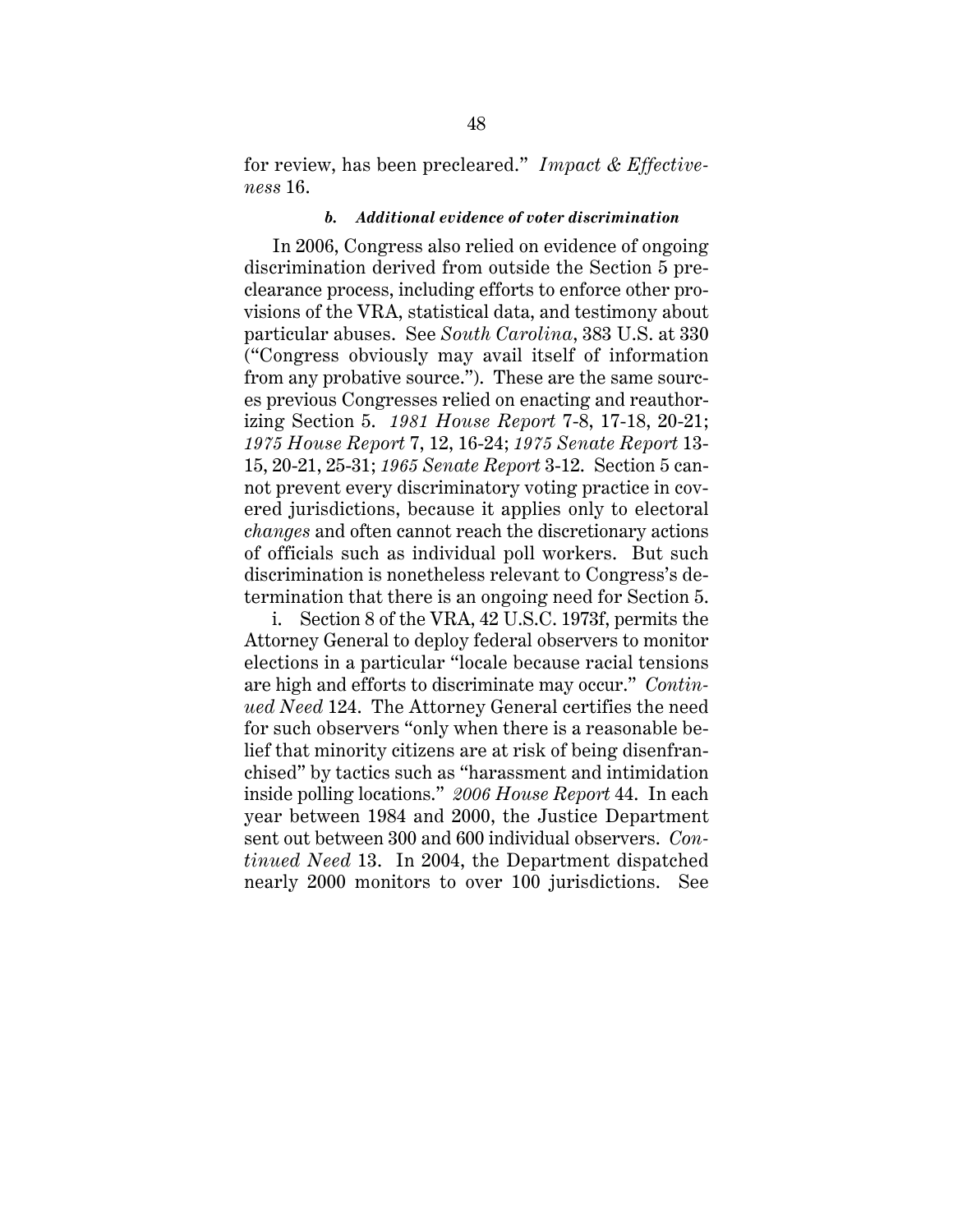*Modern Enforcement of the Voting Rights Act: Hearing Before the Senate Judiciary Comm.*, 109th Cong., 2d Sess. 9 (2006). In many covered States, the rate of observer coverage since 1982 has met or exceeded the rate of observer coverage between 1965 and 1982. *Continued Need* 79-80. Congress learned of many forms of racial discrimination reported by observers, including discriminatory statements made by poll workers. *Id.* at 184.

Congress also found that "[e]vidence of continued discrimination includes \* \* \* the continued filing of section 2 cases that originated in covered jurisdictions." 2006 Reauthorization § 2(b)(4)(C), 120 Stat. 577-578. Analysis of reported Section 2 cases reveals widespread judicial findings of serious voting discrimination against minority voters in covered jurisdictions. See, *e.g.*, *Continued Need* 14 (North Carolina), 340 (South Dakota); *id.* at 251, 283-287 (maps and table showing number of county-level voting practices altered as a result of Section 2 litigation in, *e.g.*, Alabama (275), Texas (274), Georgia (76), Mississippi (74), and North Carolina (56)); *History, Scope, & Purpose* 78 (Texas, North Carolina, Alabama).

One prominent example was the subject of this Court's decision only three Terms ago in *League of United Latin Am. Citizens* v. *Perry*, 548 U.S. 399 (2006), which found that Texas adopted a congressional districting plan in 2003 bearing "the mark of intentional discrimination that could give rise to an equal protection violation" by purposefully diminishing the voting strength of a cohesive language minority community. *Id.* at 440. The Court found that the State's intentional splitting of that cohesive minority population "undermined the progress of a racial group that has been subject to significant voting-related discrimination and that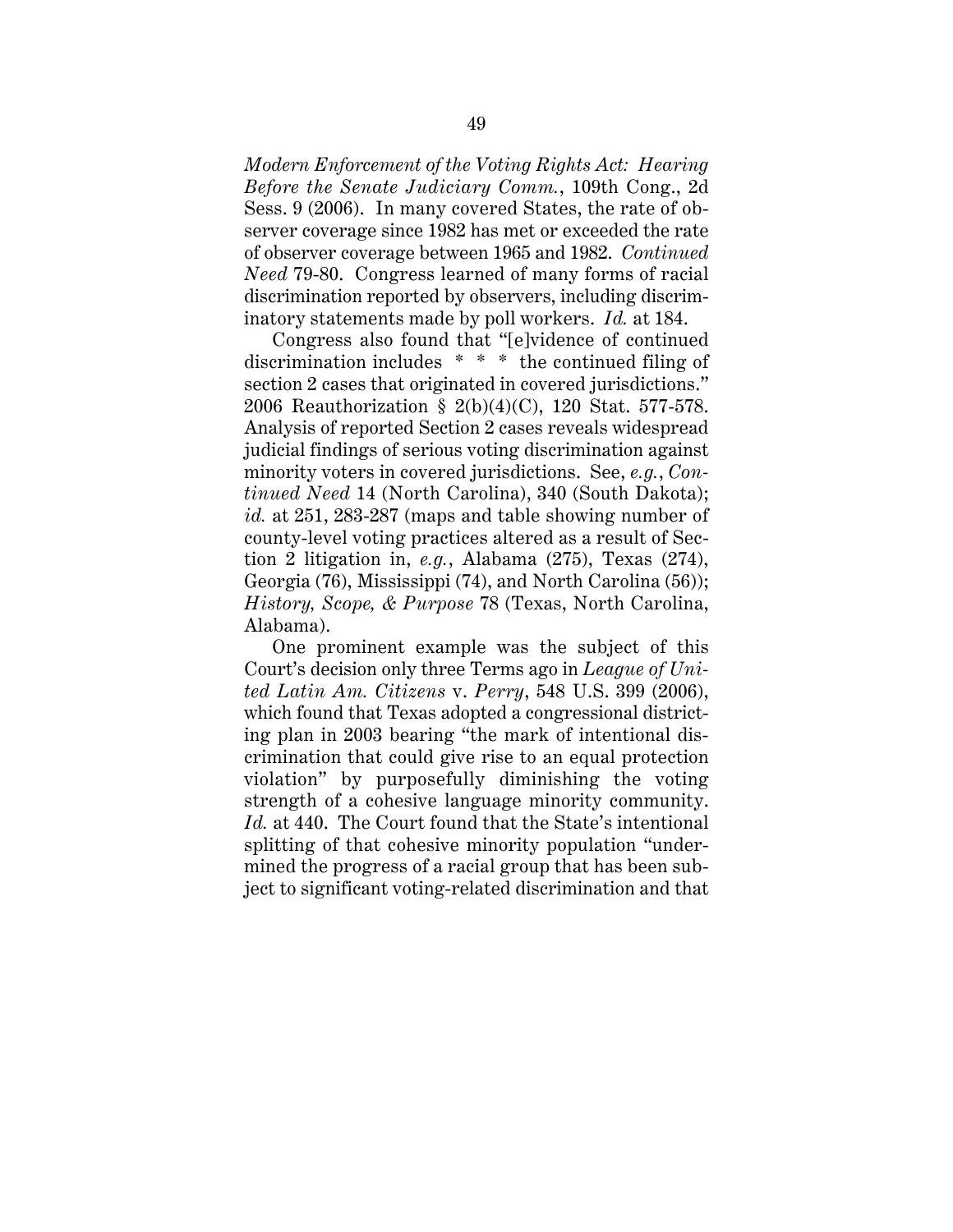was becoming increasingly politically active and cohesive," and that "the State took away the Latinos' opportunity" to elect their candidate of choice precisely "because Latinos were about to exercise it." *Id.* at 439-440.

Congress also continued to rely in 2006 on disparities in registration rates between minority and nonminority voters. When this Court upheld the 1975 reauthorization of Section 5 in *City of Rome*, it noted that, "largely as a result of" the VRA, registration of black voters "had improved dramatically since 1965." 446 U.S. at 180. Nevertheless, the Court credited Congress's conclusion that a significant disparity remained in at least some covered jurisdictions, including disparities of between 16 and 24 percentage points in Alabama, Louisiana, and North Carolina. *1975 House Report* 6; *1975 Senate Report* 13. Comparable disparities persisted in 2006, when Congress found gaps of between 11 and 31 points in registration and turn-out rates in Virginia, Texas, and Florida. *2006 House Report* 25, 29. In fact, as the district court found, when the statistics are adjusted to distinguish between "White Hispanic" and "White non-Hispanic" residents, the gaps are even more striking, showing that black registration rates continue to lag behind those of non-Hispanic whites in all but one covered State. J.S. App. 61.

Beyond the quantitative and statistical evidence, Congress also gathered thousands of pages of testimony and documents from citizens, advocates, and officials chronicling ongoing problems of vote suppression, voter intimidation, and vote dilution throughout covered jurisdictions. Further examples of vote suppression, far beyond what can be summarized here, included minority voters being threatened with arrest or prosecution for voting, *Continued Need* 3619-3620, 3979, poll workers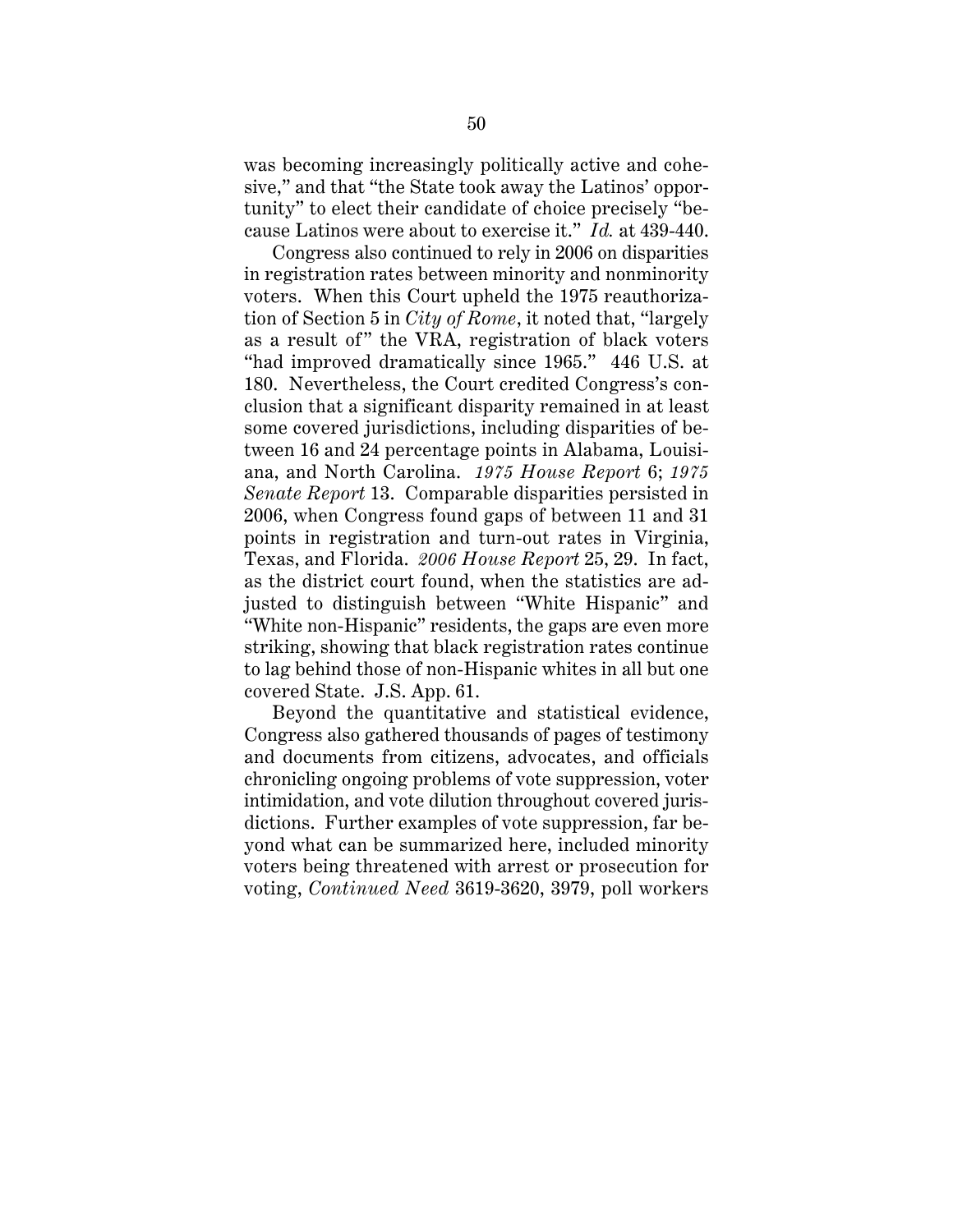telling language minority voters that they should not be voting if they do not speak English, *id.* at 350, 3980, large-scale efforts to challenge minority voters' registration, *id.* at 93, and misinformation campaigns designed to prevent minority voters from getting to the polls, *id.* at 3548. Examples of vote dilution included techniques such as dilutive redistricting plans, discriminatory annexations, anti-single-shot rules, majority vote/run-off requirements, and at-large election systems. *Id.* at 20, 123.

The abundant evidence Congress collected demonstrated that discrimination remains a serious problem. *2006 House Report* 6. Congress also found that the progress made in combating that discrimination "is the direct result of the Voting Rights Act." 2006 Reauthorization  $\S 2(b)(1)$ , 120 Stat. 577. That progress was not, however, enough. Congress enacted Section 5 as part of an effort "to rid the country of racial discrimination in voting," *South Carolina*, 383 U.S. at 315, not "simply to reduce racial discrimination in voting to what some view as a tolerable level," 152 Cong. Rec. S7976 (daily ed. July 20, 2006) (Sen. Feingold). Congress determined that further enforcement of Section 5 is necessary because without its "protections, racial and language minority citizens will be deprived of the right to vote, or will have their votes diluted, undermining the significant gains made by minorities in the last 40 years." 2006 Reauthorization § 2(b)(9), 120 Stat. 578. After extremely careful review, a near-unanimous majority of the people's elected representatives—including those representing jurisdictions covered by Section 5—voted to reauthorize the law. That determination is entitled to "much deference" by this Court. *Boerne*, 521 U.S. at 536.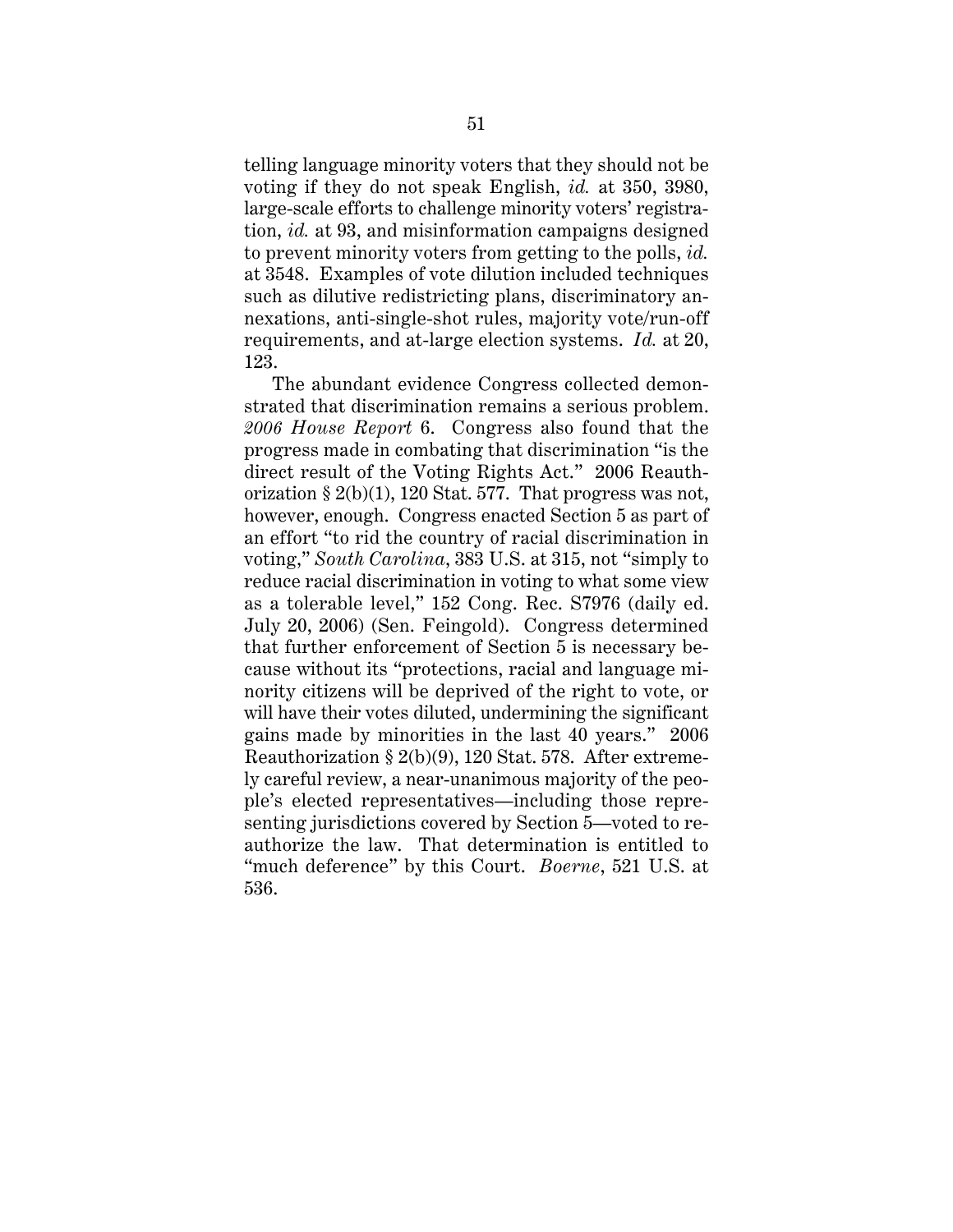### *3. Appellant's efforts to minimize the legislative record are unavailing*

a. The central theme of appellant's attack is a claim that only evidence of "gamesmanship"—*i.e.*, jurisdictions evading judicial enforcement by changing discriminatory tactics—could justify Section 5. Br. 39-40. But "gamesmanship" was not the sole focus of Congress in originally enacting Section 5, and it was certainly not the focus of this Court in upholding it. The Court recognized in *South Carolina* that it was the cumbersome nature of case-by-case adjudication that prompted Congress to adopt the preclearance requirement. 383 U.S*.* at 314, 327-328.

Of course, Section 5's preclearance mechanism removes the opportunity for covered jurisdictions to engage in gamesmanship. Jurisdictions must now demonstrate that new voting practices are not discriminatory *before* implementing them. Although Congress did find evidence of some covered jurisdictions' attempts to evade the nondiscrimination mandate of Section 5, J.S. App. 131, the lack of additional evidence of that kind simply demonstrates that Section 5 is doing its job.

In a similar vein, appellant argues (Br. 54) that, while case-by-case adjudication was inadequate when the VRA was first enacted, litigation under Section 2 is now faster and more effective than Section 5 preclearance. Those are determinations for Congress to make. The extensive record in 2006 documented why Section 5 is an appropriate measure to remedy and prevent voting discrimination in covered jurisdictions. The same problems with case-by-case adjudication that justified Section 5 in 1965, *South Carolina,* 383 U.S. at 314; *City of Rome*, 446 U.S. at 174, exist today. Congress is not limited to sitting back while discrimination occurs and then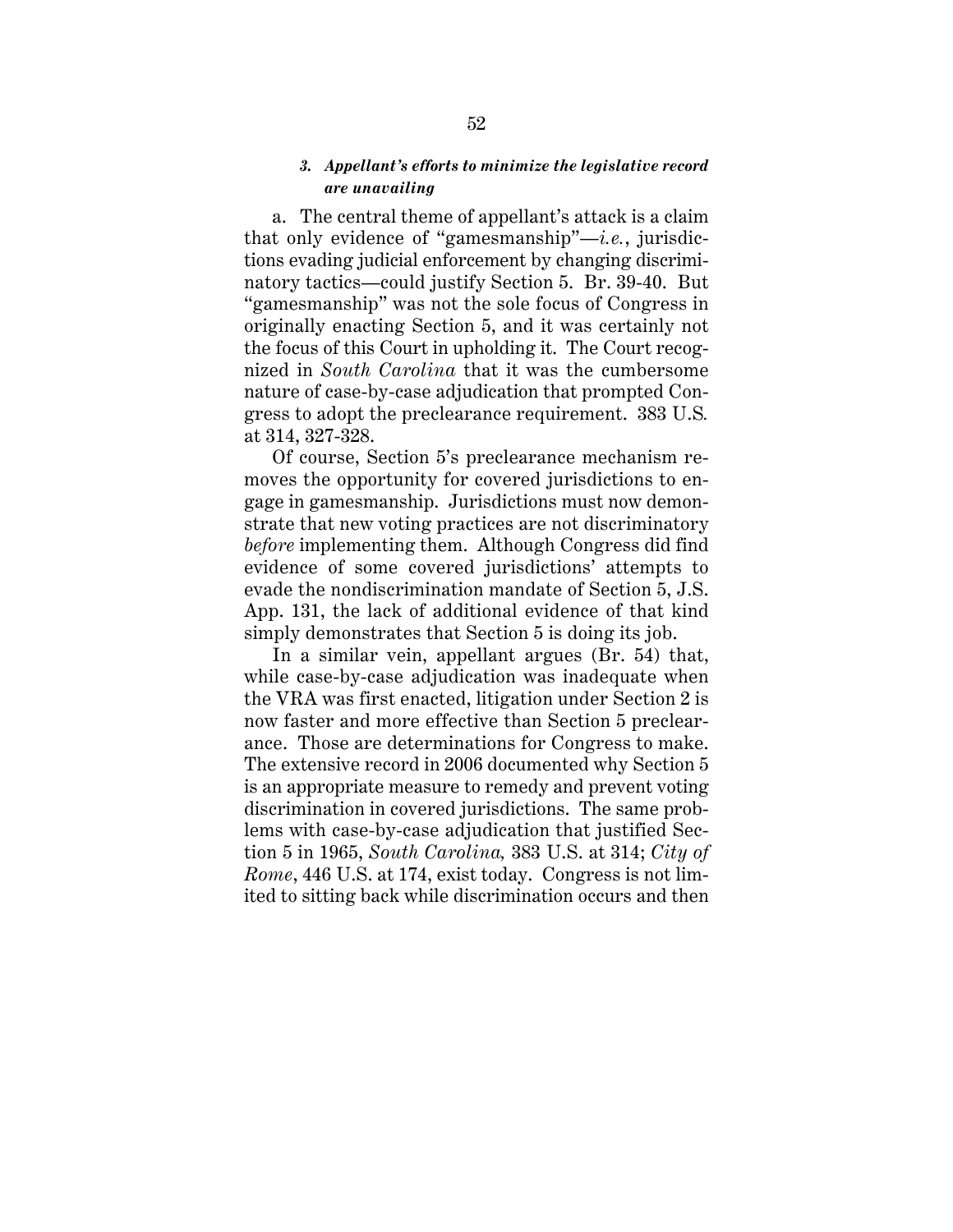relegating its victims to the costly and burdensome litigation remedies available under Section 2.

Specifically, the record before Congress documented three shortcomings of Section 2 litigation. First, Section 2 is purely an after-the-fact remedy, available only to challenge voting practices and procedures already in place. Section 2 actions can take years to litigate, during which time the challenged practice remains in place no matter how discriminatory it is. If a candidate is elected under what turns out to be an illegal voting scheme, that individual will nonetheless enjoy significant advantages of incumbency. *Impact & Effectiveness* 13- 14; *Continued Need* 97. In some cases, an illegal voting practice must remain in effect for several election cycles before the plaintiff can gather enough evidence to demonstrate a discriminatory effect. *History, Scope, & Purpose* 92. By contrast, under Section 5, discriminatory voting practices are prevented through a system that takes at most several months. See *id.* at 101. Moreover, it can be very difficult for all involved—the jurisdiction, candidates, and voters—when courts undo elections *ex post*. The far better solution is to ensure elections protect voting rights before they take place.

Second, Section 2 places the burden of proof on minority plaintiffs to demonstrate discrimination, while Section 5 places the burden on jurisdictions to demonstrate that a proposed change will not have a discriminatory effect and was not animated by a discriminatory purpose. *History, Scope, & Purpose* 83; *Continued Need* 97. Jurisdictions are in a much better position than individual citizens to amass information about potential discrimination in voting procedures, without incurring undue expense.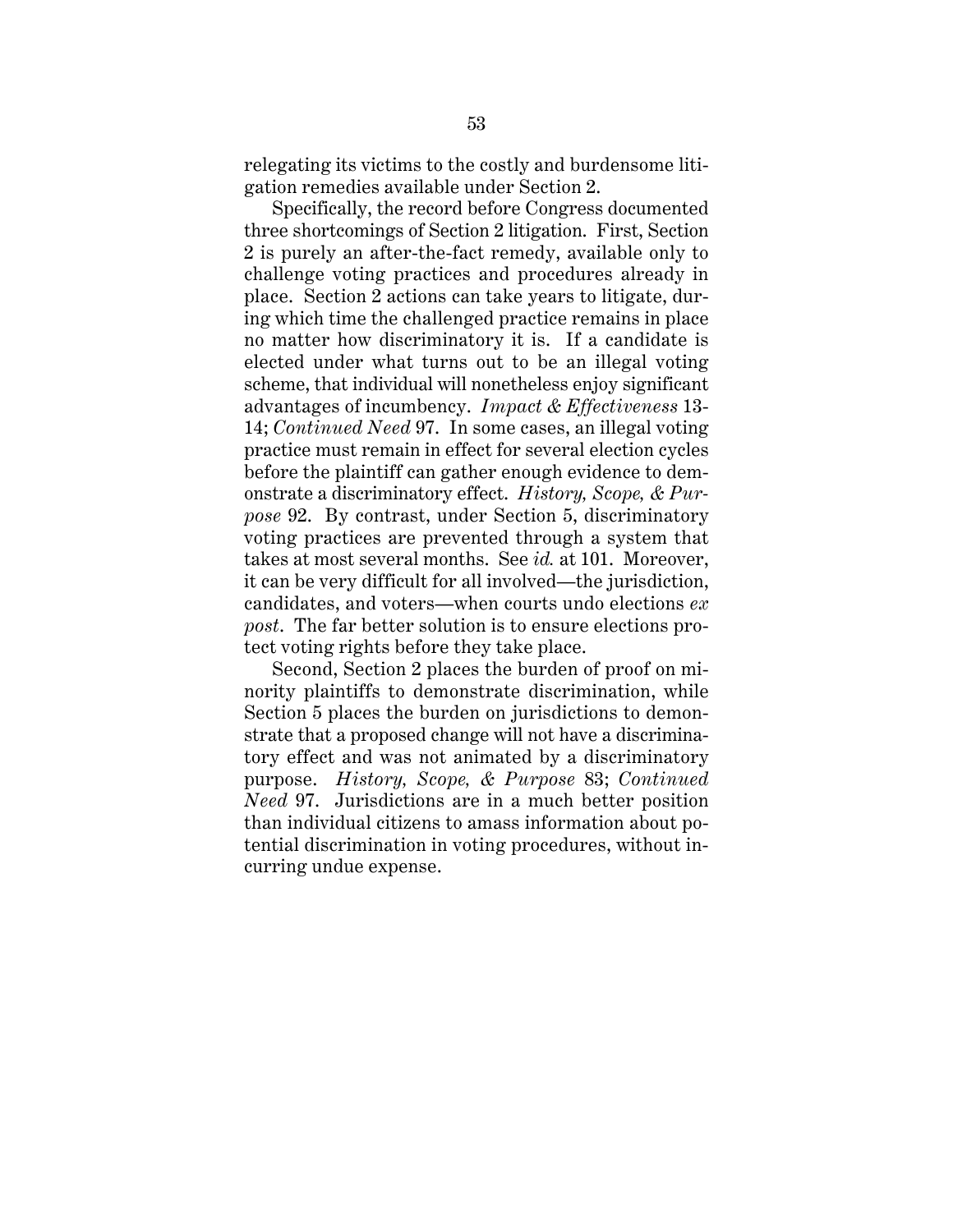Finally, Section 2 places a heavy financial burden on minority voters who challenge illegal election practices and schemes. See *History, Scope, & Purpose* 92, 97. Section 5, on the other hand, takes the financial burden off minority voters while placing the comparatively small financial burden associated with preclearance onto covered jurisdictions. See *id.* at 79.

The evidence presented to Congress demonstrated that compliance with Section 5 is not unduly burdensome. Congress was informed that preclearance through the Attorney General is "swift" and "streamlined." *Understanding the Benefits and Costs of Section 5 Pre-clearance: Hearing Before the Senate Judiciary Comm.*, 109th Cong., 2d Sess. 10, 182 (2006). This case bears that out. Appellant's average annual expenditure on Section 5 compliance, which was only \$223, now approaches zero since it entered joint election agreements with Travis County. J.A. 270, 279.

b. Appellant offers two specific challenges to the evidence relied upon by Congress, deriding the rate of Section 5 objections as "vanishingly small," Br. 52, and questioning Congress's concern with the prevalence of racially polarized voting, *id.* at 48-49. Neither point undermines Congress's determination.

As the district court found, the rate of objections interposed by the Attorney General has always been low, and the overall trend throughout the life of Section 5 has been declining, as would be expected. J.S. App. 64-67. As noted earlier, however, the rate in several southern States actually *increased* in the post-1982 time period. See p. 43, *supra*. Moreover, statistics demonstrate a "consistent increase over time of objections based on the purpose prong of Section 5." Peyton Mc-Crary et al., *The End of Preclearance As We Know It:*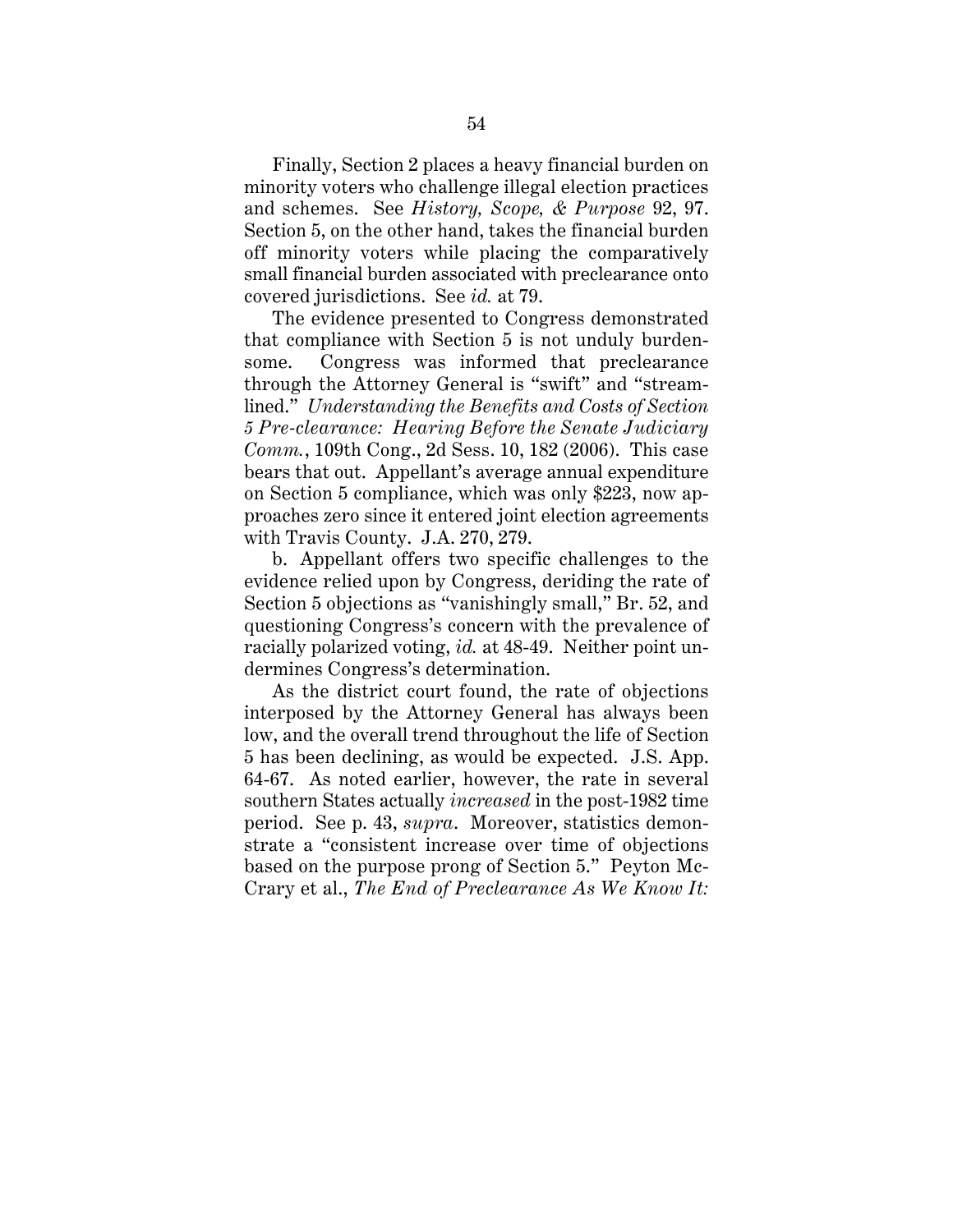*How the Supreme Court Transformed Section 5 of the Voting Rights Act*, 11 Mich. J. Race & Law 275, 297 (2006). Most importantly, the rate of objections alone does not reflect the degree to which such objections prevent and deter discrimination against minority voters. See pp. 41-51, *supra*.

Appellant also dismisses (Br. 49-51) Congress's finding that persistent racially polarized voting throughout covered jurisdictions leaves minority voters "politically vulnerable," 2006 Reauthorization § 2(b)(3), 120 Stat. 577, arguing that racial polarization is not state action, and therefore not relevant to the Fifteenth Amendment. Section 5 prohibits covered governmental entities from implementing voting changes that discriminate against minority voters, including discriminatory voting schemes that inhibit minority voters' opportunity to elect their candidates of choice. As the district court found, racially polarized voting is a necessary precondition for vote dilution techniques to have their intended discriminatory effect. J.S. App. 106. Thus, Congress's finding that racial bloc voting continues throughout covered jurisdictions bolsters Congress's determination that covered jurisdictions have ready means of discriminating against minority voters.

## **C. Amici's Challenges To The 2006 Substantive Amendments To Section 5 Are Not Properly Before The Court**

Appellant does not challenge, but notes in passing (Br. 63), that Congress amended Section 5's substantive standard to provide that election changes motivated by

<sup>&</sup>lt;sup>9</sup> The number of objections based on intent decreased following *Reno* v. *Bossier Parish School Board*, 528 U.S. 320, 341 (2000). In 2006, Congress amended Section 5 to provide for denial of preclearance for intentionally discriminatory measures.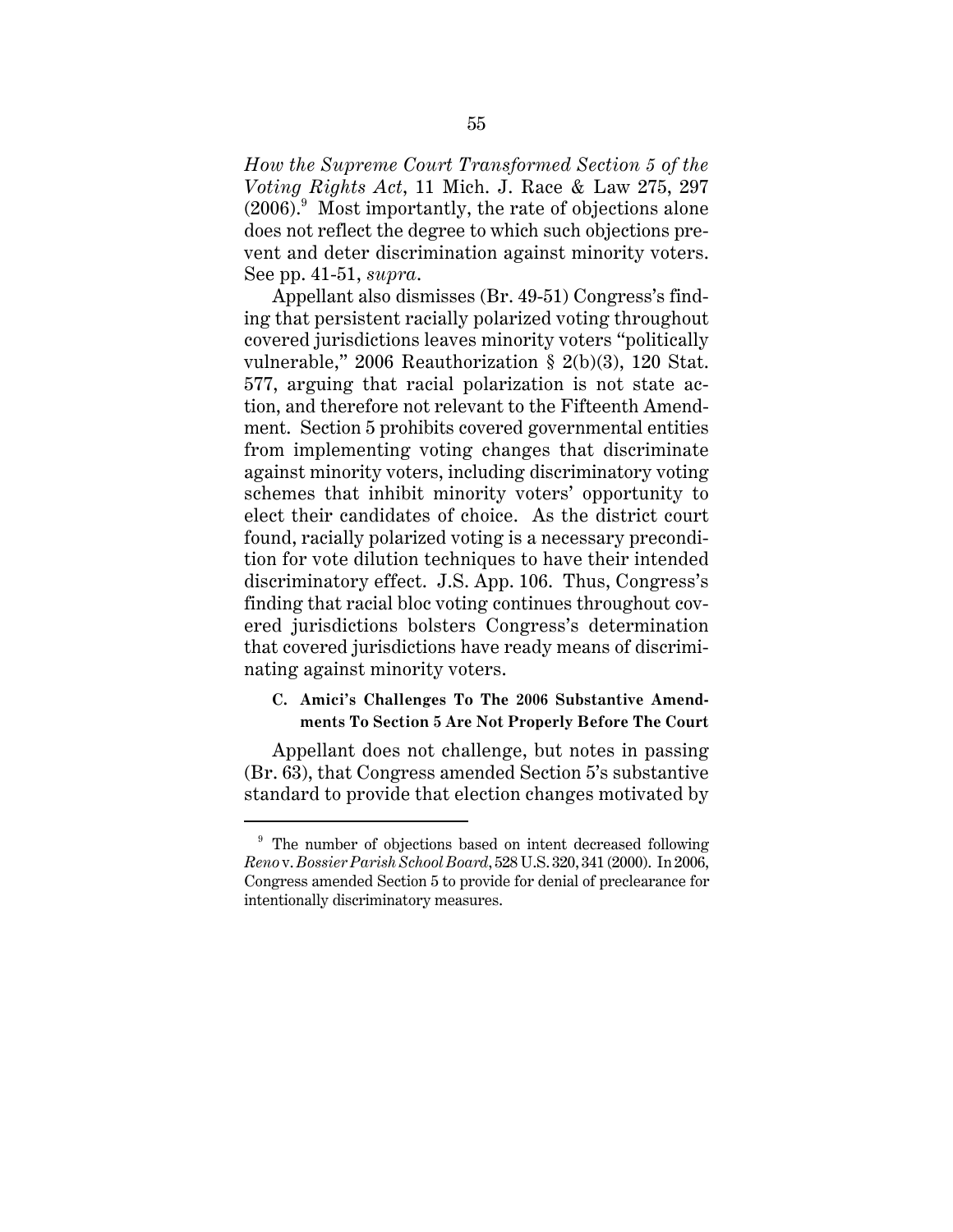a racially discriminatory purpose will preclude preclearance, even when the changes are not retrogressive. See 42 U.S.C. 1973c(a) and (c). That change overruled this Court's statutory holding in *Reno* v. *Bossier Parish School Board*, 528 U.S. 320 (2000) (*Bossier II*), that changes motivated by discrimination, even though unconstitutional, were not a basis for denying preclearance. *Id.* at 341.<sup>10</sup>

Certain of appellant's amici take, as the focus of their attacks on the 2006 reauthorization, that substantive change and another, by which Congress provided that preclearance should be denied if an electoral change diminishes, on account of race, citizens' ability "to elect their preferred candidates of choice," 42 U.S.C. 1973c(b). See, *e.g.*, Thernstrom Br. 2-4; Scarf-Norton Br. 7. Amici's arguments, which rest on the premise that the substantive amendments will lead Section 5 to be applied in an unconstitutional manner, are not properly before the Court. They were neither pressed before nor passed upon by the district court, nor were they raised in appellant's jurisdictional statement.

Any challenge to the substantive amendments is, in any event, premature. Such a challenge must await a case involving the Department's application of the new provisions. To be clear, however, amici are incorrect that the amended Section 5 authorizes—let alone compels—either the Justice Department to require, or covered jurisdictions to engage in, unconstitutional redis-

<sup>&</sup>lt;sup>10</sup> The statutory change with respect to *Bossier II* makes Section 5 hew even more closely to the constitutional prohibition it enforces. Under *Bossier II*, an unconstitutional discriminatory motive was not a basis to refuse to preclear an election change. Section 5 now stands as protection against that type of constitutional violation as well.